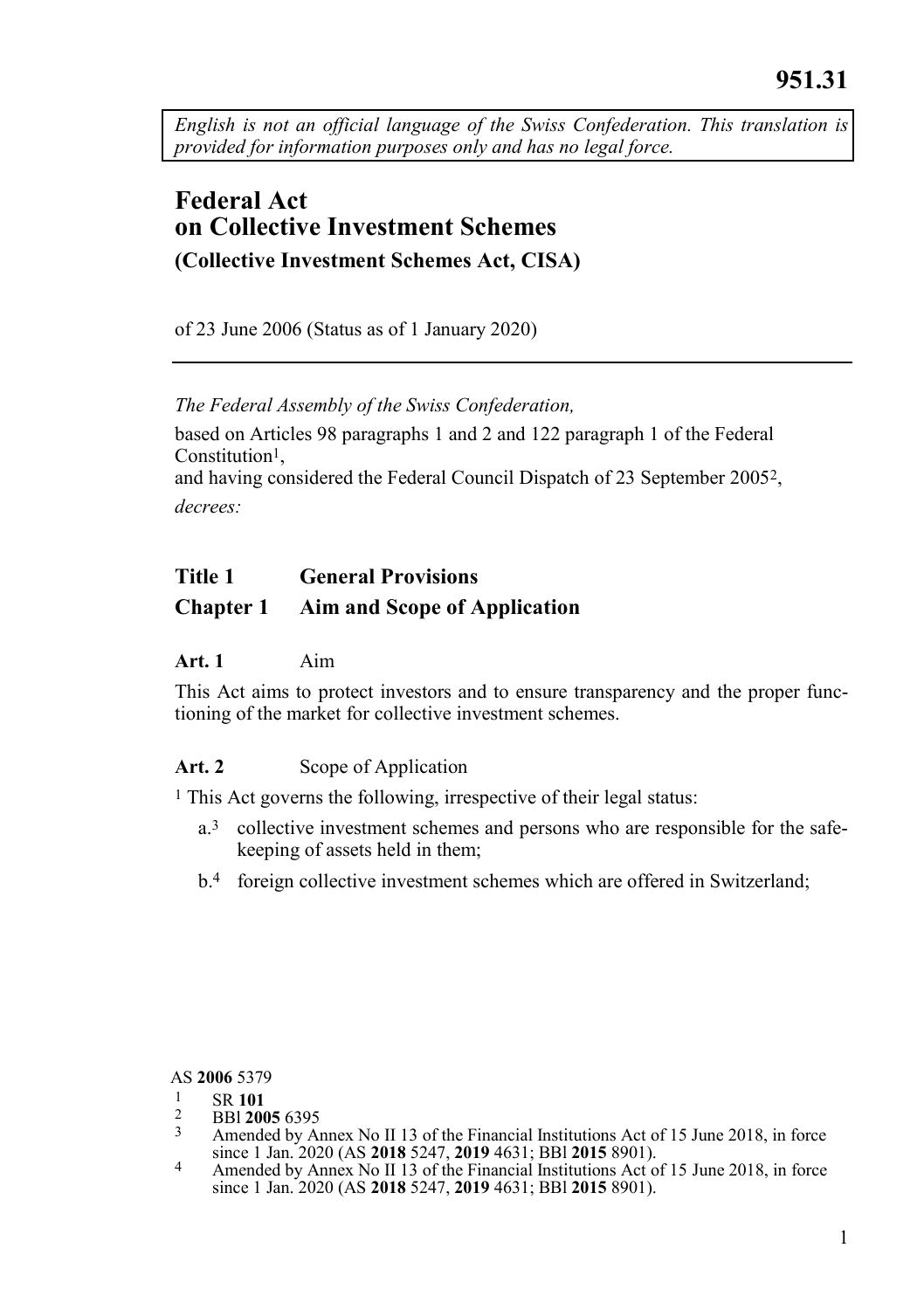$c - e.5$ 

f. persons who represent foreign collective investment schemes in Switzer- $\overline{a}$ land 6

2 The following are not governed by this Act:

- a. institutions and ancillary institutions in the occupational pensions sector, including investment foundations;
- b. social security institutions and compensation funds;
- c. public authorities and institutions;
- d. operating companies which are engaged in business activities;
- e. companies which by way of a majority of the votes or by any another way bring together one or more companies to form a group under single management (holding companies);
- f. investment clubs whose members are in a position to manage their financial interests themselves;
- g. associations and foundations as defined in the Swiss Civil Code7;

h.8 ...

2bis ... 9

3 Investment companies in the form of a Swiss company limited by shares are not governed by this Act, provided they are listed on a Swiss exchange, or provided  $that:10$ 

- $a<sup>11</sup>$  only shareholders as defined in Article 10 paragraphs 3 and 3<sup>ter</sup> are entitled to participate in them; and
- b. their shares are registered.<sup>12</sup>

4 ... 13

- 5 Repealed by Annex No II 13 of the Financial Institutions Act of 15 June 2018, with effect from 1 Jan. 2020 (AS **2018** 5247, **2019** 4631; BBl **2015** 8901).
- <sup>6</sup> Amended by No I of the FA of 28 Sept. 2012, in force since 1 March 2013 (AS **2013** 585; BBl **2012** 3639).

7 SR **210**

- 8 Inserted by No I of the FA of 28 Sept. 2012 (AS **2013** 585; BBl **2012** 3639). Repealed by Annex No II 13 of the Financial Institutions Act of 15 June 2018, with effect from 1 Jan. 2020 (AS **2018** 5247, **2019** 4631; BBl **2015** 8901).
- 9 Inserted by No I of the FA of 28 Sept. 2012 (AS **2013** 585; BBl **2012** 3639). Repealed by Annex No II 13 of the Financial Institutions Act of 15 June 2018, with effect from 1 Jan. 2020 (AS **2018** 5247, **2019** 4631; BBl **2015** 8901).
- 10 Amended by Annex No 3 of the Financial Services Act of 15 June 2018, in force since
- 1 Jan. 2020 (AS **2019** 4417; BBl **2015** 8901). 11 Amended by Annex No 3 of the Financial Services Act of 15 June 2018, in force since 1 Jan. 2020 (AS **2019** 4417; BBl **2015** 8901).
- <sup>12</sup> Amended by No I of the FA of 28 Sept. 2012, in force since 1 March 2013 (AS **2013** 585; BBl **2012** 3639).
- 13 Repealed by No I of the FA of 28 Sept. 2012, with effect from 1 March 2013 (AS **2013** 585; BBl **2012** 3639).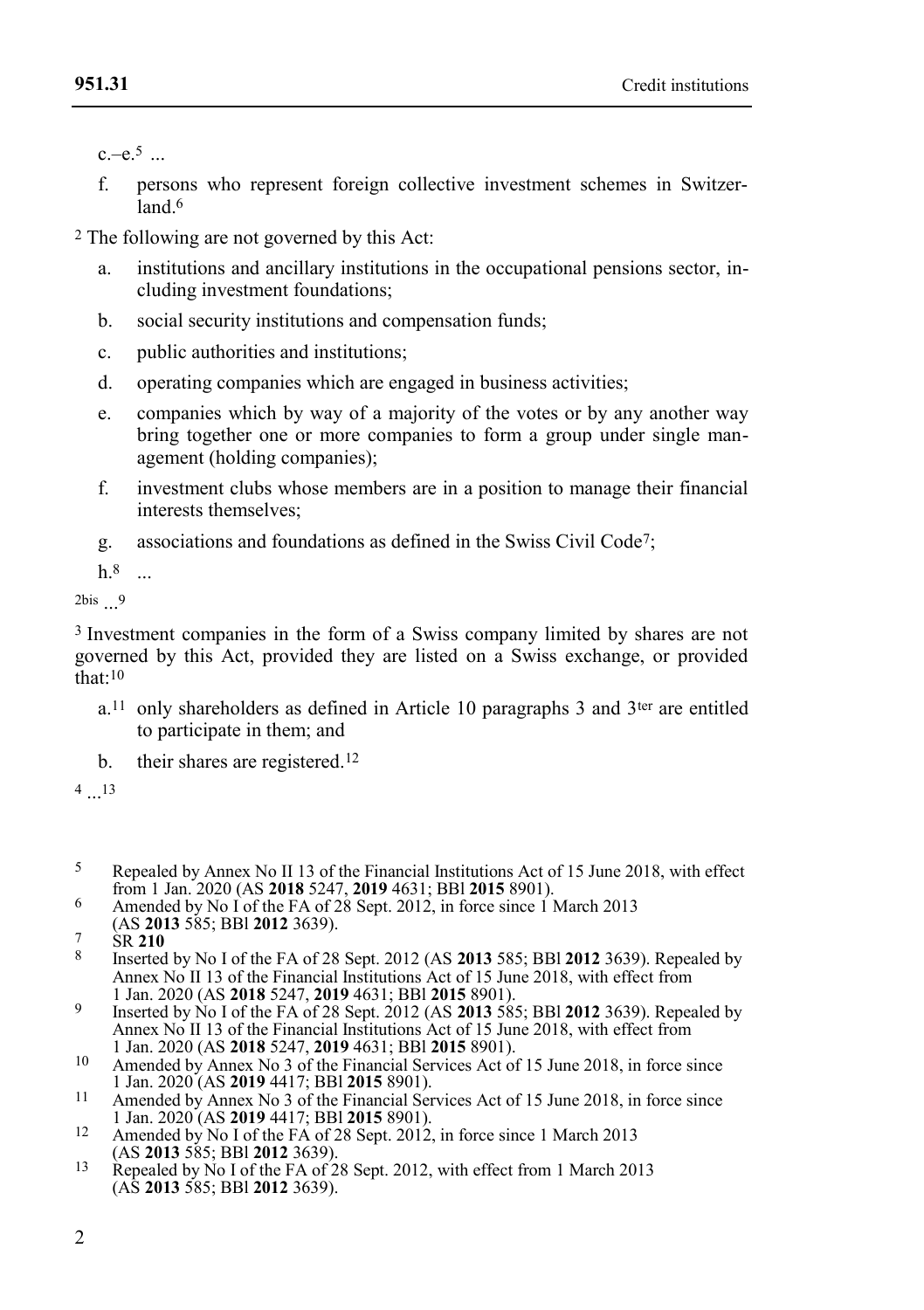**Art. 3**–**6**14

## **Chapter 2 Collective Investment Schemes**

#### **Art. 7** Definition

1 Collective investment schemes are assets raised from investors for the purpose of collective investment, and which are managed for the account of such investors. The investment requirements of the investors are met on an equal basis.

2 Collective investment schemes may be open or closed-ended.

3 The Federal Council may stipulate a minimum number of investors in accordance with the legal status and target group. It may authorise collective investment schemes for a single qualified investor (single investor fund) in accordance with Article 10 paragraph 3 in conjunction with Article 4 paragraph 3 letters b, e and f of the Financial Services Act of 15 June 201815 (FinSA). 16 17

4 In the case of single investor funds, the fund management company and the investment company with variable capital (SICAV) may delegate the investment decisions to the single investor. FINMA may exempt them from the duty to subject themselves to supervision recognised under Article 31 paragraph 3 and Article 36 paragraph 3, respectively.18

5 Collective investment schemes must have their registered office and head office in Switzerland. 19

#### Art. 8 Open-ended collective investment schemes

1 Open-ended collective investment schemes may be in the form of a contractual fund (Art. 25 et seq.) or SICAV (Art. 36 et seq.).

2 With open-ended collective investment schemes, investors have either a direct or indirect legal entitlement, at the expense of the collective assets, to redeem their units at the net asset value.

3 Each open-ended collective investment scheme has its own fund regulations. In the case of contractual funds this is the collective investment contract (fund contract), and in the case of SICAVs it is the articles of association and the investment regulations.

<sup>14</sup> Repealed by Annex No 3 of the Financial Services Act of 15 June 2018, with effect from 1 Jan. 2020 (AS **2019** 4417; BBl **2015** 8901).

<sup>15</sup> SR **950.1**

Second sentence amended by Annex No 3 of the Financial Services Act of 15 June 2018, in force since 1 Jan. 2020 (AS **2019** 4417; BBl **2015** 8901).

<sup>17</sup> Amended by No I of the FA of 28 Sept. 2012, in force since 1 March 2013 (AS **2013** 585; BBl **2012** 3639)

<sup>18</sup> Inserted by No I of the FA of 28 Sept. 2012, in force since 1 March 2013 (AS **2013** 585; BBl **2012** 3639)

<sup>19</sup> Inserted by Annex No 3 of the Financial Services Act of 15 June 2018, in force since 1 Jan. 2020 (AS **2019** 4417; BBl **2015** 8901).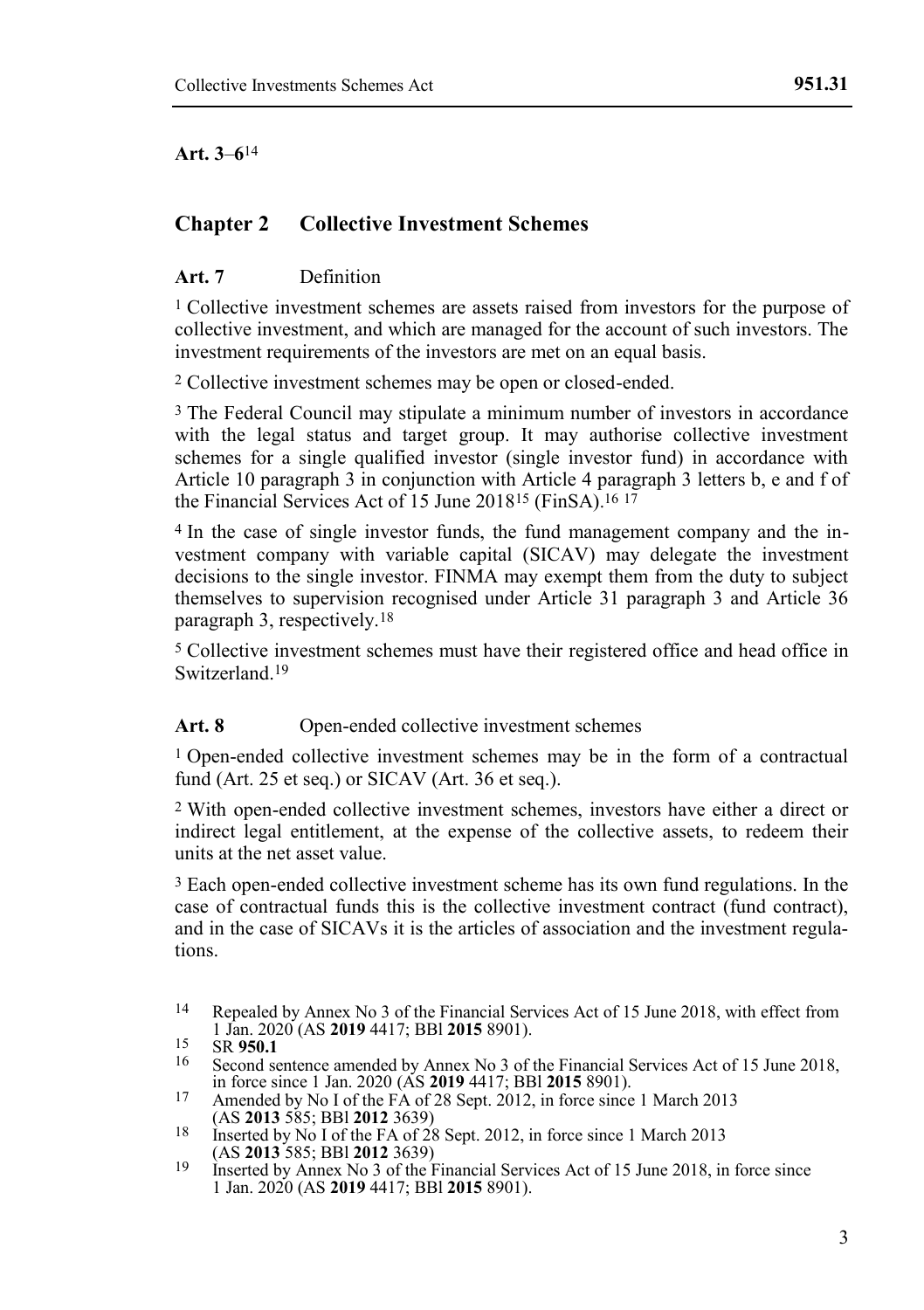## **Art. 9** Closed-ended collective investment schemes

<sup>1</sup> Closed-ended collective investment schemes may be in the form of a limited partnership for collective capital investments (Art. 98 et seq.) or an investment company with fixed capital (SICAF, Art. 110 et seq.).

2 In the case of closed-ended collective investment schemes, investors have neither a direct nor an indirect legal entitlement at the expense of the collective assets to the redemption of their units at the net asset value.

3 Limited partnerships for collective investment are based on a company agreement.

4 SICAFs are based on articles of association and issue a set of investment regulations.

#### **Art. 10** Investors

<sup>1</sup> Investors are natural and legal persons, as well as general and limited partnerships, which hold units in collective investment schemes.

2 Collective investment schemes are open to all investors, except where this Act, the fund regulations or the articles of association restrict investor eligibility to qualified investors.

3 Qualified investors within the meaning of this Act are professional clients as defined in Article 4 paragraphs 3–5 or Article 5 paragraphs 1 and 4 FinSA<sup>20</sup>:<sup>21</sup>

3bis ... 22

3ter Qualified investors also include retail clients for whom a financial intermediary in accordance with Article 4 paragraph 3 letter a FinSA or a foreign financial intermediary that is subject to equivalent prudential supervision provides portfolio management or investment advice in accordance with Article  $\hat{3}$  letter c items 3 and 4 FinSA within the scope of a permanent portfolio management or investment advice relationship, provided they have not declared that they do not wish to be treated as such. Such declaration must be made in writing or in another form demonstrable via text<sub>23</sub>

 $4...^{24}$ 

5 The FINMA may fully or partially exempt collective investment schemes from certain provisions of the financial market acts within the meaning of Article 1 paragraph 1 of the Financial Market Supervision Act of 22 June 200725 (FINMASA),

- Amended by Annex No 3 of the Financial Services Act of 15 June 2018, in force since 1 Jan. 2020 (AS **2019** 4417; BBl **2015** 8901).
- 22 Inserted by No I of the FA of 28 Sept. 2012 (AS **2013** 585; BBl **2012** 3639). Repealed by Annex No 3 of the Financial Services Act of 15 June 2018, with effect from 1 Jan. 2020 (AS **2019** 4417; BBl **2015** 8901).
- 23 Inserted by No I of the FA of 28 Sept. 2012 (AS **2013** 585; BBl **2012** 3639). Amended by Annex No 3 of the Financial Services Act of 15 June 2018, in force since 1 Jan. 2020 (AS **2019** 4417; BBl **2015** 8901).
- <sup>24</sup> Repealed by Annex No 3 of the Financial Services Act of 15 June 2018, with effect from 1 Jan. 2020 (AS **2019** 4417; BBl **2015** 8901).

<sup>20</sup> SR **950.1**

<sup>25</sup> SR **956.1**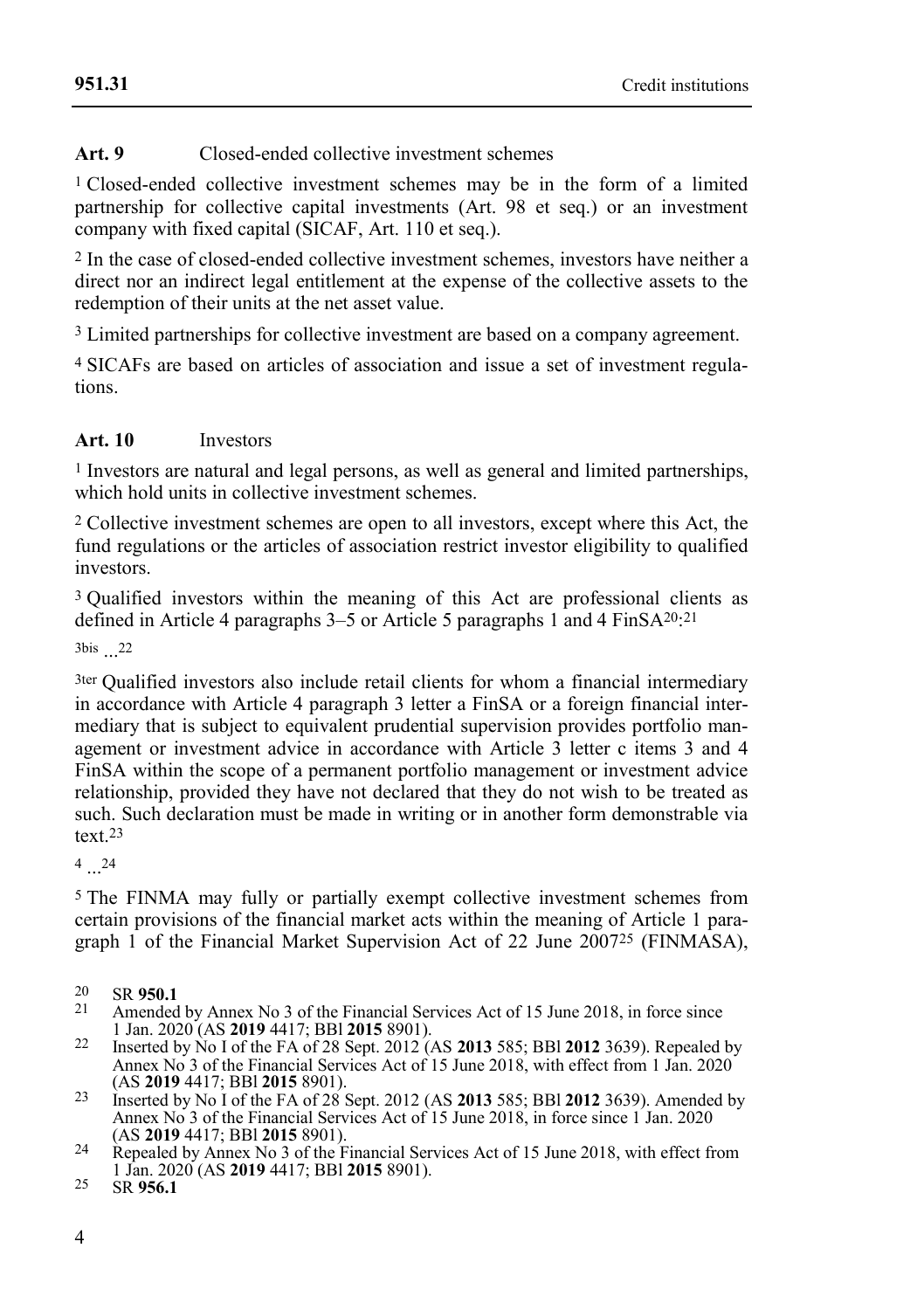provided that they are exclusively open towards qualified investors and that the protective purpose of this Act is not impaired, specifically from the provisions concerning:26

 $a^{27}$  ...

**h** 28

- c. the requirement to produce a semi-annual report;
- d. the requirement to provide investors with the right to terminate their investment at any time;
- e. the requirement to issue and redeem units in cash;
- f. risk diversification.

#### **Art. 11** Units

Units are claims against the fund management company conferring entitlement to the assets and income of the investment fund or interests in the investment company.

#### Art. 12 Protection against confusion or deception

1 The designation «collective investment scheme» must not provide any grounds for confusion or deception, in particular in relation to the investments.

2 Designations such as «investment fund», «investment company with variable capital», «SICAV», «limited partnership for collective investment», «investment company with fixed capital» and «SICAF» may only be used for the relevant collective investment schemes governed by this Act.<sup>29</sup>

# **Chapter 3 Authorisation and Approval**

#### **Section 1 General**

#### **Art. 13** Duty to obtain authorisation

1 Any party who establishes or operates a collective investment scheme or is responsible for the safekeeping of the assets held in it requires authorisation from FINMA.30

<sup>26</sup> Amended by Annex No 3 of the Financial Services Act of 15 June 2018, in force since 1 Jan. 2020 (AS **2019** 4417; BBl **2015** 8901).

<sup>&</sup>lt;sup>27</sup> Repealed by No I of the FA of 28 Sept. 2012, with effect from 1 June 2013 (AS **2013** 585; BBl **2012** 3639).

<sup>28</sup> Repealed by Annex No 3 of the Financial Services Act of 15 June 2018, with effect from 1 Jan. 2020 (AS **2019** 4417; BBl **2015** 8901). 29 Amended by No III of the FA of 25 Sept. 2015 (Law on Business Names), in force since

<sup>1</sup> July 2016 (AS **2016** 1507; BBl **2014** 9305).

<sup>30</sup> Amended by Annex No II 13 of the Financial Institutions Act of 15 June 2018, in force since 1 Jan. 2020 (AS **2018** 5247, **2019** 4631; BBl **2015** 8901).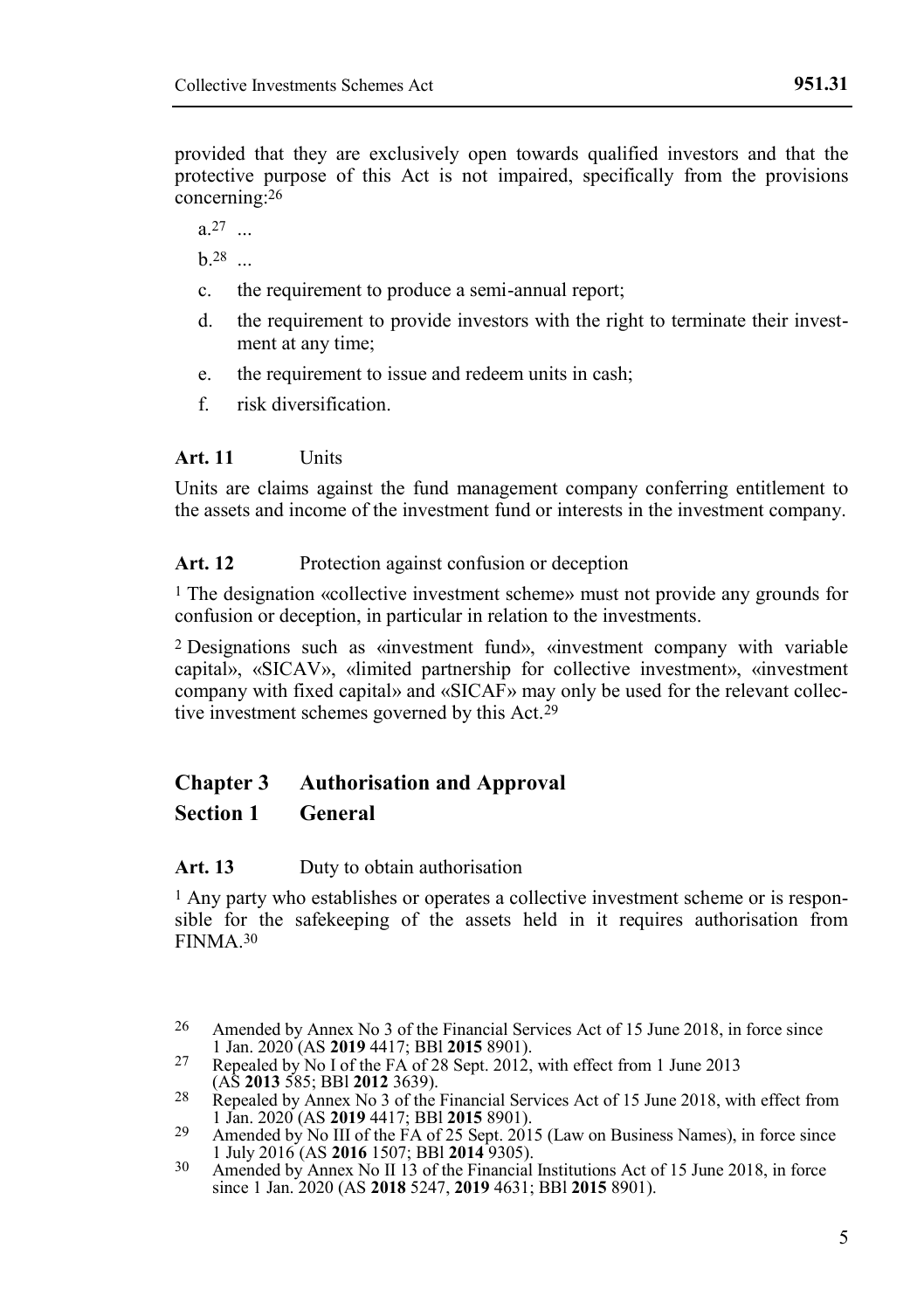2 The following must apply for authorisation:

a.31 ...

- b. SICAVs:
- c. limited partnerships for collective investment;
- d. SICAFs;

e.32 the custodian bank;

f. und  $g^{33}$  ...

h. representatives of foreign collective investment schemes.

3 Representatives who are already subject to other equivalent official supervision may be granted exemption from the duty to obtain authorisation by the Federal Council.34

4 ... 35

5 The persons cited in paragraph 2 letters b–d may only be entered in the Commercial Register once authorisation has been granted by FINMA.36

#### Art. 14 Authorisation requirements

1 Authorisation is granted if:

- a.37 the persons under Article 13 paragraph 2 and the persons responsible for the administration and management provide the guarantee of irreproachable business conduct;
- a bis . 38 the persons responsible for the administration and management enjoy a good reputation and possess the specialist qualifications required for the function<sup>:</sup>
- b. the significant equity holders have a good reputation and do not exert their influence to the detriment of prudent and sound business practice;
- c. compliance with the duties stemming from this Act is assured by internal regulations and an appropriate organisational structure;
- 31 Repealed by Annex No II 13 of the Financial Institutions Act of 15 June 2018, with effect from 1 Jan. 2020 (AS **2018** 5247, **2019** 4631; BBl **2015** 8901).
- <sup>32</sup> Amended by Annex No II 13 of the Financial Institutions Act of 15 June 2018, in force since 1 Jan. 2020 (AS **2018** 5247, **2019** 4631; BBl **2015** 8901).
- <sup>33</sup> Repealed by Annex No II 13 of the Financial Institutions Act of 15 June 2018, with effect from 1 Jan. 2020 (AS **2018** 5247, **2019** 4631; BBl **2015** 8901). 34 Amended by Annex No II 13 of the Financial Institutions Act of 15 June 2018, in force
- since 1 Jan. 2020 (AS **2018** 5247, **2019** 4631; BBl **2015** 8901).
- <sup>35</sup> Repealed by No I of the FA of 28 Sept. 2012, with effect from 1 March 2013 (AS **2013** 585; BBl **2012** 3639).
- 36 Amended by Annex No II 13 of the Financial Institutions Act of 15 June 2018, in force since 1 Jan. 2020 (AS **2018** 5247, **2019** 4631; BBl **2015** 8901). 37 Amended by Annex No II 13 of the Financial Institutions Act of 15 June 2018, in force
- since 1 Jan. 2020 (AS **2018** 5247, **2019** 4631; BBl **2015** 8901).
- 38 Inserted by Annex No II 13 of the Financial Institutions Act of 15 June 2018, in force since 1 Jan. 2020 (AS **2018** 5247, **2019** 4631; BBl **2015** 8901).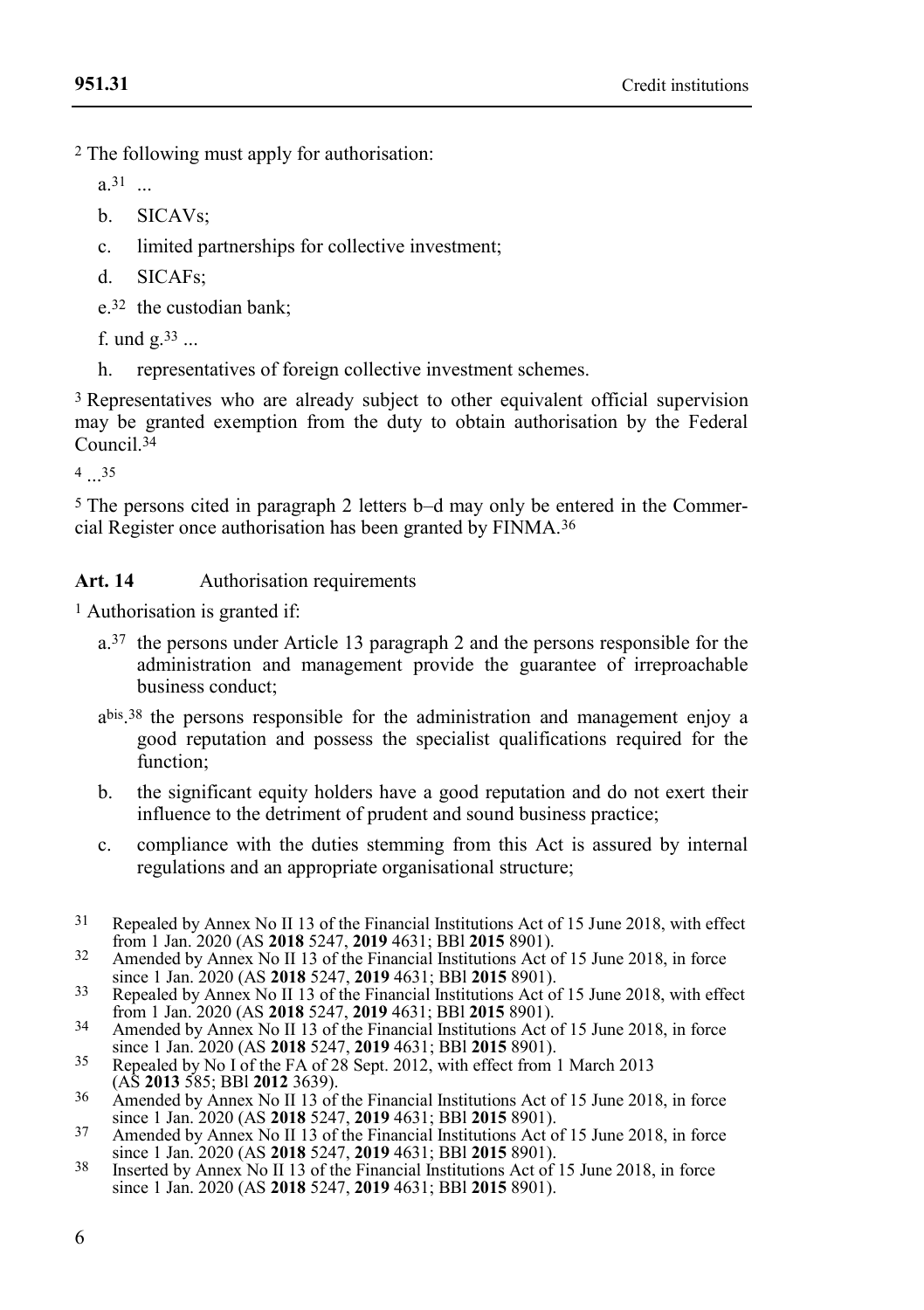- d. sufficient financial guarantees are available;
- e. the additional authorisation conditions listed in the relevant provisions of the Act are met.

1bis Insofar as the financial guarantees are used to meet minimal capital requirements, the Federal Council may stipulate higher capital requirements than required by the Code of Obligations39. 40

1ter The Federal Council may stipulate additional authorisation conditions if this is consistent with recognised international standards.41

 $2...42$ 

<sup>3</sup> The following are deemed to be significant equity holders, provided they directly or indirectly control at least 10 percent of the capital or votes in the persons specified in Article 13 paragraph 2 or can materially influence their business activities in another way:

- a. natural and legal persons;
- b. general and limited partnerships;
- c. financially related parties which meet this criterion on a combined basis.43

#### Art. 15 Duty to obtain approval

1 The following documents are required for obtaining the approval of FINMA:

- a. for investment fund, the collective investment contract (Art. 25);
- b. for SICAVs, the articles of association and investment regulations;
- c. for limited partnerships for collective investment, the company agreement;
- d. SICAFs, the articles of association and investment regulations;
- e.44 the relevant documents of foreign collective investment schemes which are offered to non-qualified investors.

2 If an investment fund or SICAV is structured as an open-ended collective investment scheme with subfunds (Art. 92 et seq.), each subfund or category of shares requires individual approval.

- 39 SR **220**
- Inserted by Annex No 14 of the Financial Market Supervision Act of 22 June 2007, in
- force since 1 Jan. 2009 (AS **2008** 5207 5205; BBl **2006** 2829). 41 Inserted by No I of the FA of 28 Sept. 2012 (AS **2013** 585; BBL **2012** 3639). Amended by Annex No II 13 of the Financial Institutions Act of 15 June 2018, in force since
- 1 Jan. 2020 (AS **2018** 5247, **2019** 4631; BBl **2015** 8901). 42 Repealed by Annex No II 13 of the Financial Institutions Act of 15 June 2018, with effect from 1 Jan. 2020 (AS **2018** 5247, **2019** 4631; BBl **2015** 8901).
- 43 Amended by No I of the FA of 28 Sept. 2012, in force since 1 March 2013 (AS **2013** 585; BBl **2012** 3639).
- 44 Amended by Annex No II 13 of the Financial Institutions Act of 15 June 2018, in force since 1 Jan. 2020 (AS **2018** 5247, **2019** 4631; BBl **2015** 8901).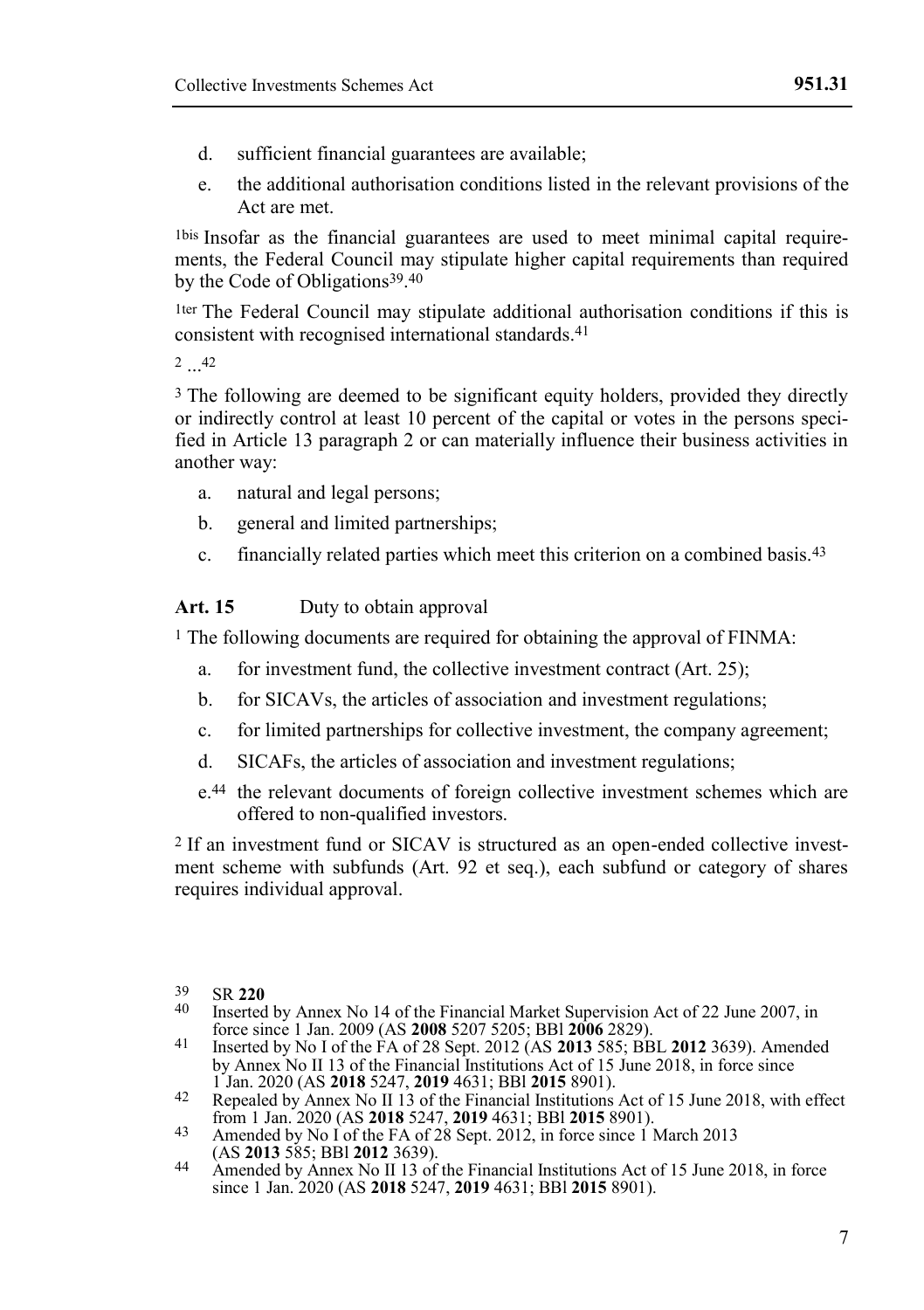# **Art. 16** Change in circumstances

If there is a change in the circumstances underlying the authorisation or approval, FINMA's authorisation or approval must be sought prior to the continuation of activity.

#### Art. 17 Simplified authorisation and approval procedure

The Federal Council may specify a simplified authorisation and approval procedure process for collective investment schemes.

**Section 2 ...**

**Art. 18**–**18***c* 45

**Section 3 ...**

**Art. 19**46

# **Chapter 4 Protection of Investors' Interests<sup>47</sup>**

#### **Art. 20** Principles

1 Persons who manage or represent collective investment schemes or hold the assets of these schemes in safekeeping, as well as their agents must fulfil the following duties in particular:48

- a. duty of loyalty: they act independently and exclusively in the interests of the investors;
- b. due diligence: they implement the organisational measures that are necessary for irreproachable business conduct;
- c.49 duty to provide information: They shall render account of the collective investment schemes which they manage and represent and the assets of these schemes which they hold in safekeeping, and provide information on all of the fees and costs incurred directly or indirectly by investors as well as com-
- 45 Repealed by Annex No II 13 of the Financial Institutions Act of 15 June 2018, with effect from 1 Jan. 2020 (AS **2018** 5247, **2019** 4631; BBl **2015** 8901)

46 Repealed by Annex No II 13 of the Financial Institutions Act of 15 June 2018, with effect from 1 Jan. 2020 (AS **2018** 5247, **2019** 4631; BBl **2015** 8901). 47 Amended by Annex No 3 of the Financial Services Act of 15 June 2018, in force since

- 1 Jan. 2020 (AS **2019** 4417; BBl **2015** 8901).
- 48 Amended by Annex No 3 of the Financial Services Act of 15 June 2018, in force since 1 Jan. 2020 (AS **2019** 4417; BBl **2015** 8901).
- Amended by Annex No. 3 of the Financial Services Act of 15 June 2018, in force since 1 Jan. 2020 (AS **2019** 4417; BBl **2015** 8901).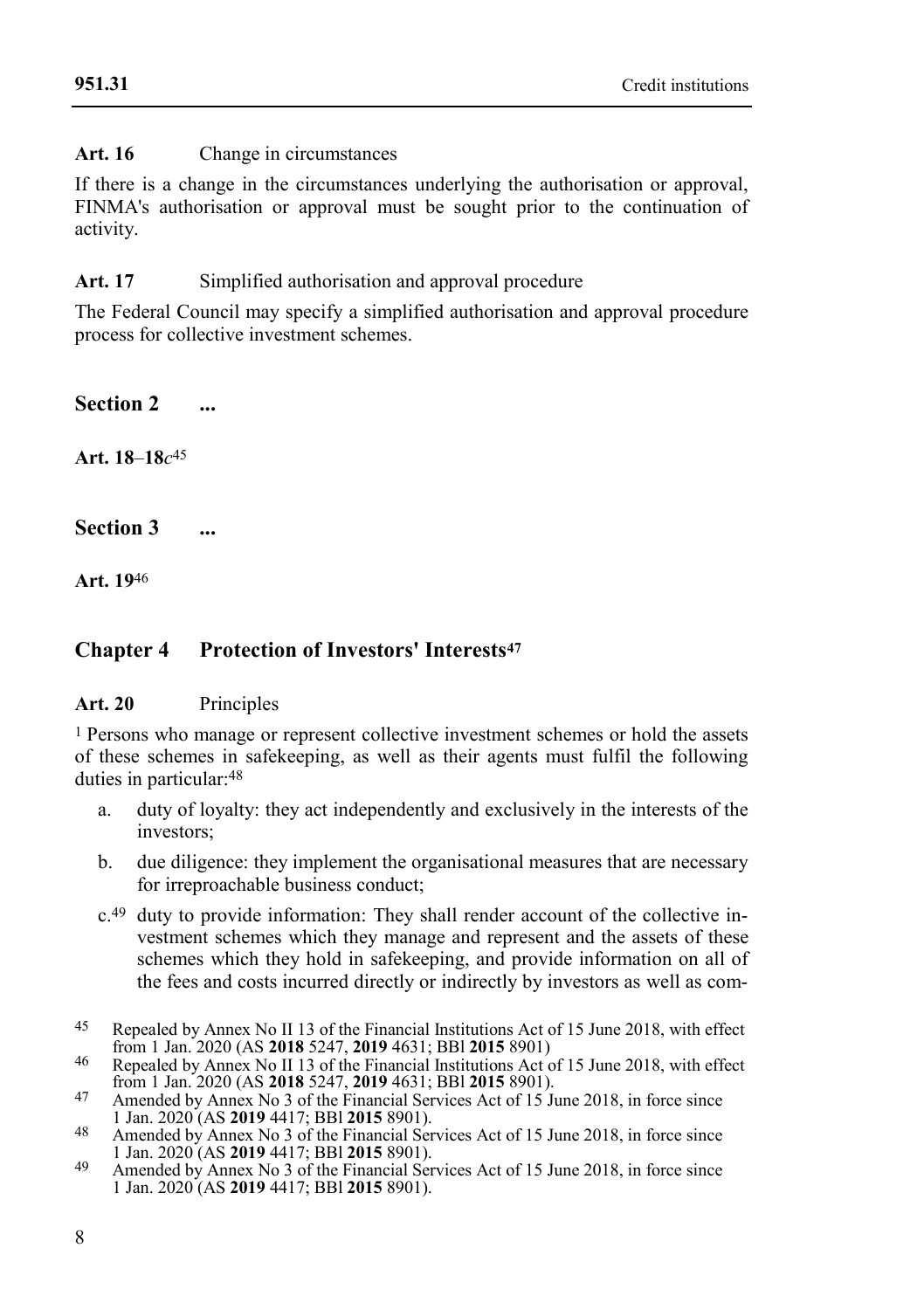pensation from third parties, particularly commissions, discounts or other financial benefits.

 $2...50$ 

3 Persons who manage or represent collective investment schemes or hold their assets in safekeeping, as well as their agents, shall take all necessary precautions to ensure that all duties in relation to all their business activities are performed proper- $1v$ .51

#### **Art. 21** Investments

1 Persons who manage or represent collective investment schemes or hold their assets in safekeeping, as well as their agents shall pursue an investment policy that at all times corresponds with the investment characteristics of the collective investment scheme as set out in the relevant documents.<sup>52</sup>

2 In respect of the purchase and sale of assets and rights on their own behalf as well as that of third parties, they are only entitled to receive the fees specified in the relevant documents. Compensation in accordance with Article 26 FinSA53 must be credited to the collective investment scheme.54

3 Assets acquired for their own account may only be purchased at market price, while any sale of own-account assets must also be at market price.

**Art. 22**55

**Art. 23** Exercising membership and creditors' rights

1 The membership and creditors' rights associated with the investments must be exercised independently and exclusively in the interests of the investors.

2 Article 685*d* paragraph 2 of the Code of Obligations56 does not apply to investment funds.

3 If a fund management company manages several investment funds, the level of the participation with respect to the percentage limit set out in Article 685*d* paragraph 1 of the Code of Obligations is calculated individually for each investment fund.

<sup>50</sup> Repealed by Annex No 3 of the Financial Services Act of 15 June 2018, with effect from 1 Jan. 2020 (AS **2019** 4417; BBl **2015** 8901).

<sup>51</sup> Inserted by No I of the FA of 28 Sept. 2012 (RU **2013** 585; BBl **2012** 3639). Amended by Annex No 3 of the Financial Services Act of 15 June 2018, in force since 1 Jan. 2020 (AS **2019** 4417; BBl **2015** 8901).

<sup>52</sup> Amended by Annex No 3 of the Financial Services Act of 15 June 2018, in force since 1 Jan. 2020 (AS **2019** 4417; BBl **2015** 8901).

<sup>53</sup> SR **950.1**

Second sentence amended by Annex No 3 of the Financial Services Act of 15 June 2018,

in force since 1 Jan. 2020 (AS **2019** 4417; BBl **2015** 8901). 55 Repealed by Annex No 3 of the Financial Services Act of 15 June 2018, with effect from 1 Jan. 2020 (AS **2019** 4417; BBl **2015** 8901).

<sup>56</sup> SR **220**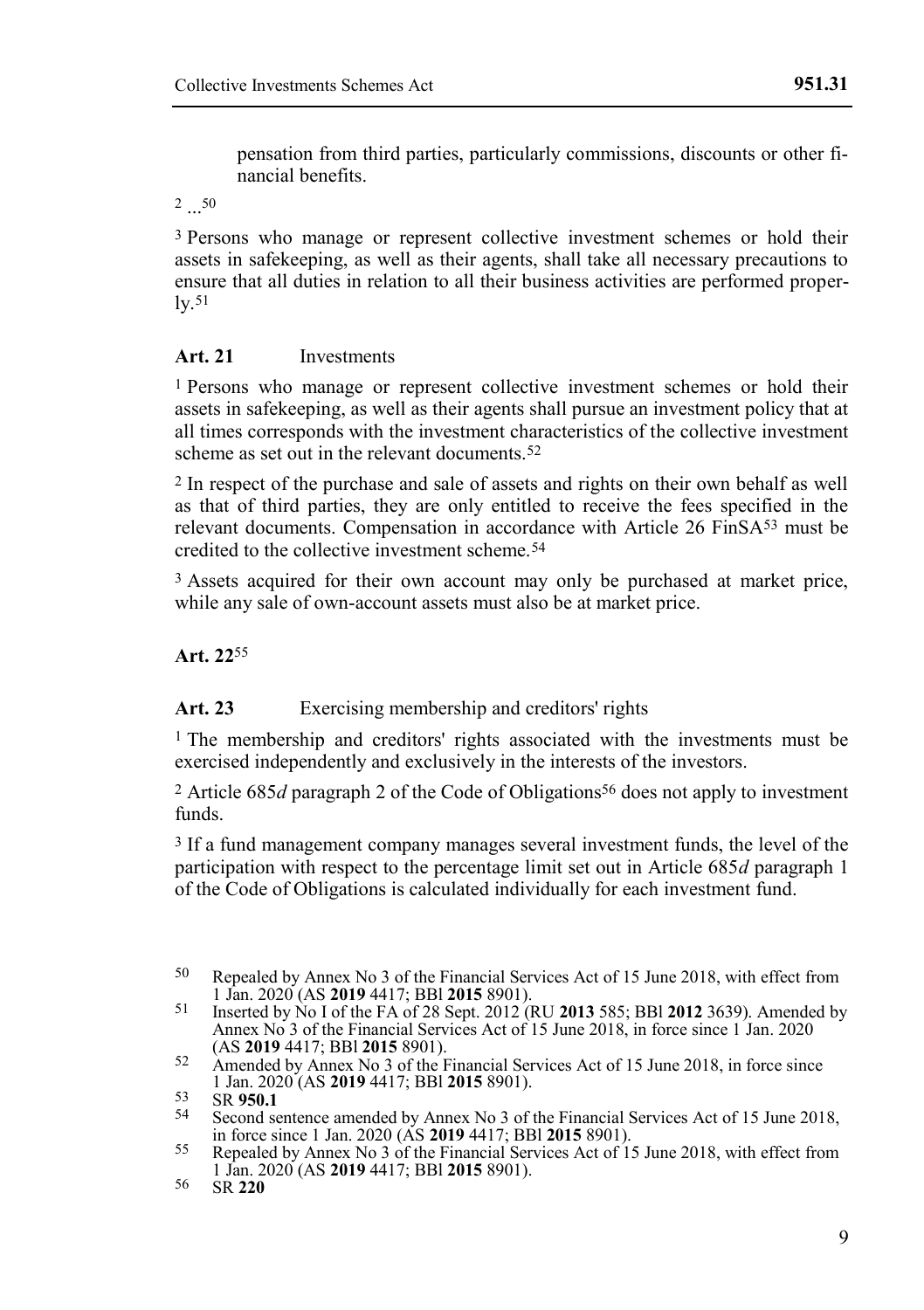4 Paragraph 3 also applies to each subfund of an open-ended collective investment scheme as defined in Article 92 et seq.

# **Art. 24**57

# **Title 2 Open-Ended Collective Investment Schemes Chapter 1 The Contractual Fund Section 1 Definition**

#### **Art. 25**

 $<sup>1</sup>$  The contractual fund (investment fund) is based on a collective investment agree-</sup> ment (fund contract) under which the fund management company commits itself to:

- a. involving investors in accordance with the number and type of units which they have acquired in the investment fund;
- b. managing the fund's assets in accordance with the provisions of the fund contract at its own discretion and for its own account.

2 The custodian bank is a party to the contract in accordance with the tasks conferred on it by the law and by the fund contract.

<sup>3</sup> The investment fund must have the stipulated minimum assets. The Federal Council determines the level thereof, and the period in which it must be accumulated.

# **Section 2 The Fund Contract**

#### **Art. 26** Content

1 The fund management company draws up the fund contract and, with the consent of the custodian bank, submits it to FINMA for approval.

2 The fund contract sets out the rights and duties of the investors, the fund management company and the custodian bank.

3 The Federal Council determines the minimum contents.58

#### Art. 27 Amendments to the fund contract

1 Amendments to the fund contract must be submitted by the fund management company, with the consent of the custodian bank, to FINMA.

<sup>57</sup> Repealed by Annex No 3 of the Financial Services Act of 15 June 2018, with effect from 1 Jan. 2020 (AS **2019** 4417; BBl **2015** 8901).

<sup>58</sup> Amended by No I of the FA of 28 Sept. 2012, in force since 1 March 2013 (AS **2013** 585; BBl **2012** 3639).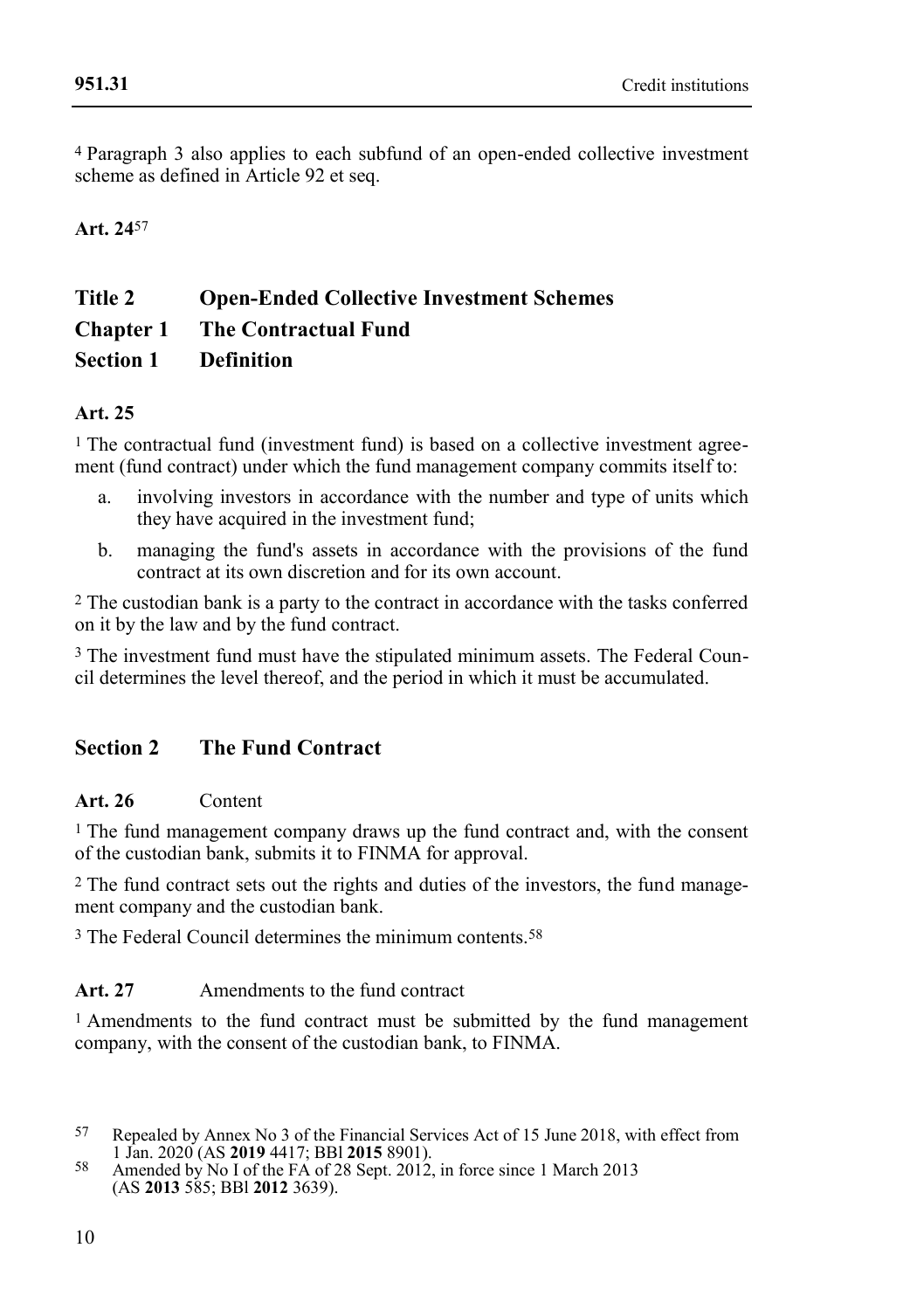2 If the fund management company amends the fund contract, it must publish a summary of the significant amendments in advance, in which reference is made to the locations where the full wording of the contractual amendments may be obtained free of charge.

<sup>3</sup> These publications must inform investors of their right to lodge objections with FINMA within 30 days of their publication. The procedure is based on the Federal Act on Administrative Procedure of 20 December 196859. Investors must furthermore be made aware that they may request the repayment of their units in cash, while observing the contractual or regulatory notice period.<sup>60</sup>

4 FINMA publishes its decision in the media of publication.

#### **Section 3 ...**

**Art. 28**–**35**61

# **Chapter 2 Investment Company with Variable Capital Section 1 General Provisions**

**Art. 36** Definition and duties62

1 SICAV is a company:

- a. whose capital and number of shares are not specified in advance;
- b. whose capital is divided into company and investor shares;
- c. for whose liabilities only the company's assets are liable;
- d. whose sole object is collective capital investment.

2 A SICAV shall have a minimum level of assets. The Federal Council determines the level and the period within which it must be accumulated.

3 The SICAV may delegate investment decisions only to persons who hold the authorisation required for this activity. Articles 14 and 35 of the Financial Institutions Act of 15 June 201863 (FinIA) apply *mutatis mutandis*. 64

<sup>59</sup> SR **172.021**

Amended by No I of the FA of 28 Sept. 2012, in force since 1 March 2013 (RU **2013** 585; BBl **2012** 3639).

<sup>61</sup> Repealed by Annex No II 13 of the Financial Institutions Act of 15 June 2018, with effect from 1 Jan. 2020 (AS **2018** 5247, **2019** 4631; BBl **2015** 8901). 62 Amended by No I of the FA of 28 Sept. 2012, in force since 1 March 2013

<sup>(</sup>AS **2013** 585; BBl **2012** 3639).

<sup>63</sup> SR **954.1**

<sup>64</sup> Inserted by by No I of the FA of 28 Sept. 2012 (AS **2013** 585; BBl **2012** 3639). Amended by Annex No II 13 of the Financial Institutions Act of 15 June 2018, in force since 1 Jan. 2020 (AS **2018** 5247, **2019** 4631; BBl **2015** 8901).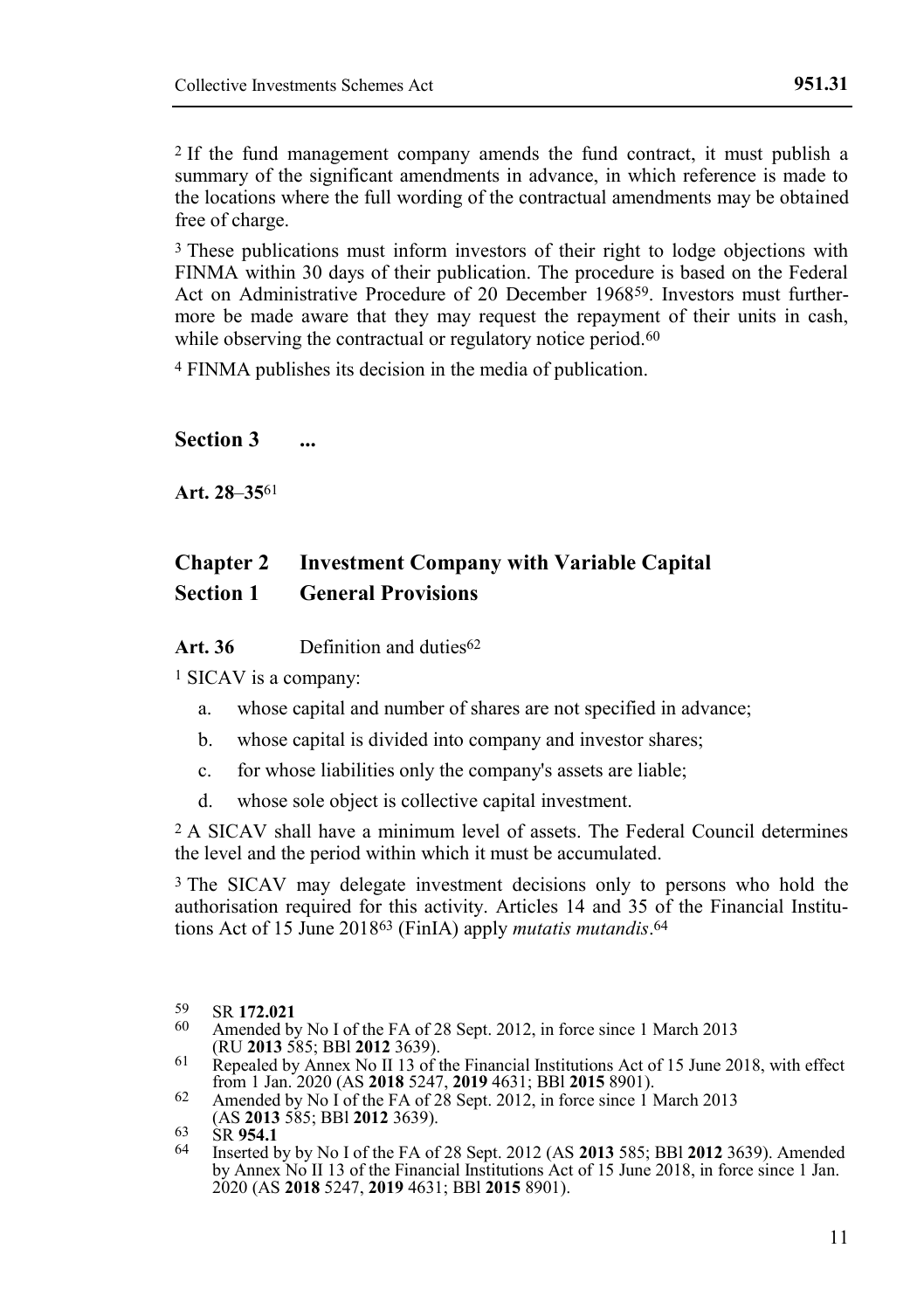# **Art. 37** Formation

<sup>1</sup> The formation of a SICAV is based on the provisions of the Code of Obligations<sup>65</sup> regarding the formation of companies limited by shares, with the exception of the provisions regarding contributions in kind, acquisitions in kind and special privileges.

2 The Federal Council specifies the minimum investment amount for a SICAV on its formation 66

 $3 \dots 67$ 

# **Art. 38** Company name

<sup>1</sup> The company name must contain a description of the legal status or the abbreviation thereof (SICAV).

 $2$  In all other respects, the provisions of the Code of Obligations<sup>68</sup> regarding the name of companies limited by shares apply.

#### **Art. 39** Capital adequacy

1 There must be an appropriate relationship between the holdings of the company shareholders and the total assets of the SICAV. The Federal Council regulates this relationship.

2 In special cases, FINMA may grant a relaxation of the requirements or may order a tightening thereof.

#### **Art. 40** Shares

1 The company shares are registered.

2 The company and investor shares have no nominal value and must be fully paid up in cash.

3 The shares are freely transferable. The articles of association may restrict investor eligibility to qualified investors if the shares of the SICAV are not listed on an exchange. If the SICAV withholds its consent to a transfer of the shares, Article 82 applies.

4 The articles of association may specify different categories of shares, to which different rights are assigned.

5 The issuing of participation certificates, dividend right certificates and preference shares is prohibited.

<sup>65</sup> SR **220**

Amended by No I of the FA of 28 Sept. 2012, in force since 1 March 2013 (AS **2013** 585; BBl **2012** 3639).

<sup>67</sup> Repealed by No I of the FA of 28 Sept. 2012, with effect from 1 March 2013 (AS **2013** 585; BBl **2012** 3639).

<sup>68</sup> SR **220**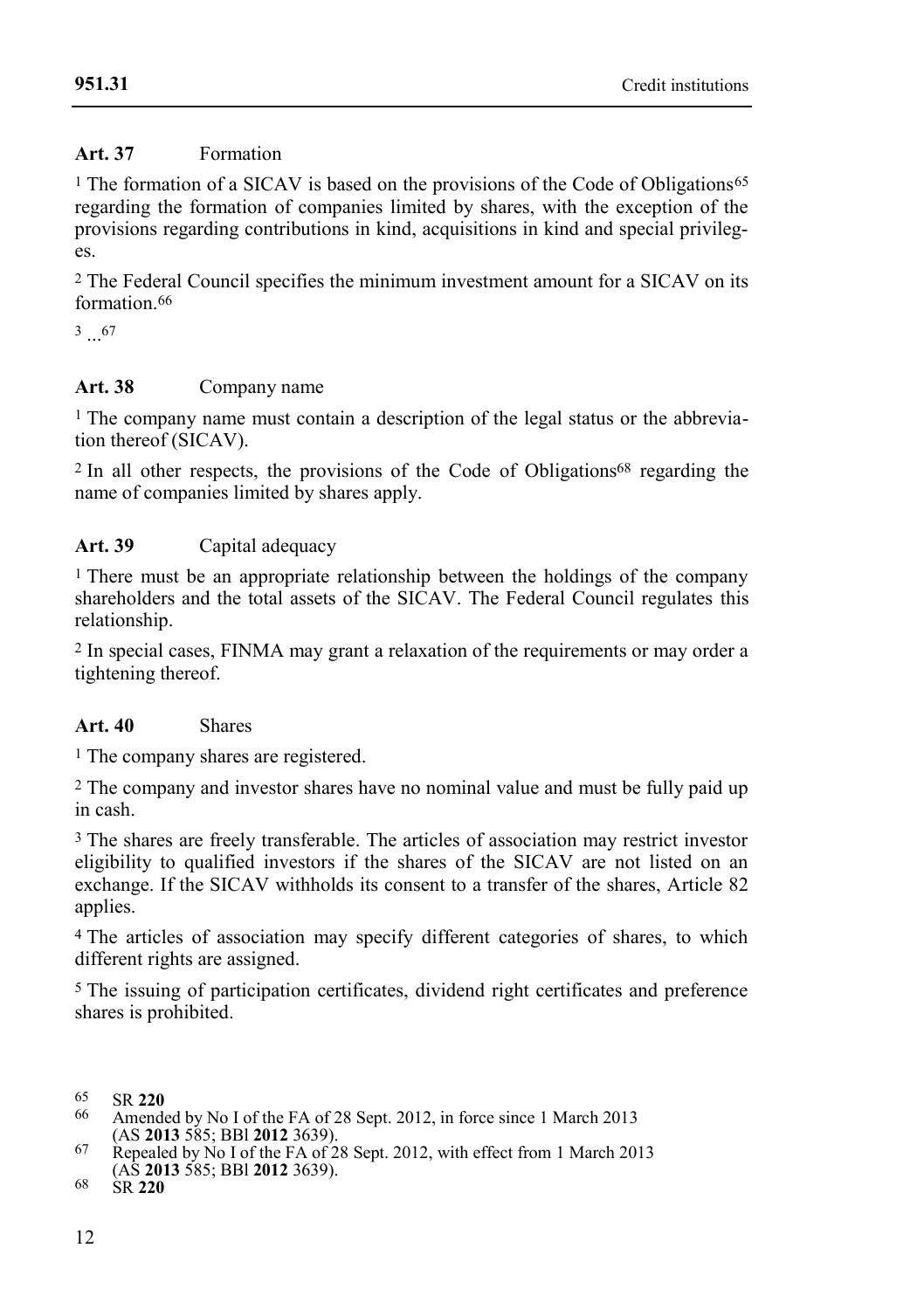#### **Art. 41** Company shareholders

<sup>1</sup> The company shareholders contribute the minimum holding necessary for the formation of the SICAV

2 They resolve the dissolution of the SICAV and its subfunds in accordance with Article 96 paragraphs 2 and 3.69

3 In all other respects, the provisions regarding the rights of the shareholders (Art. 46 et seq.) apply.

4 The rights and duties of the company shareholders pass to the purchaser on the transfer of the shares.

#### Art. 42 **Issue and redemption of shares**

1 Unless the law and articles of association provide otherwise, a SICAV may at any time issue new shares at the net asset value and must, if requested by a shareholder. at any time redeem issued shares at the net asset value. This requires neither an amendment to the articles of association nor an entry in the Commercial Register.

2 A SICAV may not hold treasury shares, whether directly or indirectly.

<sup>3</sup> The shareholders have no entitlement to the portion of newly issued shares corresponding to their previous holding. In the case of real estate funds, this is subject to Article 66 paragraph 1.

4 In all other respects, the issue and redemption of shares is conducted in accordance with Articles 78–82.

#### **Art. 43** Articles of association

1 The articles of association must contain provisions concerning:

- a. the company name and its registered office;
- b. the objects:
- c. the minimum investment amount;
- d. the convening of general meetings;
- e. the executive and governing bodies;
- f. the media of publication.

2 To be effective, the articles of association must include provisions on the following:

- a. the term;
- b. the restriction of shareholder eligibility to qualified investors and associated limitation of the transferability of shares (Art. 40, Para. 3);
- c. the categories of shares and rights associated therewith;

<sup>69</sup> Amended by No I of the FA of 28 Sept. 2012, in force since 1 March 2013 (AS **2013** 585; BBl **2012** 3639).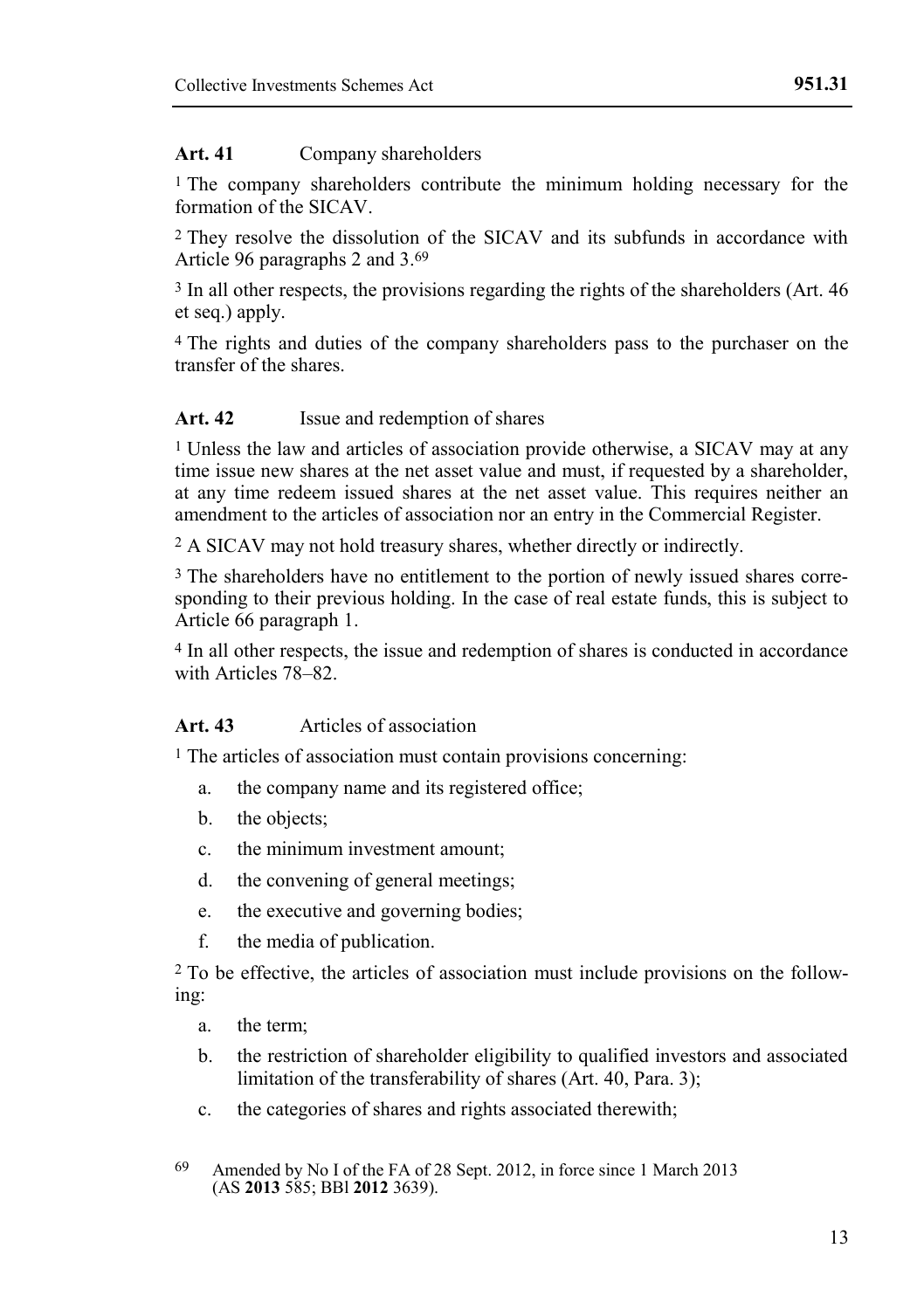- d. the delegation of management and representation, and the attendant procedural details (Art. 51);
- e. the passing of resolutions by means of correspondence.

#### **Art. 44** Investment regulations

A SICAV shall produce a set of investment regulations. Its contents are based on the provisions regarding the fund contract, unless the law and articles of association provide otherwise.

#### **Art. 44***a*70 Custodian bank

1 The SICAV must appoint a custodian bank in accordance with Articles 72–74.

2 FINMA may grant exemptions from this duty if justified, provided:

- a. the SICAV is exclusively open to qualified investors;
- b. one or more institutions which are subject to equivalent supervision execute the transactions related to settlement and specialise in such transactions (prime broker); and
- c. it is ensured that the prime broker or the foreign supervisory authority responsible for the prime broker will provide FINMA with all the information and documents that it requires to carry out its duties.

Art. 45<sup>71</sup> Relationship with the Financial Market Infrastructure Act

The provisions on public takeover offers (Arts. 125 to 141 of the Financial Market Infrastructure Act of 19 June 201572) do not apply to SICAVs.

# **Section 2 Shareholders' Rights and Obligations<sup>73</sup>**

#### **Art. 46** Membership rights

1 Any person recognised as a shareholder by the SICAV may exercise membership rights.

2 The shareholders may represent their shares at a general meeting in person or be represented by a third party. Unless the articles of association provide otherwise, the third party need not be a shareholder.

- 70 Inserted by No I of the FA of 28 Sept. 2012, in force since 1 March 2013 (AS **2013** 585; BBl **2012** 3639).
- 71 Amended by Annex No 9 of the Financial Market Infrastructure Act of 19 June 2015, in force since 1 Jan. 2016 (AS **2015** 5339; BBl **2014** 7483).

Amended by No I 6 of the FA of 12 Dec.  $2014$  on the Implementation of the revised recommendations 2012 of the Financial Action Task Force, in force since 1 July 2015 (AS **2015** 1389; BBl **2014** 605).

<sup>72</sup> SR **958.1**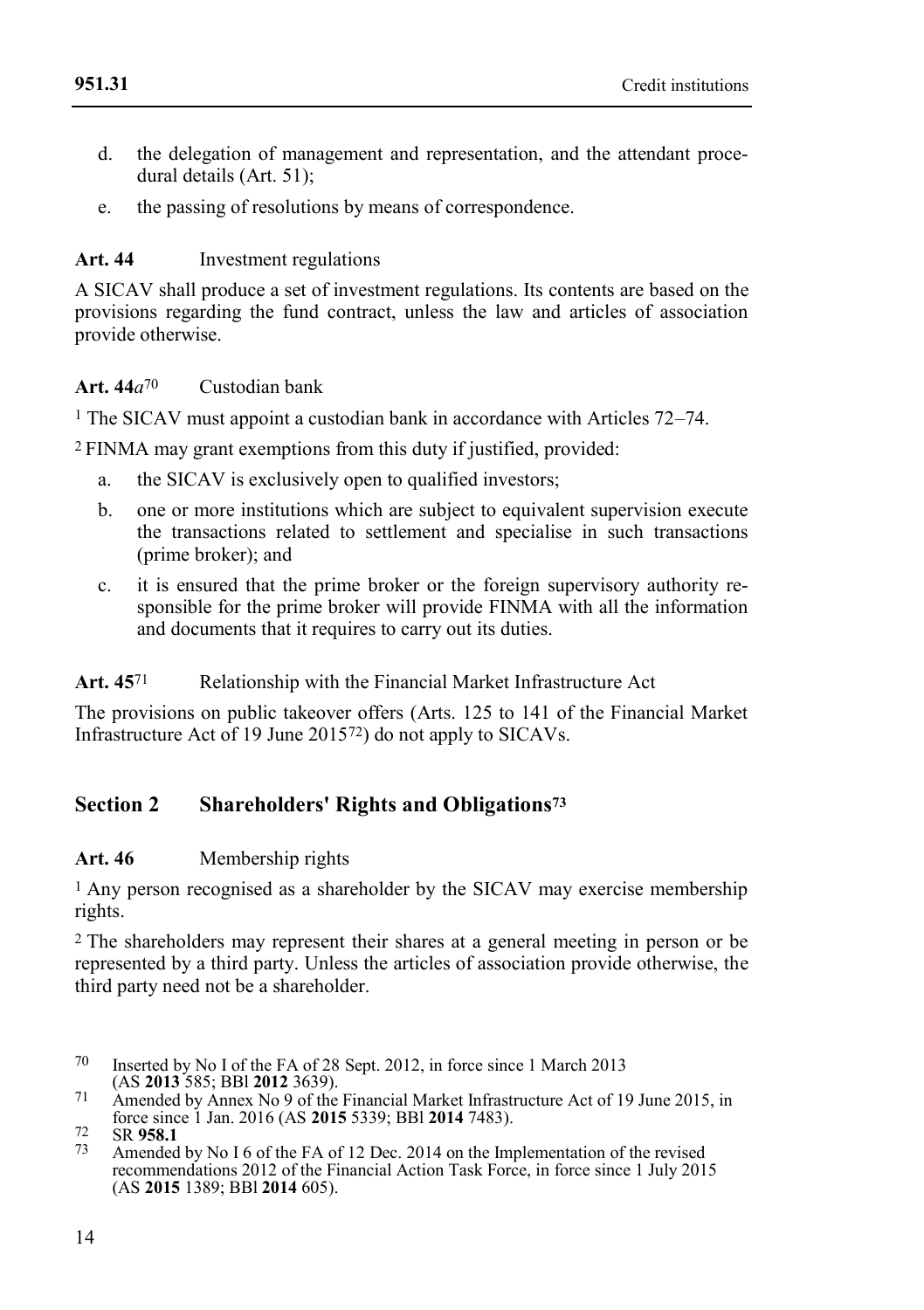3 A SICAV shall keep a register of the shares, in which the names and addresses of company shareholders are recorded. It shall also keep a register under Article 697*l* of the Code of Obligations74 of the beneficial owners of the shares held by company shareholders.75

4 The articles of association may specify that the company shareholders and investor shareholders are both entitled to at least one seat on the board of directors in the case of self-managed as well as externally managed SICAVs.76

#### Art. 46*a*<sup>77</sup> Company shareholders' obligation to give notice

1 Company shareholders whose shares are not listed on a stock exchange are subject to the obligation to give notice under Article 697*j* of the Code of Obligations78.

2 The consequences of failure to comply with obligation to give notice are governed by Article 697*m* of the Code of Obligations.

#### **Art. 47**79 Voting rights

1 Each share carries one vote.

2 The Federal Council may authorise FINMA to order the splitting or merging of shares in a share class.

#### **Art. 48** Inspection rights

Inspection rights are based on the provisions of the Code of Obligations80 regarding the shareholders' inspection rights unless this Act provides otherwise.

#### **Art. 49** Other rights

In all other respects, Articles 78 et seq. apply.

<sup>74</sup> SR **220**

Second sentence inserted by No I 6 of the FA of 12 Dec. 2014 on the Implementation of the revised recommendations 2012 of the Financial Action Task Force, in force since 1 July 2015 (AS **2015** 1389; BBl **2014** 605).

<sup>76</sup> Inserted by No I of the FA of 28 Sept. 2012, in force since 1 March 2013 (AS **2013** 585; BBl **2012** 3639).

<sup>77</sup> Inserted by No I 6 of the FA of 12 Dec. 2014 on the Implementation of the revised recommendations 2012 of the Financial Action Task Force, in force since 1 July 2015 (AS **2015** 1389; BBl **2014** 605).

<sup>78</sup> SR **220**

Amended by Annex No 14 of the Financial Market Supervision Act of 22 June 2007, in force since 1 Jan. 2009 (AS **2008** 5207 5205; BBl **2006** 2829).

<sup>80</sup> SR **220**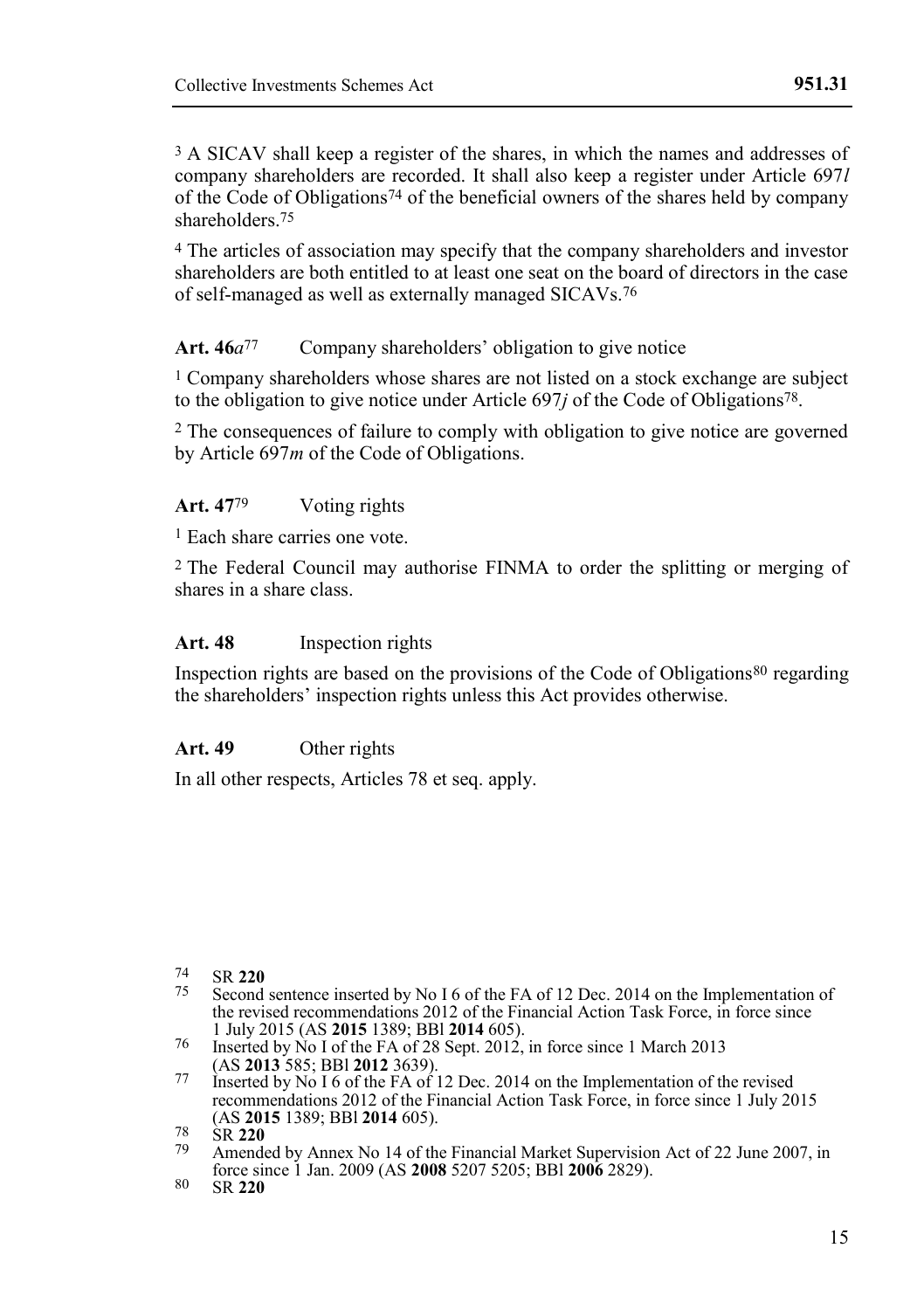**[951.31](#page-0-0)**

# **Section 3 Organisation**

#### Art. 50 General meeting

<sup>1</sup> The supreme governing body of the SICAV is the general meeting of shareholders.

2 The general meeting is held every year within four months of the close of the business year.

3 Unless otherwise provided for by the Federal Council, in all other respects, the provisions of the Code of Obligations<sup>81</sup> regarding the general meetings of companies limited by shares apply.<sup>82</sup>

#### **Art. 51** Board of directors

1 The board of directors consists of at least three but no more than seven members.

2 The articles of association may authorise the board of directors to transfer management and representation in full or in part to individual members or third parties in accordance with the organizational regulations.

3 The persons holding executive powers at the SICAV and custodian bank must be independent of the other party.

4 The board of directors fulfils the duties associated with the offering of financial instruments under Title 3 of the FinSA83. 84

5 The administration of a SICAV may be delegated only to an authorised fund management company in accordance with Article  $\overline{32}$  FinIA<sup>85</sup> that has authorisation.<sup>86</sup>

6 Unless otherwise provided for by the Federal Council, in all other respects, the provisions of the Code of Obligations<sup>87</sup> regarding the board of directors of companies limited by shares apply.88

#### Art. 52 Audit company

A SICAV shall appoint an audit company (Art. 126 et seq.).

82 Amended by Annex No 14 of the Financial Market Supervision Act of 22 June 2007, in force since 1 Jan. 2009 (AS **2008** 5207 5205; BBl **2006** 2829).

87 SR **220**

<sup>81</sup> SR **220**

<sup>83</sup> SR **950.1**

Amended by Annex No 3 of the Financial Services Act of 15 June 2018, in force since 1 Jan. 2020 (AS **2019** 4417; BBl **2015** 8901).

<sup>85</sup> SR **954.1**

<sup>86</sup> Amended by Annex No II 13 of the Financial Institutions Act of 15 June 2018, in force since 1 Jan. 2020 (AS **2018** 5247, **2019** 4631; BBl **2015** 8901).

<sup>88</sup> Amended by Annex No 14 of the Financial Market Supervision Act of 22 June 2007, in force since 1 Jan. 2009 (AS **2008** 5207 5205; BBl **2006** 2829).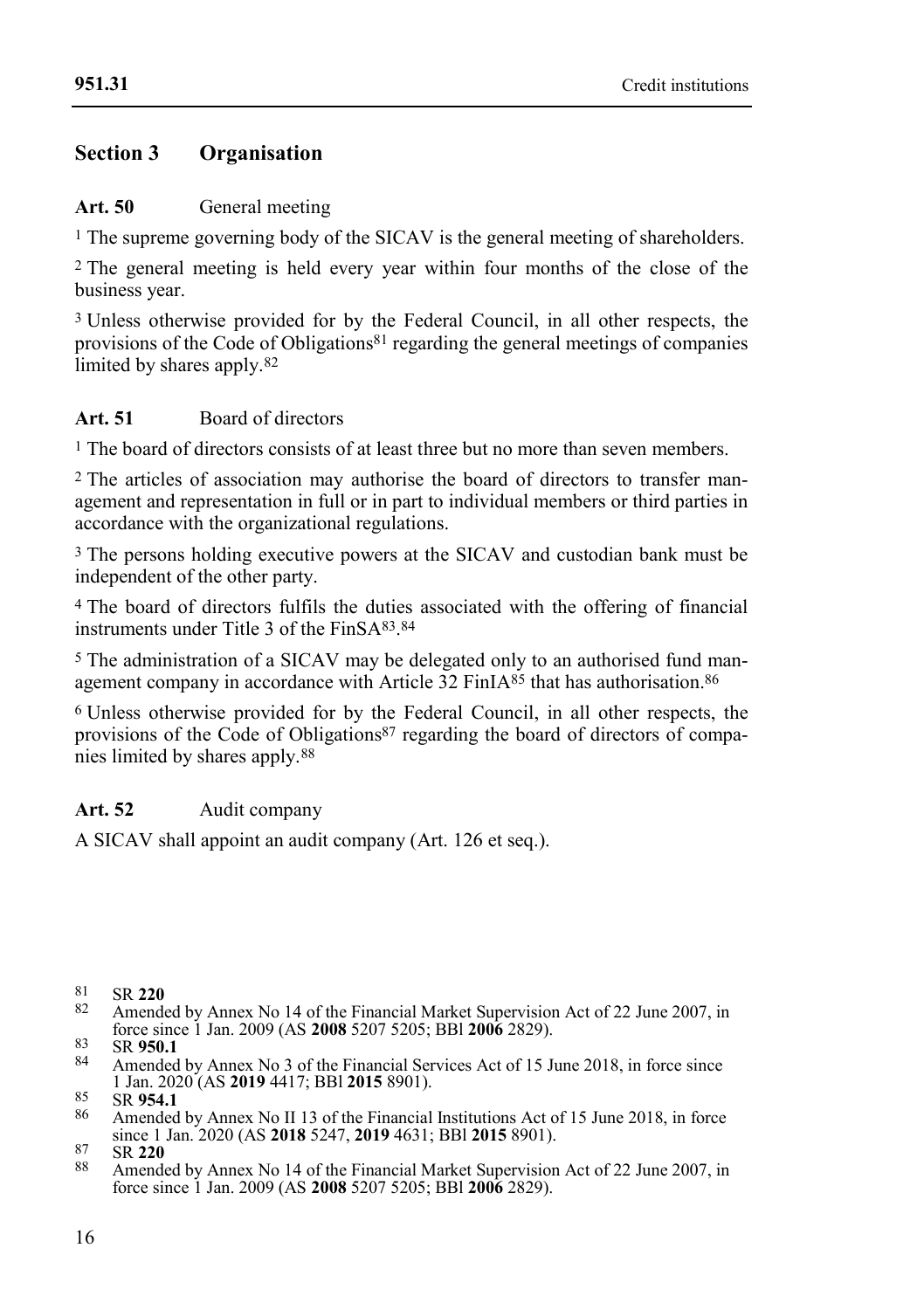#### **Chapter 3 Types of Open-Ended Collective Investment Schemes and Investment Regulations**

#### **Section 1 Securities Funds**

#### **Art. 53** Definition

Securities funds are open-ended collective investment schemes which invest their assets in securities and comply with the laws of the European Communities.

#### **Art. 54** Permitted investments

1 Securities funds may invest in transferable securities issued on a large scale and in non-securitised rights having the same function (uncertified securities) and which are traded on a stock exchange or another regulated market that is open to the public, in addition to other liquid financial assets.

2 The fund management company may also hold a limited volume of other securities and rights, as well as adequate liquidity.

#### **Art. 55** Investment techniques

1 The fund management company and the SICAV may employ the following investment techniques for the purpose of efficient management:

- a. securities lending;
- b. repurchase agreements;
- c. borrowing of funds, though only on a temporary basis and up to a certain percentage;
- d. pledging or transferring the ownership of collateral, however, only up to a certain percentage.

2 The Federal Council may permit other investment techniques such as short selling and the granting of loans.

3 It defines the percentage limits. FINMA regulates the details.

#### **Art. 56** Use of derivatives

1 The fund management company and the SICAV may conduct transactions in derivatives provided:

- a. such transactions do not result in a change to the investment characteristics of the securities fund;
- b. they have an appropriate organisational structure and adequate risk management;
- c. the persons entrusted with processing and monitoring are qualified to do so, and can at all times comprehend and track the effect of the derivatives used.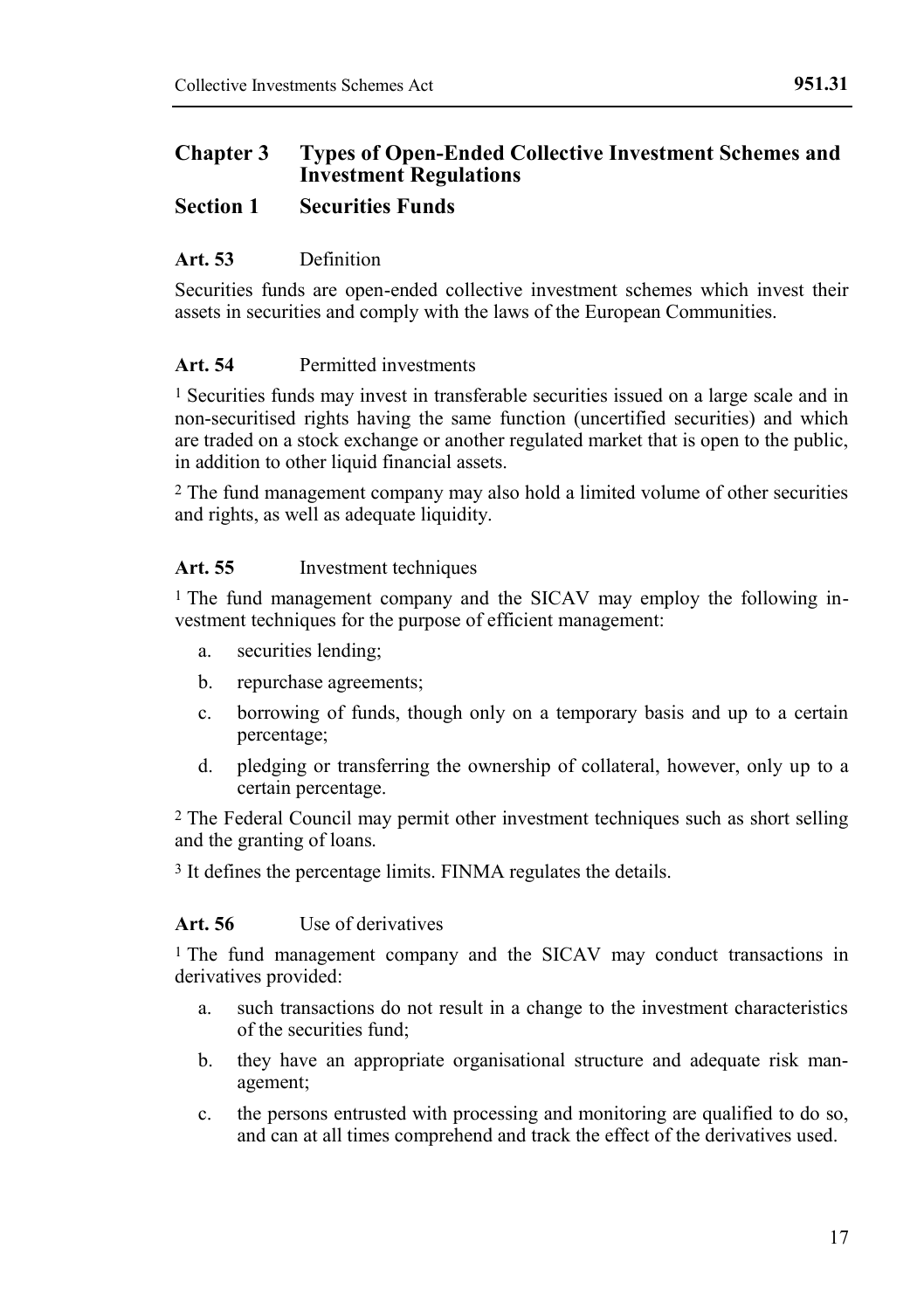2 The overall exposure to transactions involving derivatives may not exceed a certain percentage of the fund's net assets. Exposure to transactions involving derivatives must be calculated in relation to the statutory and regulatory limits, specifically with regard to risk diversification.

3 The Federal Council determines the percentage rate. FINMA regulates the details.

## **Art. 57** Risk diversification

1 In relation to their investments, the fund management company and SICAV must comply with the principles of risk diversification. As a rule, they may invest only a certain percentage of the fund's assets in the same debt issuer or company.

2 The voting rights acquired through the purchase of securities or rights in a single debt issuer or company may not exceed a certain percentage.

3 The Federal Council decides the percentage rates. FINMA regulates the details.

# **Section 2 Real Estate Funds**

#### **Art. 58** Definition

Real estate funds are open-ended collective investment schemes which invest their assets in real estate.

#### **Art. 59** Permitted investments

1 Real estate funds may invest their assets in:

- a. property, including fixtures and fittings;
- b. investments in and claims on real estate companies whose sole objective is the purchase and sale and/or the rental and lease of their own property, provided that at least two thirds of their capital and voting rights are incorporated in the investment fund;
- c. units in other real estate investment funds and listed real estate investment companies amounting to no more than 25% of the fund's total assets;
- d. foreign real estate securities whose value can be adequately valued.

2 Co-ownership of property is permitted only if the fund management company or the SICAV can exert a dominant influence.

#### **Art. 60** Securing liabilities

In order to secure their liabilities, the fund management company and SICAV must maintain an adequate proportion of the fund's assets in short-term fixed-interest securities or in funds available at short notice.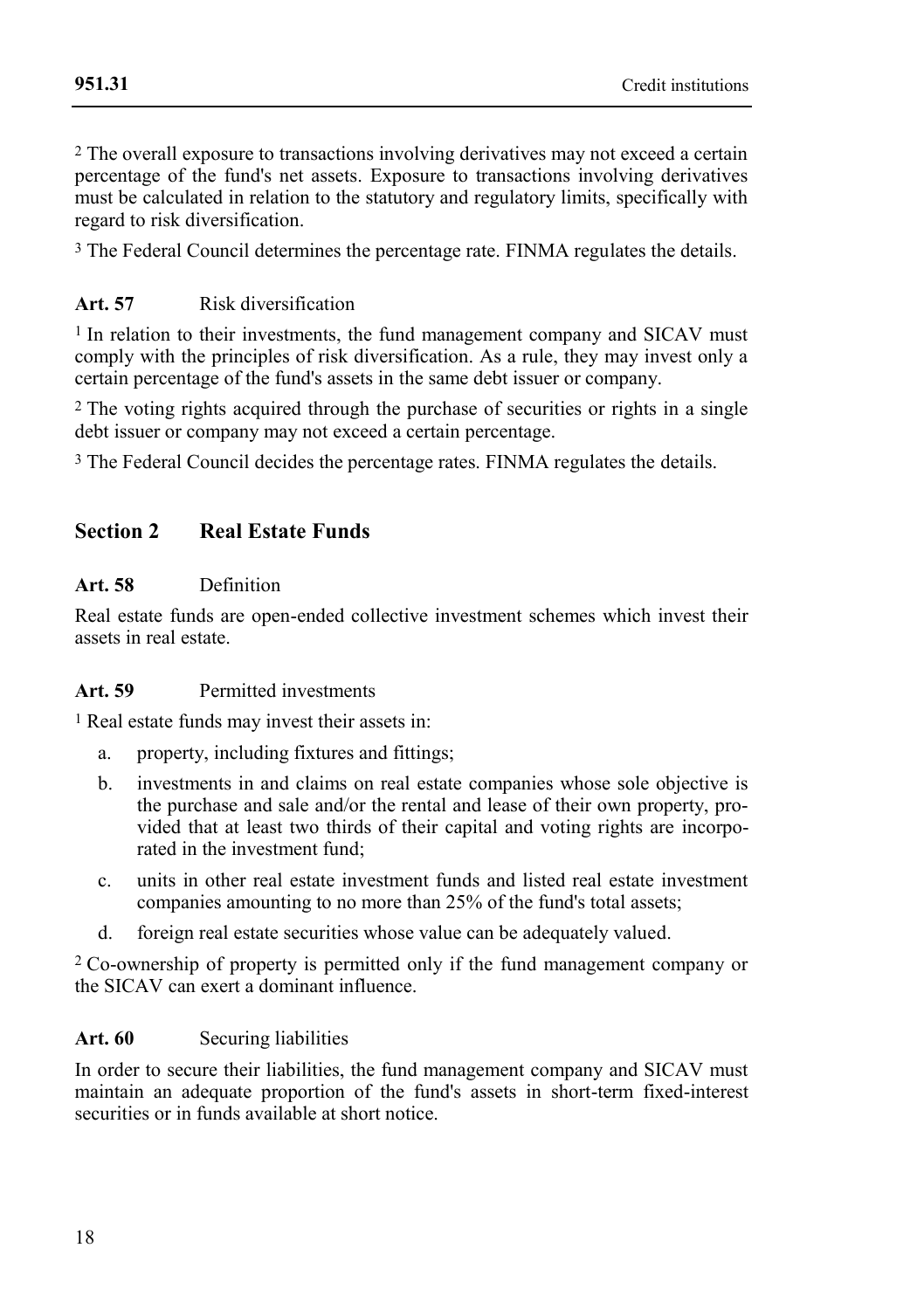#### Art. 61 Use of derivatives

The fund management company and SICAV may conduct derivative transactions provided they comply with the investment policy. The provisions concerning the use of derivatives for securities funds (Art. 56) shall apply accordingly.

#### **Art. 62** Risk diversification

Investments must be diversified by type of property, purpose of use, age, building fabric and location.

#### **Art. 63** Special duties

<sup>1</sup> The fund management company shall bear responsibility with regard to the investors for ensuring that the real estate companies belonging to the real estate fund comply with this Act and with the fund regulations.

2 The fund management company, custodian bank and its agents, as well as closely related natural and legal persons, may not acquire real estate assets from real estate funds or assign any such assets to them.

<sup>3</sup> A SICAV may not acquire any real estate assets from the company shareholders, their agents, or closely connected natural or legal persons, nor may it assign such assets to them.

4 If justified, individual situations may arise where FINMA may grant an exemption from the ban on transactions with closely related persons as defined in paragraphs 2 and 3 if this is in the interest of the investors. The Federal Council regulates the exemption criteria.89

#### Art. 64 Valuation experts<sup>90</sup>

1 The fund management company and the SICAV shall appoint at least two natural persons or one legal person as valuation experts. Appointments require the approval of FINMA 91

2 Approval is granted if the valuation experts:92

- a. possess the necessary qualifications;
- b. are independent;

c.93 ...

- 89 Inserted by No I of the FA of 28 Sept. 2012, in force since 1 March 2013 (AS **2013** 585; BBl **2012** 3639).
- 90 Amended by No I of the FA of 28 Sept. 2012, in force since 1 March 2013 (AS **2013** 585; BBl **2012** 3639).
- 91 Amended by No I of the FA of 28 Sept. 2012, in force since 1 March 2013 (AS **2013** 585; BBl **2012** 3639).
- 92 Amended by No I of the FA of 28 Sept. 2012, in force since 1 March 2013 (AS **2013** 585; BBl **2012** 3639).
- 93 Repealed by No I of the FA of 28 Sept. 2012, with effect from 1 March 2013 (AS **2013** 585; BBl **2012** 3639).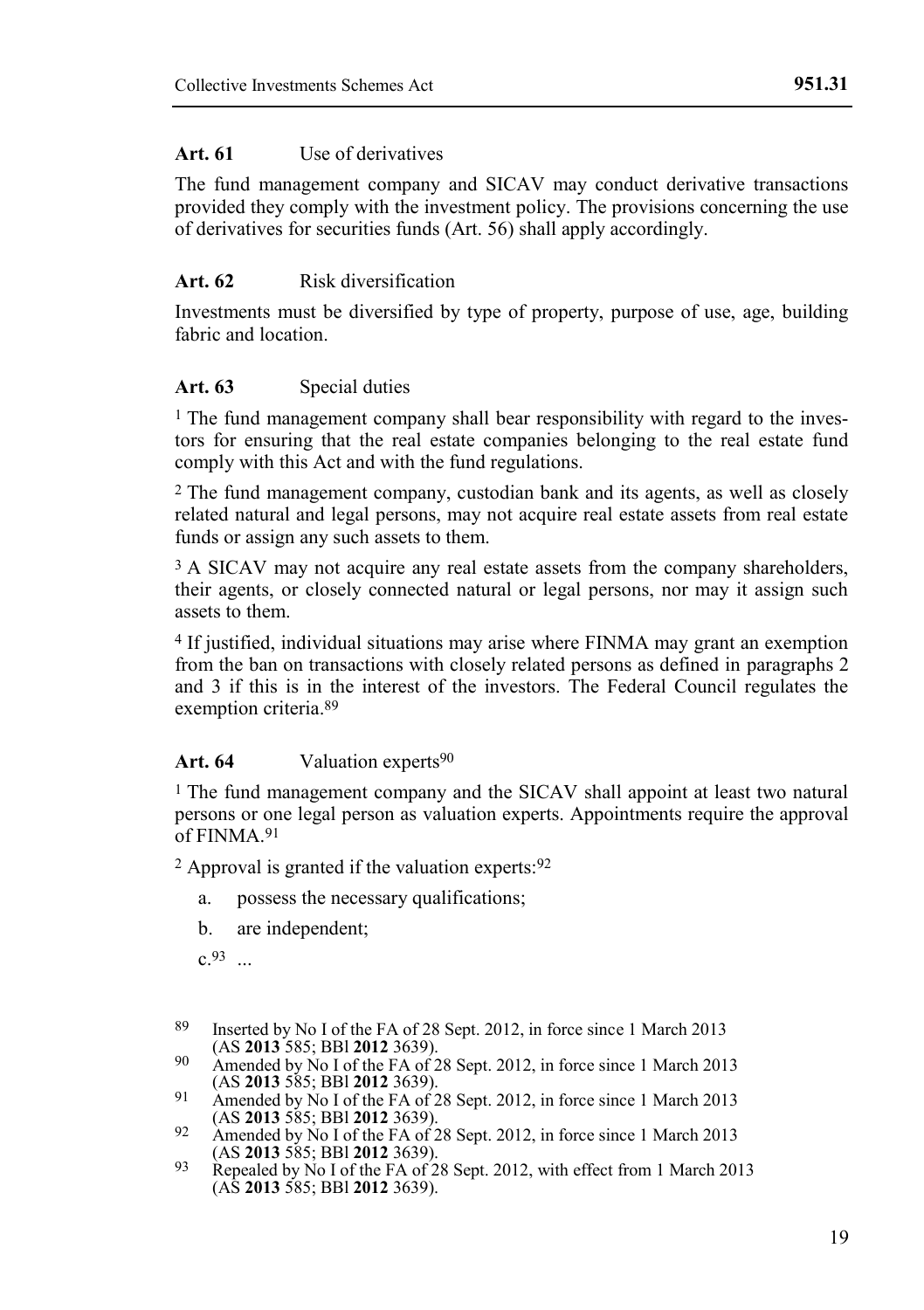<sup>3</sup> The valuation experts must conduct their valuations with the due diligence and expertise required of a valuation expert.<sup>94</sup>

4 FINMA may make recognition dependent on the conclusion of professional indemnity insurance or on the evidence of financial guarantees.<sup>95</sup>

5 It may stipulate additional requirements for the valuation experts and describe the valuation methods to be adopted.96

#### Art. 65 Special powers

1 The fund management company and the SICAV may commission the construction of buildings provided the fund regulations explicitly permit the purchase of building land and the execution of construction projects.

2 They may pledge land and cede the rights of lien as collateral; however, the encumbrance may not exceed on average a certain percentage of the market value of all real estate assets.

3 The Federal Council defines the percentage rate. FINMA regulates the details.

#### **Art. 66** Issue and redemption of units

1 The fund management company and the SICAV must offer new units first to existing investors.

2 The investors may request the redemption of their units at the end of a financial year provided they give twelve months' prior notice.

#### Art. 67 Trading

The fund management company and the SICAV ensure that real estate fund units are regularly traded via a bank or a securities dealer on a stock exchange or over the counter.

#### **Section 3 Other Funds for Traditional and Alternative Investments**

#### **Art. 68** Definition

Other funds for traditional and alternative investments are open-ended collective investment schemes that are neither securities funds nor real estate funds.

- 94 Amended by No I of the FA of 28 Sept. 2012, in force since 1 March 2013 (AS **2013** 585; BBl **2012** 3639).
- 95 Amended by No I of the FA of 28 Sept. 2012, in force since 1 March 2013 (AS **2013** 585; BBl **2012** 3639).
- 96 Amended by No I of the FA of 28 Sept. 2012, in force since 1 March 2013 (AS **2013** 585; BBl **2012** 3639).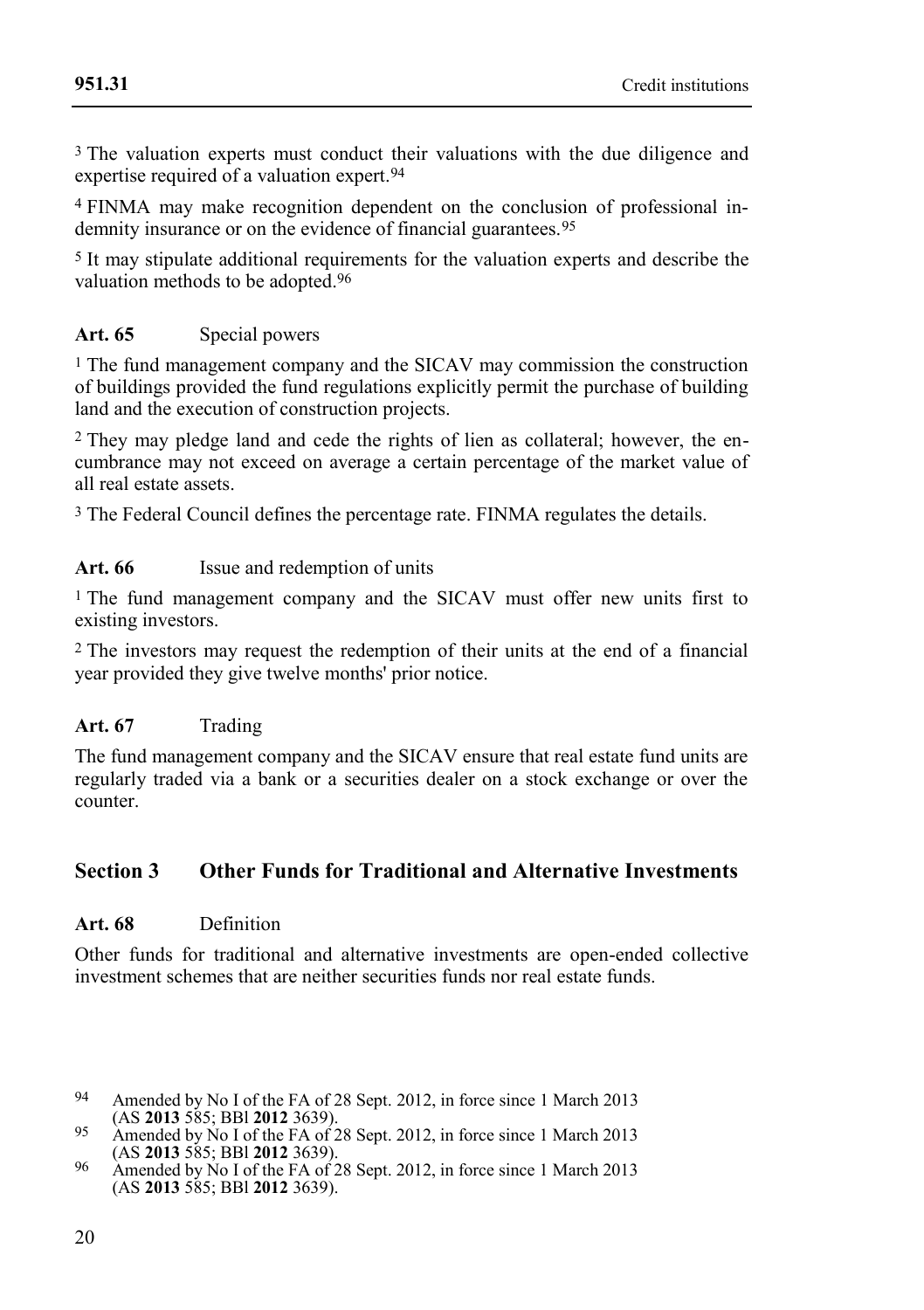#### **Art. 69** Permitted investments

1 In particular, investments in securities, precious metals, real estate, commodities, derivatives, units of other collective investment schemes, as well as other assets and rights, are permitted for other funds for traditional and alternative investments.

2 The following investments in particular may be conducted for these funds:

- a. those that have only limited marketability;
- b. those that are subject to strong price fluctuations;
- c. those that exhibit limited risk diversification;
- d. those that are difficult to value.

#### **Art. 70** Other funds for traditional investments

1 Other funds for traditional investments include open-ended collective investment schemes which in terms of their investments, investment techniques and investment restrictions exhibit a risk profile that is typical for traditional investments.

2 Other funds for traditional investments are subject to the provisions concerning the use of investment techniques and derivatives for securities funds.

#### **Art. 71** Other funds for alternative investments

1 Other funds for alternative investments include open-ended collective investment schemes whose investments, structure, investment techniques (short-selling, borrowing of funds, etc.) and investment restrictions exhibit a risk profile that is typical for alternative investments.

2 Leverage is permitted only up to a certain percentage of the fund's net assets. The Federal Council determines the percentage rate. FINMA regulates the details.

3 Reference must be made in the fund name and in the prospectus and key information document in accordance with Title 3 of the  $\text{FinSA}^{97}$ , as well as in advertising material, to the special risks involved in alternative investments.98

4 ... 99

5 FINMA may allow the transaction-related settlement services of a directly investing other fund for alternative investments to be provided by a regulated institution specializing in such transactions (prime broker). It may specify which monitoring functions must be undertaken by the fund management company and the SICAV.

<sup>97</sup> SR **950.1**

Amended by Annex No 3 of the Financial Services Act of 15 June 2018, in force since 1 Jan. 2020 (AS **2019** 4417; BBl **2015** 8901).

<sup>99</sup> Repealed by Annex No 3 of the Financial Services Act of 15 June 2018, with effect from 1 Jan. 2020 (AS **2019** 4417; BBl **2015** 8901).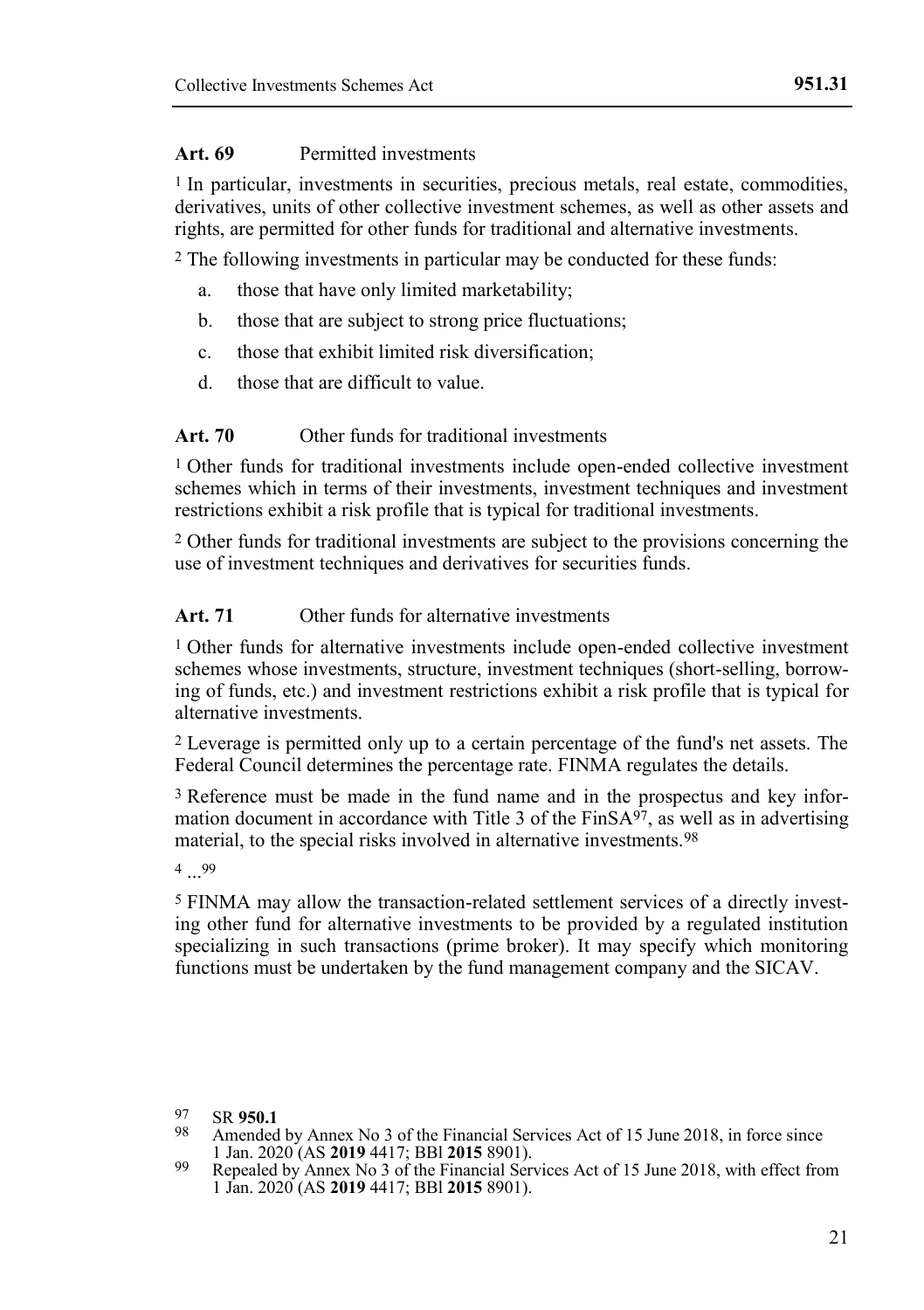# **Chapter 4 Common Provisions Section 1 Custodian Bank**

#### **Art. 72** Organisation

1 The custodian bank must be a bank pursuant to the Federal Act on Banks and Savings Banks of 8 November 1934<sup>100</sup> and have an appropriate organisational structure to act as custodian bank to collective investment schemes.<sup>101</sup>

2 In addition to the persons entrusted with the management, the persons entrusted with the tasks of custodian bank activity must also comply with the requirements laid down in Article 14 paragraph 1 letter a.

#### **Art. 73** Duties

<sup>1</sup> The custodian bank is responsible for the safekeeping of the investment fund's assets, the issue and redemption of units, as well as payment transfers on behalf of the investment fund.

2 It may transfer the responsibility for the safekeeping of the investment fund's assets to third-party custodians and central securities depositories in Switzerland or abroad, provided this is in the interest of efficient safekeeping. Investors must be informed in the prospectus and key information document in accordance with Title 3 of the FinSA $102$  about the risks associated with such transfers.<sup>103</sup>

2bis Financial instruments may only be transferred (paragraph 2) to regulated thirdparty custodians and central securities depositories. This does not apply to mandatory safekeeping at a location where the transfer to regulated third-party custodians and collective securities depositories is not possible, in particular due to mandatory legal provisions or to the investment product's modalities. Investors must be informed in the product documentation of safekeeping by non-regulated third-party custodians or collective securities depositories.104

<sup>3</sup> The custodian bank ensures that the fund management company or the SICAV complies with this Act and with the fund regulations. It verifies whether:105

a. the calculation of the net asset value and of the issue and redemption prices of the units is in compliance with this Act and with the fund regulations;

<sup>100</sup> SR **952.0**

Amended by No I of the FA of 28 Sept. 2012, in force since 1 March 2013 (AS **2013** 585; BBl **2012** 3639).

 $^{102}_{103}$  SR **950.1** 

Amended by Annex No 3 of the Financial Services Act of 15 June 2018, in force since 1 Jan. 2020 (AS **2019** 4417; BBl **2015** 8901).

<sup>104</sup> Inserted by No I of the FA of 28 Sept. 2012 (AS **2013** 585; BBl **2012** 3639). Amended by Annex No  $3$  of the Financial Services Act of  $15$  June 2018, in force since 1 Jan. 2020 (AS **2019** 4417; BBl **2015** 8901).

<sup>105</sup> Amended by No I of the FA of 28 Sept. 2012, in force since 1 March 2013 (AS **2013** 585; BBl **2012** 3639).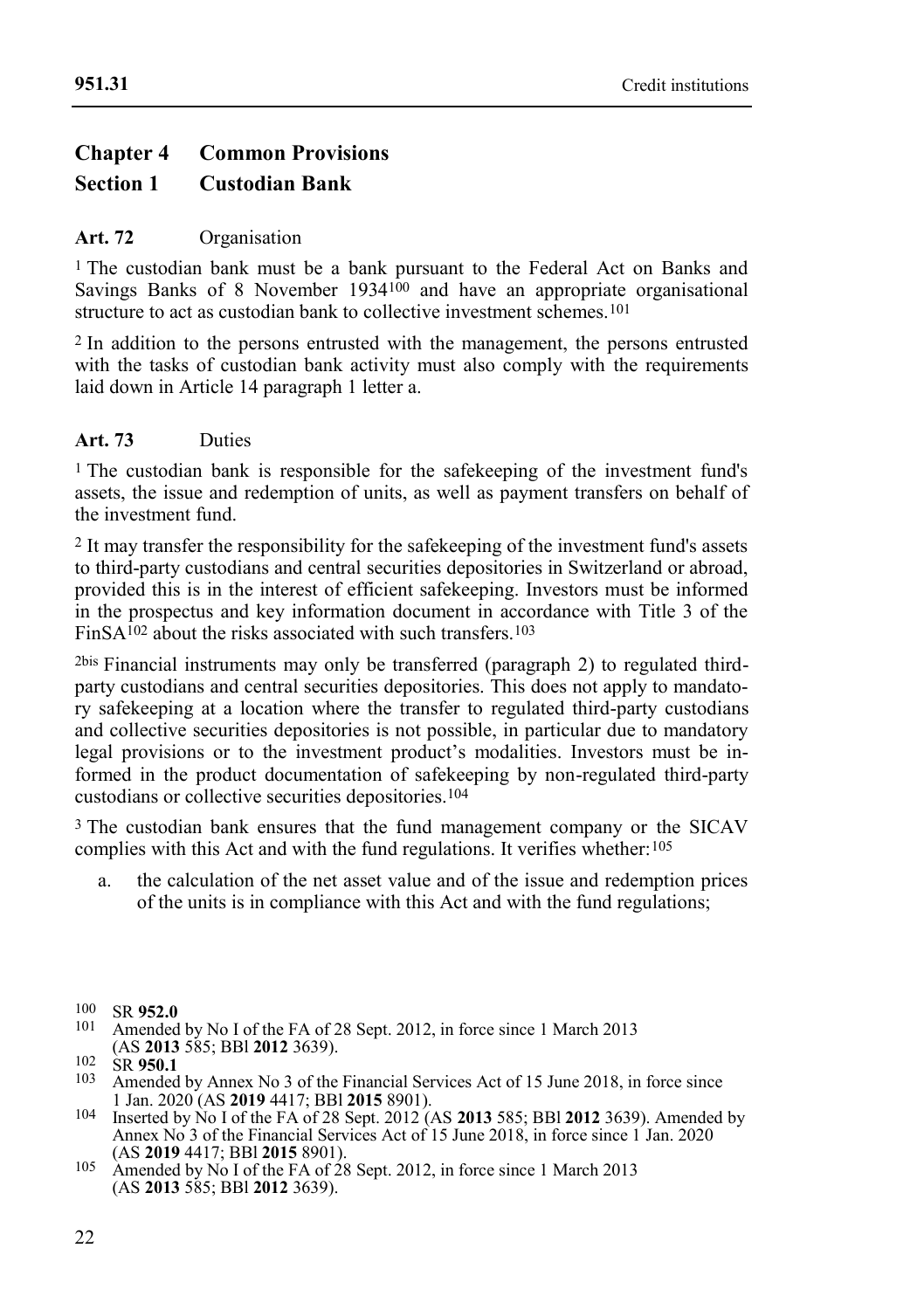- b. the investment decisions are in compliance with this Act and with the fund regulations;
- c. the income is appropriated in accordance with the fund regulations.

4 The Federal Council regulates the requirements for acting as a custodian bank and may specify parameters for the protection of the securities investments.106

#### **Art. 74** Change of custodian bank

<sup>1</sup> In the case of investment funds, the provisions concerning a change of fund management company (Art. 39 FinIA<sup>107</sup>) also apply accordingly to a change of custodian bank.108

2 In the case of a SICAV, a change of custodian bank requires a contract in writing or in another form demonstrable via text, and must be approved in advance by FINMA.109

3 FINMA shall publish its decision in the media of publication.

#### **Section 2 ...**

**Art. 75**–**77**110

#### **Section 3 Position of Investors**

#### Art. 78 Purchase and redemption

1 On concluding a contract, or subscribing and paying in cash, investors acquire:

- a. in the case of an investment fund, a claim against the fund management company to participate in the assets and income of the investment fund in accordance with the fund units they acquire;
- b. in the case of a SICAV, an interest in the company and its unappropriated net earnings in accordance with the shares they acquire.

2 They are, in principle, entitled at all times to request the redemption of their units and payment of the redemption amount in cash. Unit certificates must be returned for cancellation purposes.

106 Inserted by No I of the FA of 28 Sept. 2012, in force since 1 March 2013 (AS **2013** 585; BBl **2012** 3639).

- 108 Amended by Annex No II 13 of the Financial Institutions Act of 15 June 2018, in force since 1 Jan. 2020 (AS **2018** 5247, **2019** 4631; BBl **2015** 8901). 109 Amended by Annex No II 13 of the Financial Institutions Act of 15 June 2018, in force
- since 1 Jan. 2020 (AS **2018** 5247, **2019** 4631; BBl **2015** 8901).
- 110 Repealed by Annex No 3 of the Financial Services Act of 15 June 2018, with effect from 1 Jan. 2020 (AS **2019** 4417; BBl **2015** 8901).

<sup>107</sup> SR **954.1**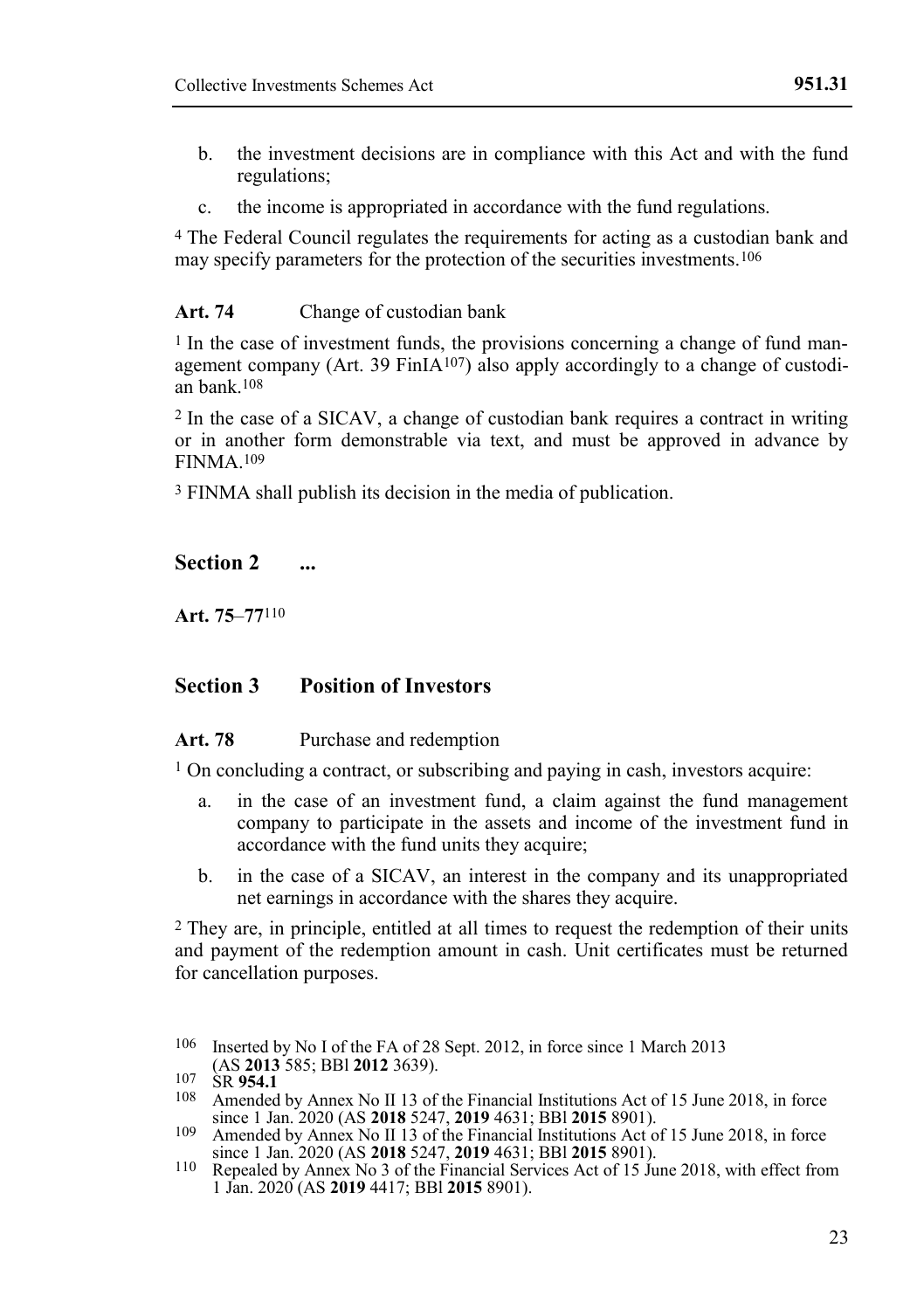3 In the case of collective investment schemes with various unit classes, the Federal Council regulates the details.

4 FINMA may allow a derogation from the duty to make payments in and out of the fund in cash.

5 In the case of collective investment schemes with subfunds, the asset entitlements are based on Article 93 paragraph 2 and Article 94 paragraph 2.

# Art. 79 Exceptions from the right to redeem at any time

1 In accordance with the investment provisions (Art. 54 et seq., Art. 59 et seq. and Art. 69 et seq.), the Federal Council may in the case of collective investment schemes whose value is difficult to ascertain, or which have limited marketability, specify exemptions from the right to redeem at any time.

2 However, it may only suspend the right to redeem at any time for a maximum period of five years.

#### Art. 80 **Issue and redemption price**

The issue and redemption prices of the units are based on the net asset value per unit on the day of valuation, plus or minus any fees and expenses.

#### **Art. 81** Deferred repayment

1 The Federal Council determines in which instances the fund regulations may specify a limited deferment of the repayment of the units in the interest of all investors.

2 FINMA may in exceptional instances grant limited deferment for the repayment of the units in the interest of all investors.

#### **Art. 82** Enforced redemption

The Federal Council enforces redemption if:

- a. this is necessary to safeguard the reputation of the financial market, and specifically to combat money laundering;
- b. the investor no longer meets the statutory, regulatory or contractual requirements, or the requirements set out in the articles of association, for participation in a collective investment scheme.

#### Art. 83 Calculation and publication of the net asset value

1 The net asset value of an open-ended collective investment scheme is calculated at the market value as of the end of the financial year, and on each day on which units are issued or redeemed.

2 The net asset value per unit represents the market value of the fund's assets, less all the fund's liabilities, divided by the number of units in circulation.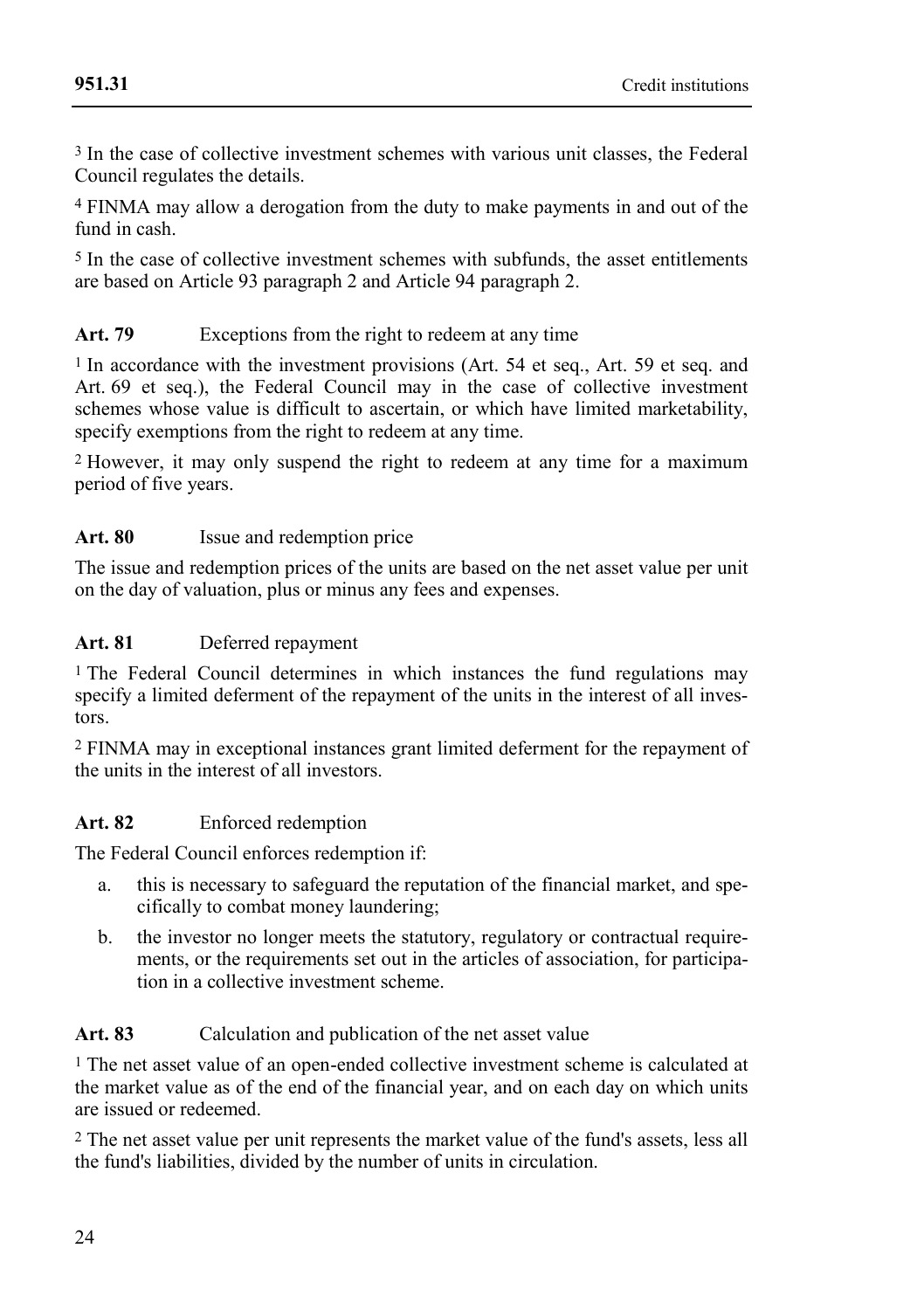3 FINMA may permit a method of calculating the net asset value(s) that differs from that specified in paragraph 2, provided such method meets international standards and the protective purpose of this Act is not impaired as a result.

<sup>4</sup> The fund management company and the SICAV publish the net asset values at regular intervals.

#### Art. 84 Right to information

1 The fund management company and the SICAV shall on request supply investors with information concerning the basis for the calculation of the net asset value per unit.

2 If investors express an interest in more detailed information on specific business transactions effected by the fund management company or the SICAV, such as the exercising of membership and creditors' rights, or on risk management, they must be given such information at any time.111

<sup>3</sup> The investors may request at the courts of the registered office of the fund management company or the SICAV that the audit company or another expert investigate the matter which requires clarification and furnish the investors with a report.

#### **Art. 85** Claim for reimbursement

If the open-ended collective investment scheme is unlawfully denied asset entitlements or benefits are withheld from it, the investors may claim compensation from the open-ended collective investment scheme concerned.

#### Art. 86 Representative of the investors

<sup>1</sup> The investors may request that the courts appoint a representative if they wish to pursue a claim for damages in favour of the open-ended collective investment scheme.

2 The court shall give notice of the appointment in the media of publication of the open-ended collective investment scheme.

3 The representative has the same rights as the investors.

4 If the representative files an action for damages in favour of the open-ended collective investment scheme, the investors may no longer exercise their individual right to file such an action.

5 Unless the court decides otherwise, the expenses incurred by the representative are paid by the investment fund.

<sup>111</sup> Amended by No I of the FA of 28 Sept. 2012, in force since 1 March 2013 (AS **2013** 585; BBl **2012** 3639).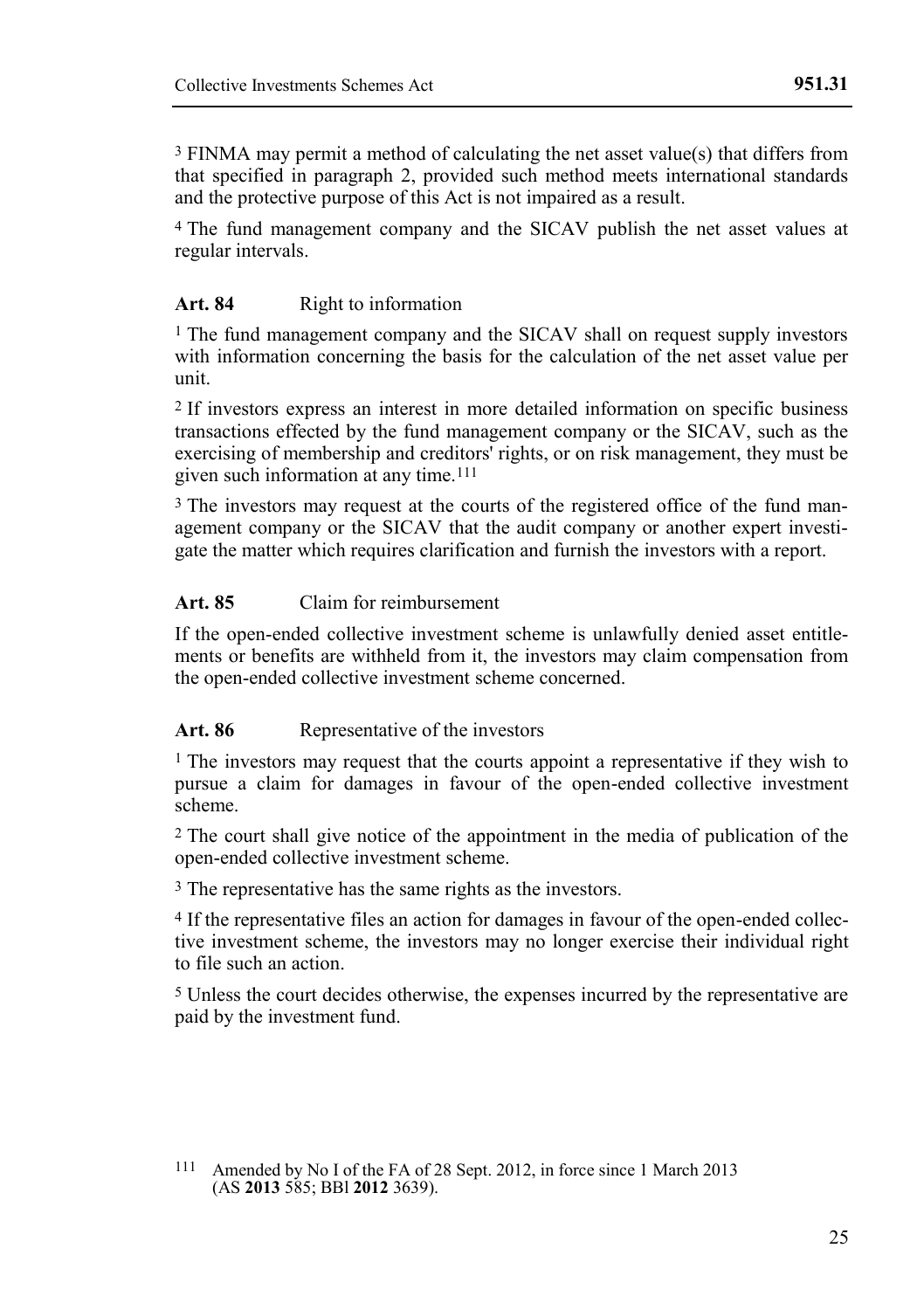# **Section 4 Accounting, Valuation and Financial Statements**

#### Art. 87 Accounting duty

Separate books of account must be kept for each open-ended collective investment scheme. Unless this Act or the implementing regulations provide otherwise, Article 662 et seq. of the Code of Obligations112 apply.

#### **Art. 88** Valuation at market value

1 Investments which are listed on a stock exchange or another regulated market open to the public shall be valued at the prices paid on the main market.

2 Other investments for which no current price is available must be valued at the price that would probably be obtained in a diligent sale at the time of valuation.

#### **Art. 89** Annual and semi-annual report

<sup>1</sup> An annual report shall be published for each open-ended collective investment scheme within four months of the close of the financial year; it shall contain the following data in particular:

- a. the annual accounts consisting of a statement of net assets or the balance sheet and the profit and loss account, together with information concerning the appropriation of net income and the disclosure of expenses;
- b. the number of units redeemed and newly issued during the financial year, as well as the final balance of the issued units;
- c. the inventory of the fund's assets at market value and the resulting value (net asset value) of a fund unit as of the last day of the financial year;
- d. the valuation principles as well as the principles used for the calculation of the net asset value;
- e. a breakdown of the buy and sell transactions;
- f. the names of persons and companies to which duties have been entrusted;
- g. information relating to matters of particular economic or legal significance, specifically:
	- 1. amendments to the fund regulations,
	- 2. material questions concerning interpretation of this Act and the fund regulations,
	- 3. a change of fund management company and custodian bank,
	- 4.113 changes concerning the executive officers at the fund management company, SICAV or asset manager of collective investment schemes,
	- 5. legal disputes;
- 112 SR **220**. Today, Art. 957 et seq.
- Amended by  $\overrightarrow{No}$  I of the FA of 28 Sept. 2012, in force since 1 March 2013 (AS **2013** 585; BBl **2012** 3639).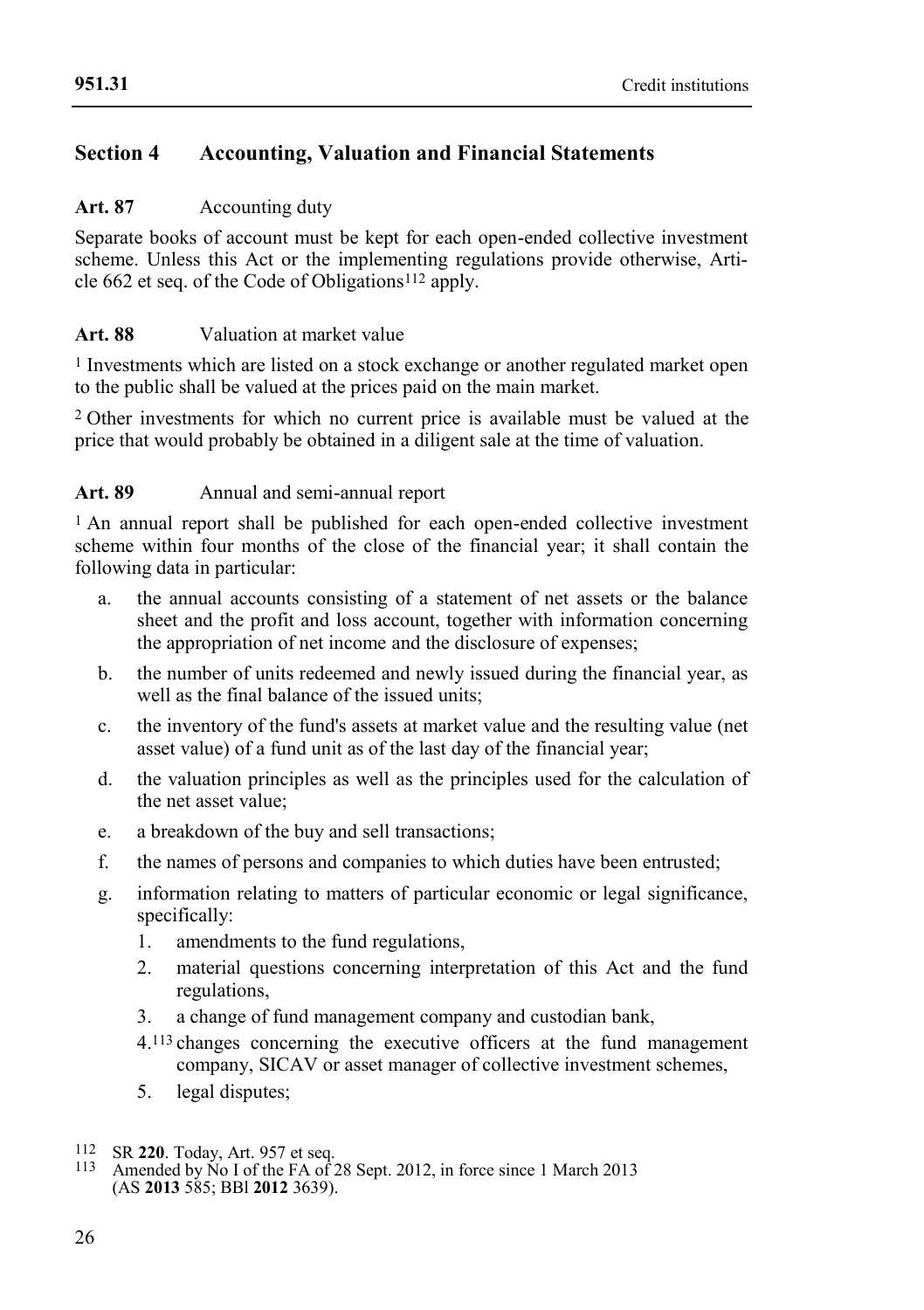- h. the performance of the open-ended collective investment scheme, possibly benchmarking it with comparable investments;
- i. a brief report by the audit company regarding the information mentioned above, as well as the items set out in Article  $90$  in the case of real estate funds.

2 The statement of net assets of the investment fund and the balance sheet of the SICAV must be prepared on the basis of market values.

<sup>3</sup> A semi-annual report must be issued within two months after the end of the first half of the financial year. The report contains an unaudited statement of net assets or unaudited balance sheet and income statement, as well as information as per Paragraph 1 letters b, c and e.

4 The annual and semi-annual reports shall be filed with FINMA the latest at the time of publication.

5 These are made available for inspection free of charge to interested parties for ten years.

#### Art. 90 Annual accounts and annual report of real estate funds

1 The annual accounts of a real estate fund consist of a consolidated statement of net assets or balance sheet and profit and loss account of the real estate fund and the associated real estate companies. Article 89 applies accordingly.

2 The statement of net assets must show property assets at market value.

<sup>3</sup> The inventory of the fund's assets must state the purchase price and estimated market values of the individual property assets.

4 In addition to the information required as per Article 89, the annual report and the annual accounts shall contain the particulars of the valuation expert, the valuation methods and the capitalisation and discounting rates applied.

#### Art. 91 Supervisory requirements

FINMA issues additional regulations concerning the duty to maintain books of account, valuation, financial statements and publication requirements.

#### **Section 5 Open-Ended Collective Investment Schemes with Subfunds**

#### **Art. 92** Definition

In the case of an open-ended collective investment scheme with subfunds (umbrella fund), each subfund constitutes a collective investment scheme in its own right and has its own net asset value.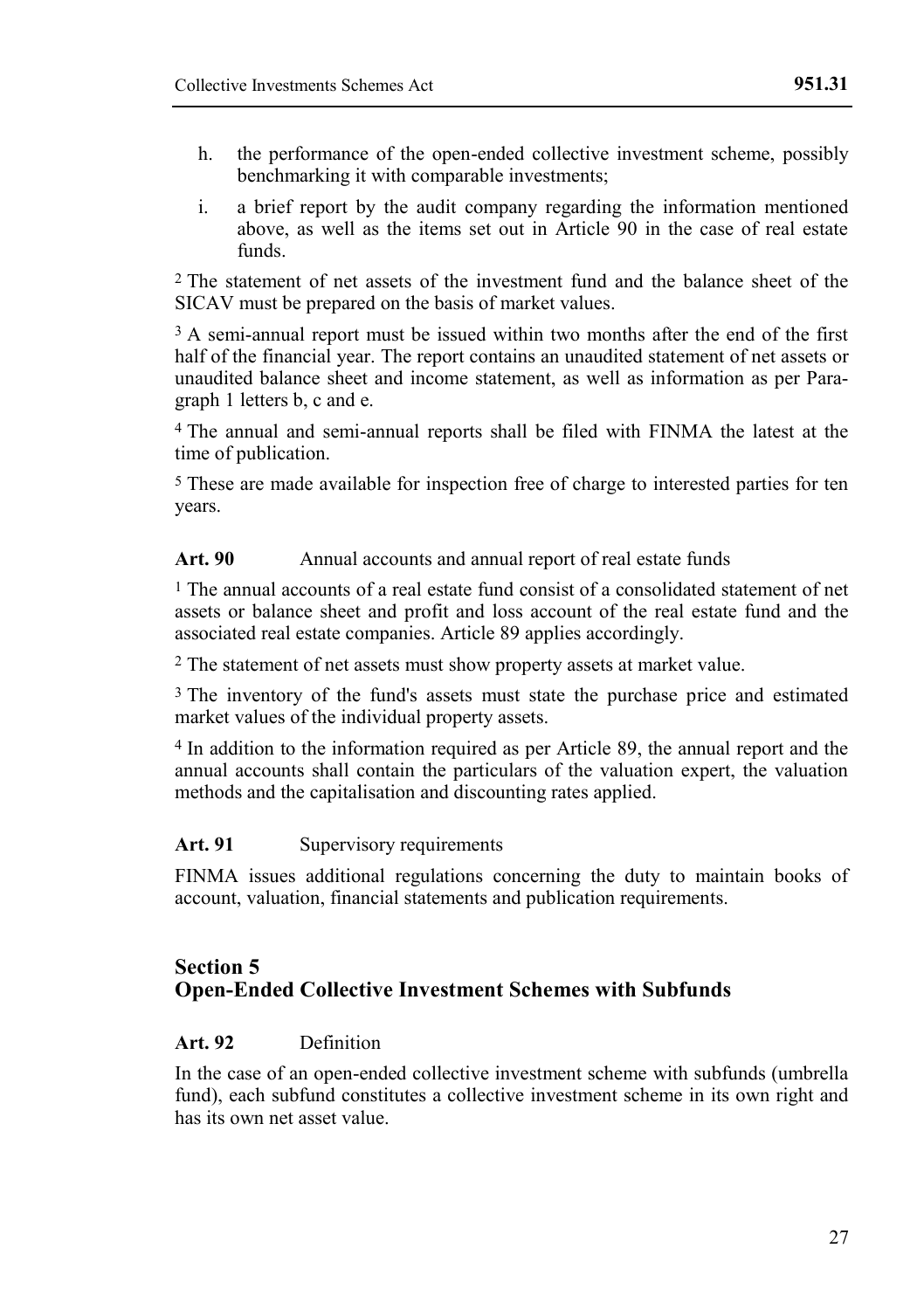#### **[951.31](#page-0-0)**

# **Art. 93** Umbrella funds

1 In the case of an umbrella fund, investors are only entitled to the income and assets of the respective subfund in which they are participating.

2 Each subfund is liable only for its own liabilities.

# **Art. 94** SICAV with subfunds

1 Investors are only entitled to participate in the assets and income of the respective subfund in accordance with the number of shares they hold.

2 Each subfund under paragraph 1 is liable only for its own liabilities.114

# **Section 6 Restructuring and Dissolution**

#### **Art. 95**115 Restructuring

1 The following restructurings of open-ended collective investment schemes are permitted:

- a. a merger through the transfer of assets and liabilities;
- b. a conversion to a different legal status of a collective investment scheme;
- c. in the case of SICAVs: the transfer of assets in accordance with Articles 69– 77 of the Mergers Act of 3 October 2003116.

2 A restructuring in accordance with paragraph 1 letters b and c may only be entered in the Commercial Register following FINMA's approval in accordance with Article 15.

# **Art. 96** Dissolution

1 An investment fund is dissolved:

- a. if it was formed for an unlimited period: on notice by the fund management company or the custodian bank;
- b. if it was formed for a fixed period: on expiry of such period;
- c. by order of FINMA:
	- 1. if it was formed for a fixed period: based on reasonable cause, at the request of the fund management company or the custodian bank,
	- 2. if the minimum assets fall below the required amount,
	- 3. in the cases specified in Article 13 paragraph 3 et seq.

116 SR **221.301**

<sup>114</sup> Amended by Annex No II 13 of the Financial Institutions Act of 15 June 2018, in force since 1 Jan. 2020 (AS **2018** 5247, **2019** 4631; BBl **2015** 8901). 115 Amended by No I of the FA of 28 Sept. 2012, in force since 1 March 2013

<sup>(</sup>AS **2013** 585; BBl **2012** 3639).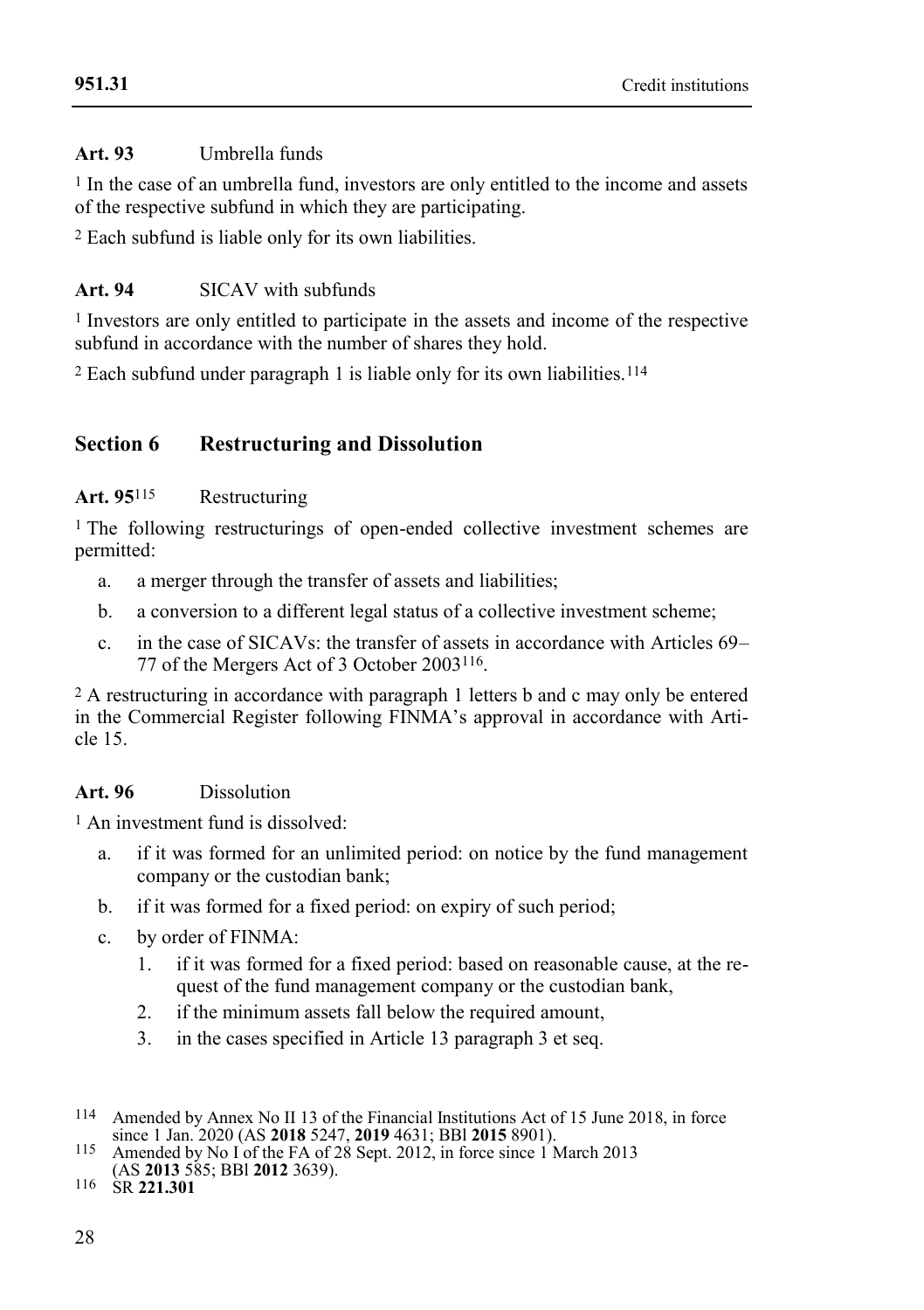#### 2 A SICAV is dissolved:

- a. if it was formed for an unlimited period: by resolution of the company shareholders, provided such resolution is carried by at least two thirds of the company shares;
- b. if it was formed for a fixed period: on expiry of such period;
- c. by order of FINMA:
	- 1. if it was formed for a fixed period: based on reasonable cause, by resolution of the company shareholders, provided such resolution is carried by at least two thirds of the company shares,
	- 2. if the minimum assets fall below the stipulated amount,
	- 3. in the cases specified in Article 133 et seq.;
- d. in the other cases specified by the Act.

3 For the dissolution of subfunds, paragraphs 1 and 2 apply accordingly.

4 The fund management company and the SICAV shall notify FINMA of the dissolution forthwith, and shall announce the dissolution in the media of publication.

#### Art. 97 Consequences of dissolution

1 Following its dissolution, an investment fund or SICAV may neither issue nor redeem any units.

2 In the case of an investment fund, investors have a claim to a proportionate share of the proceeds of liquidation.

3 In the case of a SICAV, investors have the right to a proportionate share of the proceeds of the liquidation. The rights of company shareholders are subordinate. In all other respects, Articles 737 et seq. of the Code of Obligations117 apply.

# **Title 3 Closed-Ended Collective Investment Schemes**

#### **Chapter 1 The Limited Partnership for Collective Investment**

#### **Art. 98** Definition

1 A limited partnership for collective investment is a partnership whose sole object is collective investment. At least one member bears unlimited liability (general partner), while the other members (limited partners) are liable only up to a specified amount (limited partner's contribution).

2 General partners must be companies limited by shares with their registered office in Switzerland. Companies limited by shares without authorisation as managers of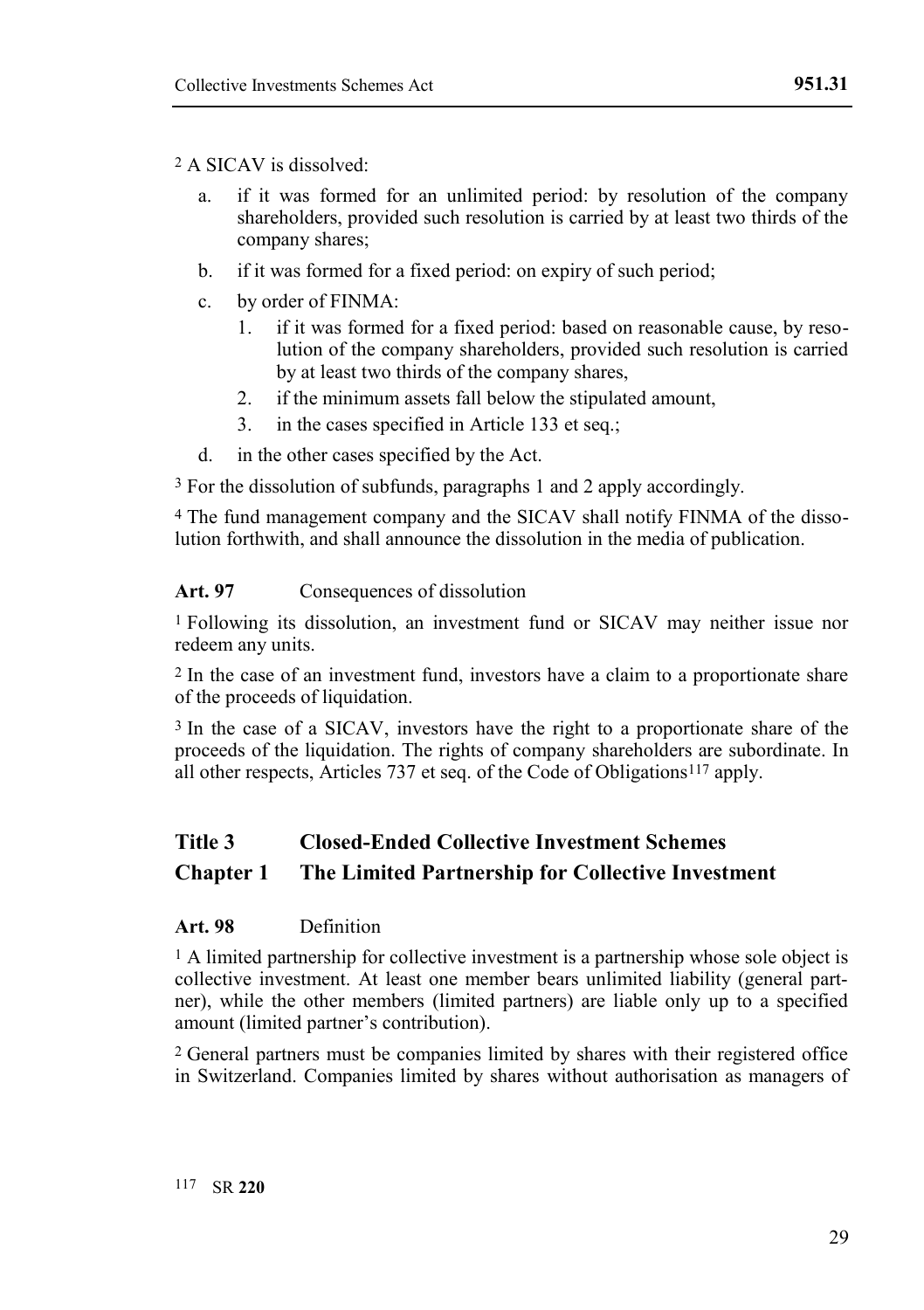collective assets may only be active as a general partner in one limited partnership for collective investment.<sup>118</sup>

2bis The conditions for obtaining an authorisation as defined in Article 14 also apply to the general partners.<sup>119</sup>

3 Limited partners must be qualified investors as defined in Article 10 paragraph 3 or 3ter . 120

# Art. 99 Relationship to the Code of Obligations

Unless this Act provides otherwise, the provisions of the Code of Obligations121 concerning limited partnerships apply.

#### **Art. 100** Commercial Register

1 The partnership exists on being entered in the Commercial Register.

2 Notification of the facts to be entered or any amendments thereto must be signed by all general partners in the Commercial Register or submitted in writing together with notarised signatures.

#### **Art. 101**122 Partnership name

The partnership name must contain a description of the legal status or its permitted abbreviation.

#### **Art. 102** Partnership agreement and prospectus

<sup>1</sup> The partnership agreement must contain provisions regarding:

- a. the partnership name and its registered office;
- b. the object;
- c. the company name and the registered office of the general partners;
- d. total limited partners' contributions;
- e. the duration;
- f. the conditions of the limited partners' joining and departing;
- g. the maintenance of a register of limited partners;
- 118 Amended by Annex No II 13 of the Financial Institutions Act of 15 June 2018, in force since 1 Jan. 2020 (AS **2018** 5247, **2019** 4631; BBl **2015** 8901).
- 119 Inserted by No I of the FA of 28 Sept. 2012, in force since 1 March 2013 (AS **2013** 585; BBl **2012** 3639).
- 120 Amended by Annex No II 13 of the Financial Institutions Act of 15 June 2018, in force since 1 Jan. 2020 (AS **2018** 5247, **2019** 4631; BBl **2015** 8901).

Amended by No III of the FA of 25 Sept. 2015 (Law on Business Names), in force since 1 July 2016 (AS **2016** 1507; BBl **2014** 9305).

<sup>121</sup> SR **220**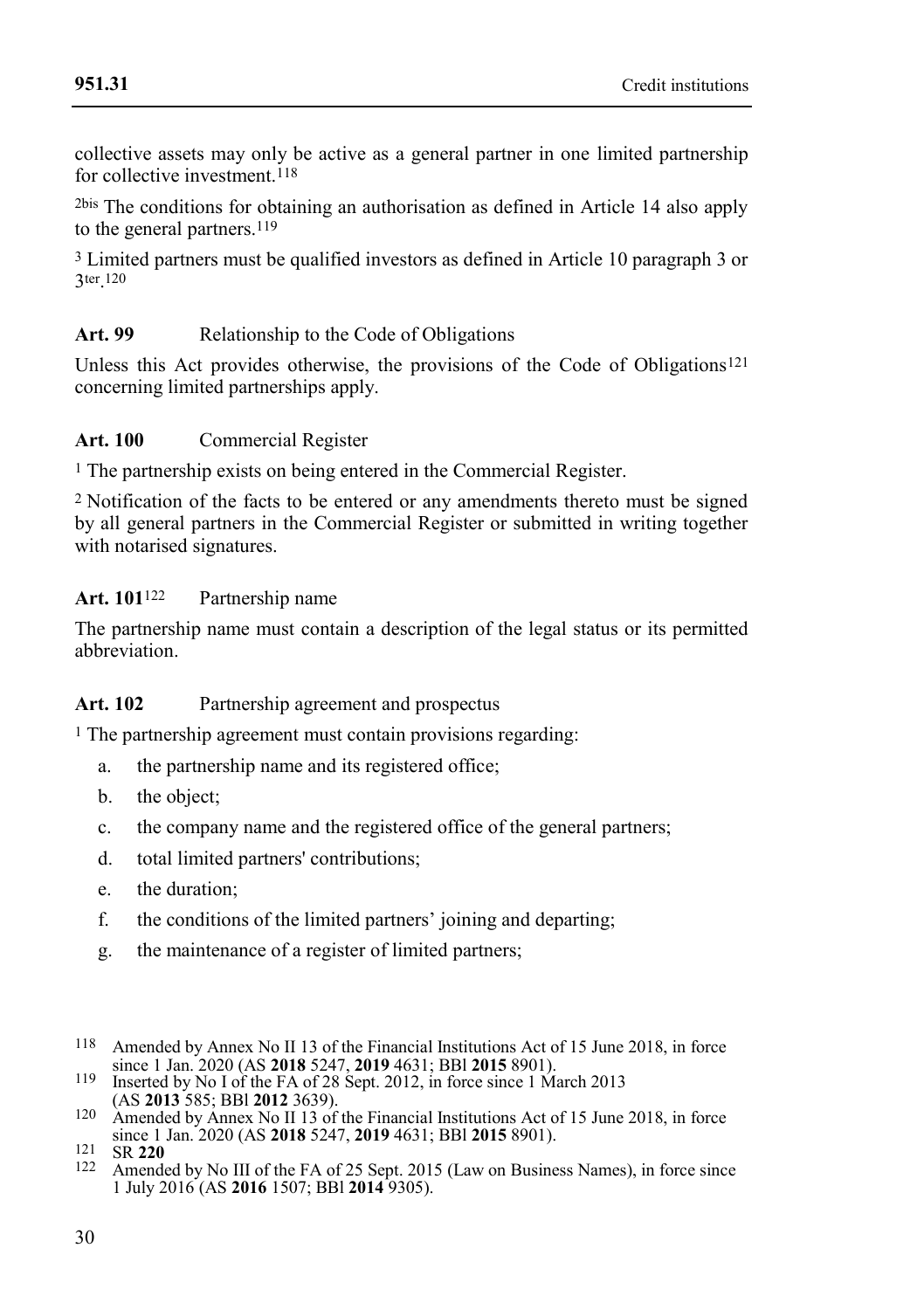- h. the investments, investment policy, investment restrictions, risk diversification, the risks associated with investment, and the investment techniques;
- i. the delegation of management and representation;
- j. the appointment of a custodian bank and a paying agent.

2 The partnership agreement must be in writing.

3 ... 123

#### **Art. 103** Investments

1 The partnership conducts investments in risk capital.

2 The Federal Council may also permit other investments.

#### Art. 104 Non-competition clause

<sup>1</sup> The limited partners are entitled without the consent of the general partners to conduct other business transactions for their own account and on behalf of third parties and to participate in other companies.

2 Unless the partnership agreement provides otherwise, the general partners may without the consent of the limited partners conduct other business transactions for their own account and on behalf of third parties and participate in other companies, provided this is disclosed and the interests of the limited partnership for collective investment are not impaired as a consequence.

#### Art. 105 **Joining and departure of limited partners**

1 Where specified by the partnership agreement, the general partner may decide on the joining and departure of limited partners.

2 This is subject to the provisions of the Code of Obligations124 regarding the exclusion of owners of the limited partnership.

3 The Federal Council may prescribe compulsory exclusion. This shall be based on Article 82.

#### **Art. 106** Inspection and information

1 The limited partners are entitled to inspect the business accounts of the partnership at any time. Business confidentiality with regard to the companies in which the limited partnership invests shall be preserved.

2 The limited partners are entitled to obtain information about the business performance of the partnership at least once every quarter.

<sup>123</sup> Repealed by Annex No 3 of the Financial Services Act of 15 June 2018, with effect from 1 Jan. 2020 (AS **2019** 4417; BBl **2015** 8901).

<sup>124</sup> SR **220**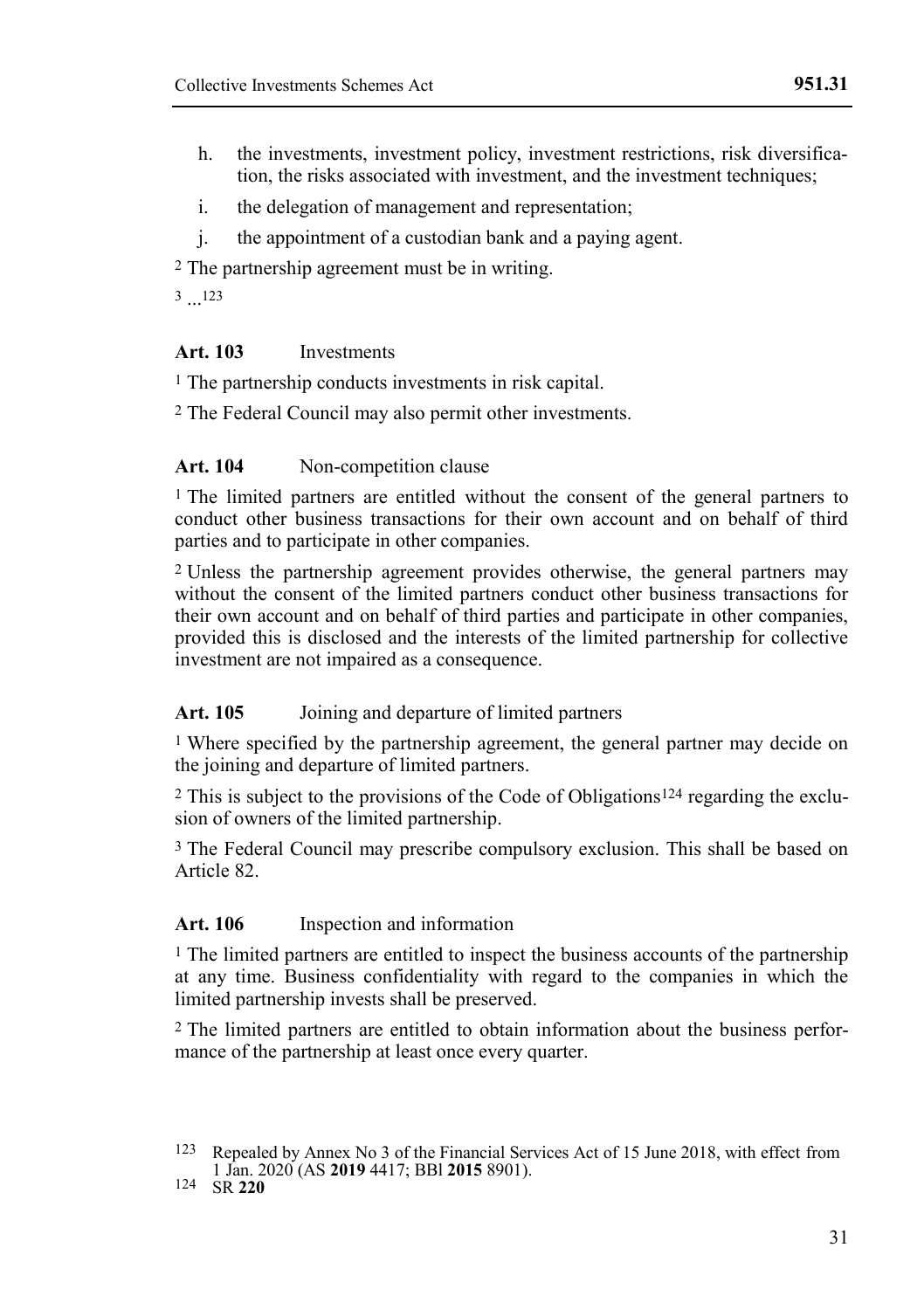# **[951.31](#page-0-0)**

#### **Art. 107** Audit company

The partnership shall appoint an audit company (Art. 126 et seq.).

#### **Art. 108** Financial statements

<sup>1</sup> With respect to the financial statements of the partnership and the valuation of the assets, Article 88 et seq. apply accordingly.

2 Internationally recognised standards must be observed.

#### **Art. 109** Dissolution

The partnership is dissolved:

- a. by resolution of the owners;
- b. for the reasons set forth in this Act and in the partnership agreement;
- c. by order of FINMA in the cases specified in Article 133 et seq.

# **Chapter 2 The Investment Company with Fixed Capital**

#### **Art. 110** Definition

1 SICAF is a company limited by shares pursuant to the Code of Obligations125 (Art. 620 et seq. CO):

- a. the sole object of which is the investment of collective capital;
- b. the shareholders of which are not required to be qualified pursuant to Article 10 paragraph 3; and
- c. which is not listed on a Swiss stock exchange.

2 There must be an appropriate relationship between a SICAF's equity and its total assets. The Federal Council defines this relationship.126

#### **Art. 111** Company name

1 The company name must contain the designation of its legal status or the abbreviation thereof (SICAF).

2 In all other respects, the provisions of the Code of Obligations127 regarding the name of companies limited by shares apply.

- Inserted by No I of the FA of 28 Sept. 2012, in force since 1 March 2013
- (AS **2013** 585; BBl **2012** 3639).

127 SR **220**

<sup>125</sup> SR **220**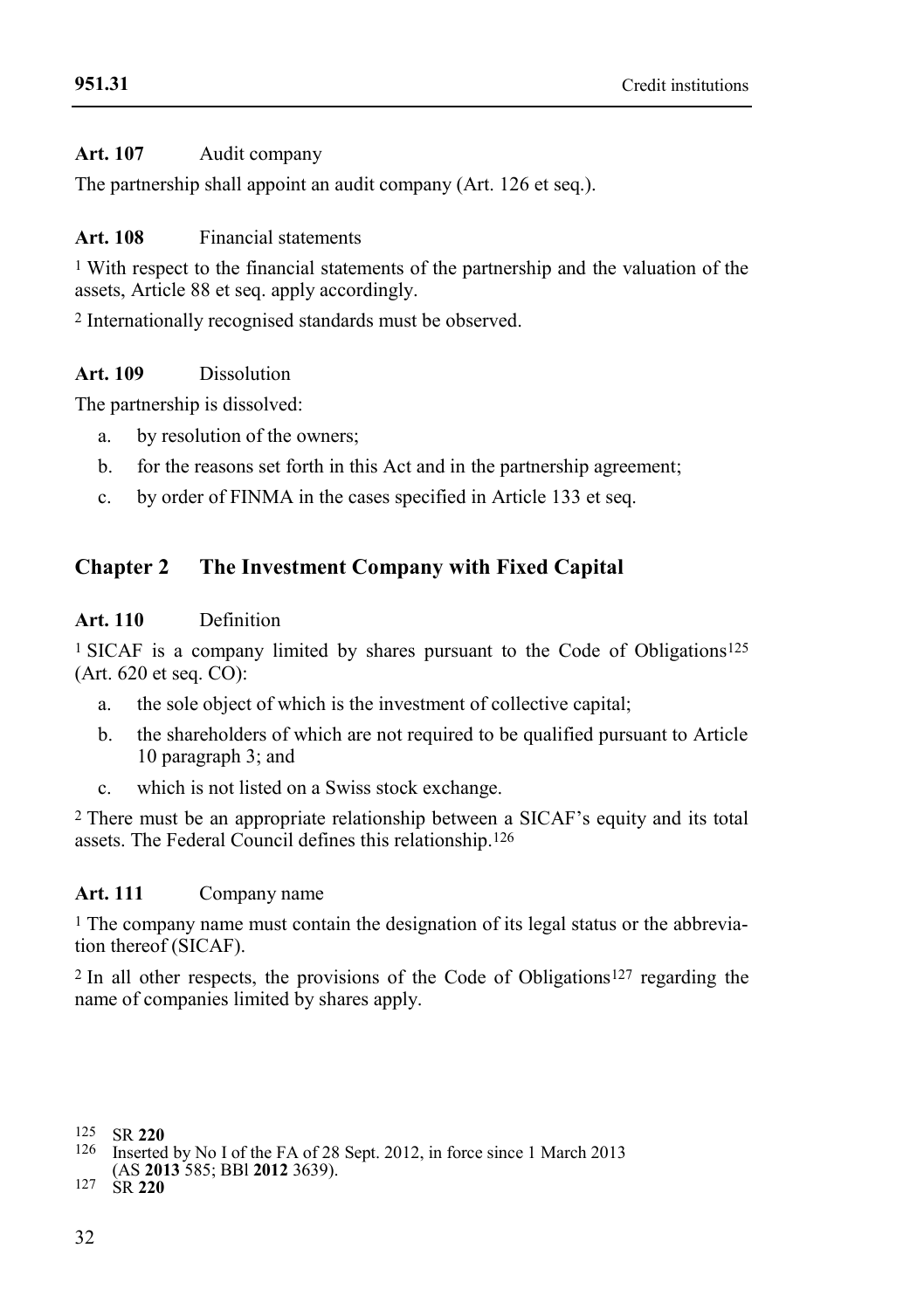#### Art. 112 Relationship with the Code of Obligations

Unless this Act provides otherwise, the provisions of the Code of Obligations<sup>128</sup> concerning companies limited by shares apply.

#### **Art. 113** Shares

<sup>1</sup> The share capital is fully paid up.

2 The issuing of voting shares, participation certificates, dividend right certificates and preference shares is prohibited.

3 The Federal Council may specify compulsory redemption. This is laid down in Article 82.

#### **Art. 114**129 Custodian bank

The SICAF must appoint a custodian bank in accordance with Articles 72–74.

#### Art. 115 Investment policy and investment restrictions

<sup>1</sup> A SICAF defines the investments, investment policy, investment restrictions, risk diversification, together with the risks associated with the investments, in the articles of association and in the investment regulations.

2 The investments are subject to Article 69; Articles 64, 70 and 71 apply accordingly.

3 Resolutions to amend the investment regulations must be passed by a majority of votes at the general meeting.

#### **Art. 116**130

#### **Art. 117** Financial statements

With respect to the financial statements, Article 89 paragraph 1 letters a and c-i, paragraphs 2–4 and Article 90 apply accordingly in addition to the statutory provisions concerning accounting standards.

#### Art. 118 Audit company

A SICAF shall appoint an audit company (Art. 126 et seq.).

Amended by No I of the FA of 28 Sept. 2012, in force since 1 March 2013 (AS **2013** 585; BBl **2012** 3639).

<sup>128</sup> SR **220**

<sup>130</sup> Repealed by Annex No 3 of the Financial Services Act of 15 June 2018, with effect from 1 Jan. 2020 (AS **2019** 4417; BBl **2015** 8901).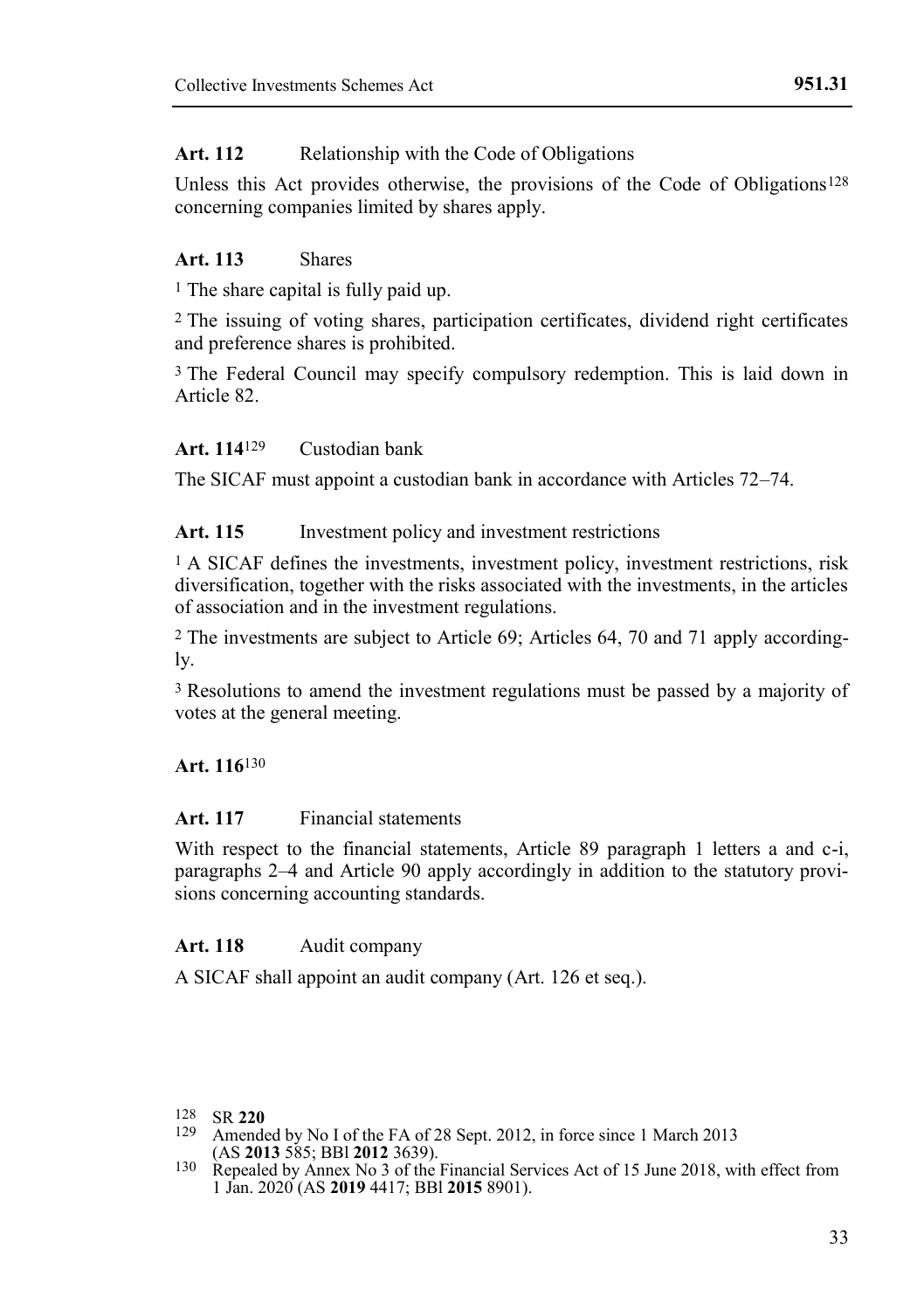# **Title 4 Foreign Collective Investment Schemes Chapter 1 Definition and Approval**

#### **Art. 119** Definition

1 The following are considered foreign open-ended collective investment schemes:

- a. assets that were accumulated on the basis of a fund contract or another agreement with similar effect for the purpose of collective investment and are managed by a fund management company with its registered office and main administrative office abroad;
- b. companies and schemes with their registered office and main administrative office located abroad whose purpose is collective capital investment and whose investors have a legal right with regard to the company itself, or with regard to a closely associated company, to the redemption of their units at the net asset value.

2 Closed-end collective investment schemes are deemed to be companies and schemes with their registered office and main administrative office located abroad whose purpose is collective capital investment and whose investors have no legal right with regard to the company itself, or with regard to a closely connected company, to the redemption of their units at the net asset value.

#### Art. 120 Duty to obtain approval

1 Foreign collective investment schemes must be approved by FINMA before they can be offered in Switzerland to non-qualified investors. The representative shall submit the documents requiring approval to FINMA.<sup>131</sup>

2 Approval is granted if:

- a.132 the collective investment scheme, fund management company or company, asset manager of the collective investment scheme and depository are subject to public supervision intended to protect investors;
- b.133 with regard to organization, investor rights and investment policy, the fund management company or company and the depository are subject to regulations which are equivalent to the provisions of this Act;
- c. the designation of the collective investment scheme does not provide grounds for confusion or deception;
- d.134 a representative and a paying agent are appointed for the offer of units in Switzerland;
- 131 Amended by Annex No II 13 of the Financial Institutions Act of 15 June 2018, in force since 1 Jan. 2020 (AS **2018** 5247, **2019** 4631; BBl **2015** 8901). 132 Amended by No I of the FA of 28 Sept. 2012, in force since 1 March 2013
- (AS **2013** 585; BBl **2012** 3639).
- 133 Amended by No I of the FA of 28 Sept. 2012, in force since 1 March 2013 (AS **2013** 585; BBl **2012** 3639).
- 134 Amended by Annex No II 13 of the Financial Institutions Act of 15 June 2018, in force since 1 Jan. 2020 (AS **2018** 5247, **2019** 4631; BBl **2015** 8901).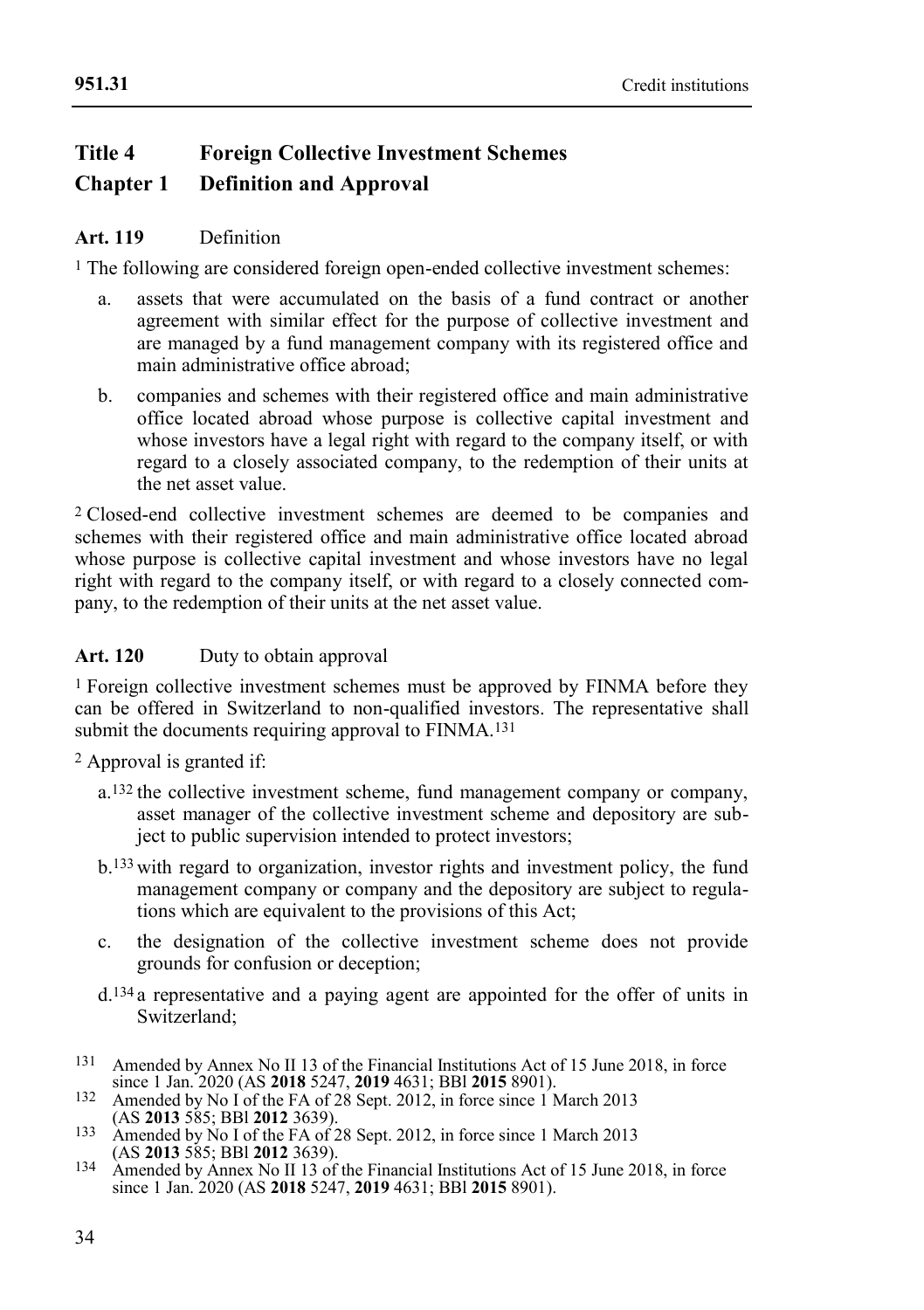e.135 there is an agreement on cooperation and the exchange of information between FINMA and the foreign supervisory authorities relevant to the offer.

2bis The representative and the paying agent may only end their mandate with FINMA's prior approval 136

3 The Federal Council may specify a simplified, fast-track approval procedure for foreign collective investment schemes provided such investments have already been approved by a foreign supervisory authority, such arrangement being reciprocal.

4 Foreign collective investment schemes which are offered in Switzerland to qualified investors in accordance with Article 5 paragraph 1 FinSA137 do not require approval but must meet the conditions pursuant to paragraph 2 letters c and d at all times.<sup>138</sup>

5 Employee share participation schemes in the form of foreign collective investment schemes that are offered exclusively to employees do not require approval.<sup>139</sup>

#### **Art. 121** Paying agent

<sup>1</sup> The paying agent must be a bank pursuant to the Federal Act on Banks and Sayings Banks of 8 November 1934140.

2 The investors may request the issue and redemption of the units from the paying agent.

#### **Art. 122** International treaties

Assuming the mutual recognition of regulations and measures of an equivalent standard, the Federal Council may conclude international treaties which specify that collective investment schemes from the signatory countries merely have a duty to register rather than the duty to obtain approval.

#### **Chapter 2 Representatives of Foreign Collective Investment Schemes**

#### **Art. 123** Mandate

1 Foreign collective investment schemes may be offered in Switzerland to nonqualified investors and to qualified investors in Switzerland in accordance with

- 138 Inserted by No I of the FA of 28 Sept. 2012 (AS **2013** 585; BBl **2012** 3639). Amended by Annex No II 13 of the Financial Institutions Act of 15 June 2018, in force since 1 Jan. 2020 (AS **2018** 5247, **2019** 4631; BBl **2015** 8901).
- 139 Inserted by Annex No II 13 of the Financial Institutions Act of 15 June 2018, in force since 1 Jan. 2020 (AS **2018** 5247, **2019** 4631; BBl **2015** 8901).
- 140 SR **952.0**

<sup>135</sup> Inserted by No I of the FA of 28 Sept. 2012 (AS **2013** 585; BBl **2012** 3639). Amended by Annex No II 13 of the Financial Institutions Act of 15 June 2018, in force since 1 Jan. 2020 (AS **2018** 5247, **2019** 4631; BBl **2015** 8901).

<sup>136</sup> Inserted by No I of the FA of 28 Sept. 2012, in force since 1 March 2013 (AS **2013** 585; BBl **2012** 3639).

<sup>137</sup> SR **950.1**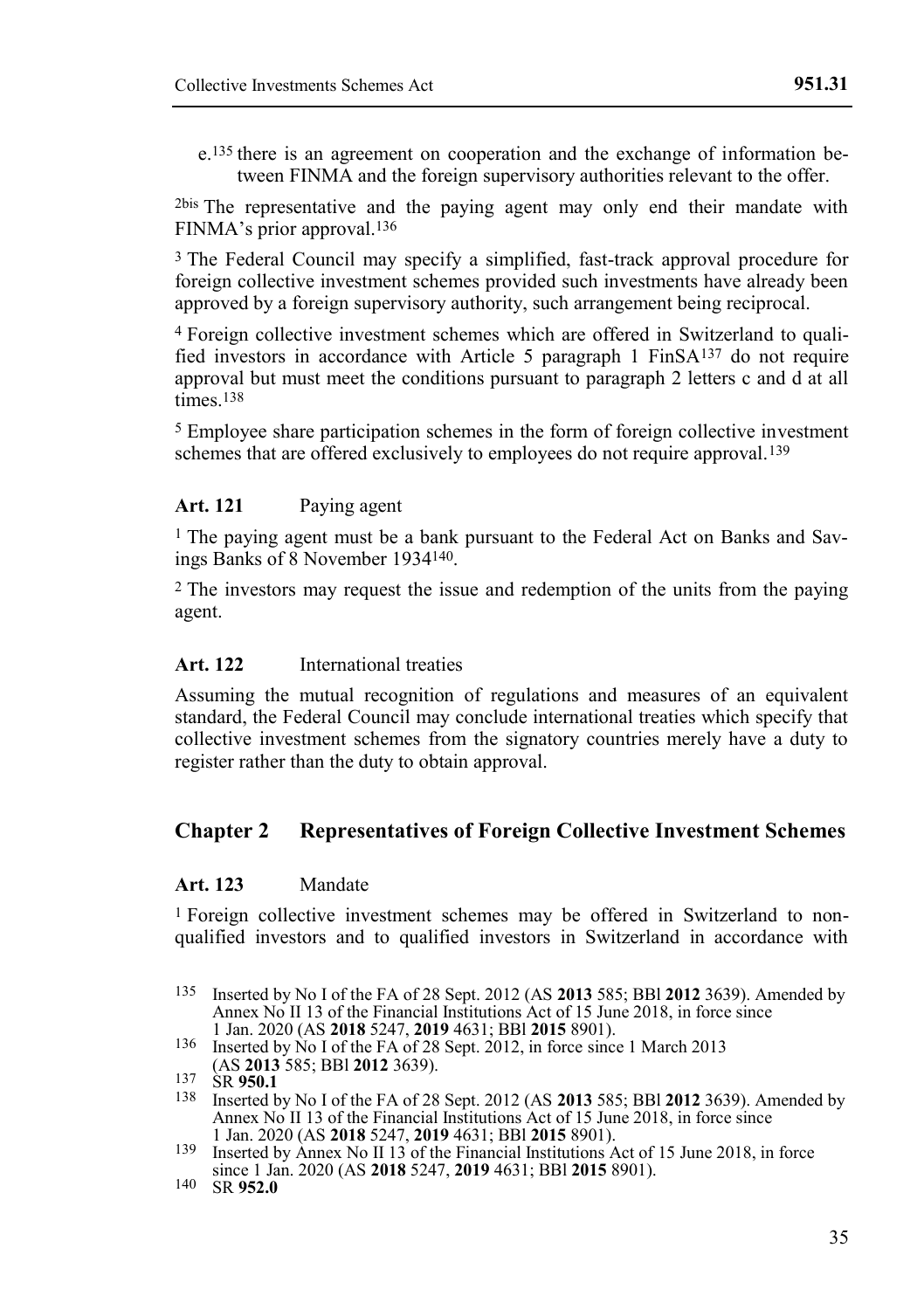Article 5 paragraph 1 Fin $SA^{141}$  only if the fund management company or the company has first appointed a representative to undertake the duties specified in Article 124, subject to the provisions of Article 122. 142

2 The fund management and the investment scheme company undertake to provide the representative with the information the latter may require for the performance of its tasks.

# **Art. 124** Duties

 $<sup>1</sup>$  The representative represents the foreign collective investment scheme with regard</sup> to investors and FINMA. The representative's powers of representation may not be restricted.

2 The representative observes the statutory obligations to report, publish and inform, as well as the codes of conduct of industry bodies which have been declared to be the minimum standard by FINMA. The representative's identity must be disclosed in every publication.

#### Art. 125 Place of performance and place of jurisdiction<sup>143</sup>

1 The place of performance for units of the foreign collective investment schemes offered in Switzerland is the registered office of the representative.144

2 It shall continue to be the registered office of the representative after the revocation of authorisation or following the dissolution of the foreign collective investment scheme.

3 The place of jurisdiction is:

- a. the registered office of the representative; or
- b. the registered office or place of residence of the investor. 145

<sup>141</sup> SR **950.1**

<sup>142</sup> Amended by Annex No II 13 of the Financial Institutions Act of 15 June 2018, in force since 1 Jan. 2020 (AS **2018** 5247, **2019** 4631; BBl **2015** 8901). 143 Amended by Annex No II 13 of the Financial Institutions Act of 15 June 2018, in force

since 1 Jan. 2020 (AS **2018** 5247, **2019** 4631; BBl **2015** 8901). 144 Amended by Annex No II 13 of the Financial Institutions Act of 15 June 2018, in force since 1 Jan. 2020 (AS **2018** 5247, **2019** 4631; BBl **2015** 8901).

<sup>145</sup> Inserted by Annex No II 13 of the Financial Institutions Act of 15 June 2018, in force since 1 Jan. 2020 (AS **2018** 5247, **2019** 4631; BBl **2015** 8901).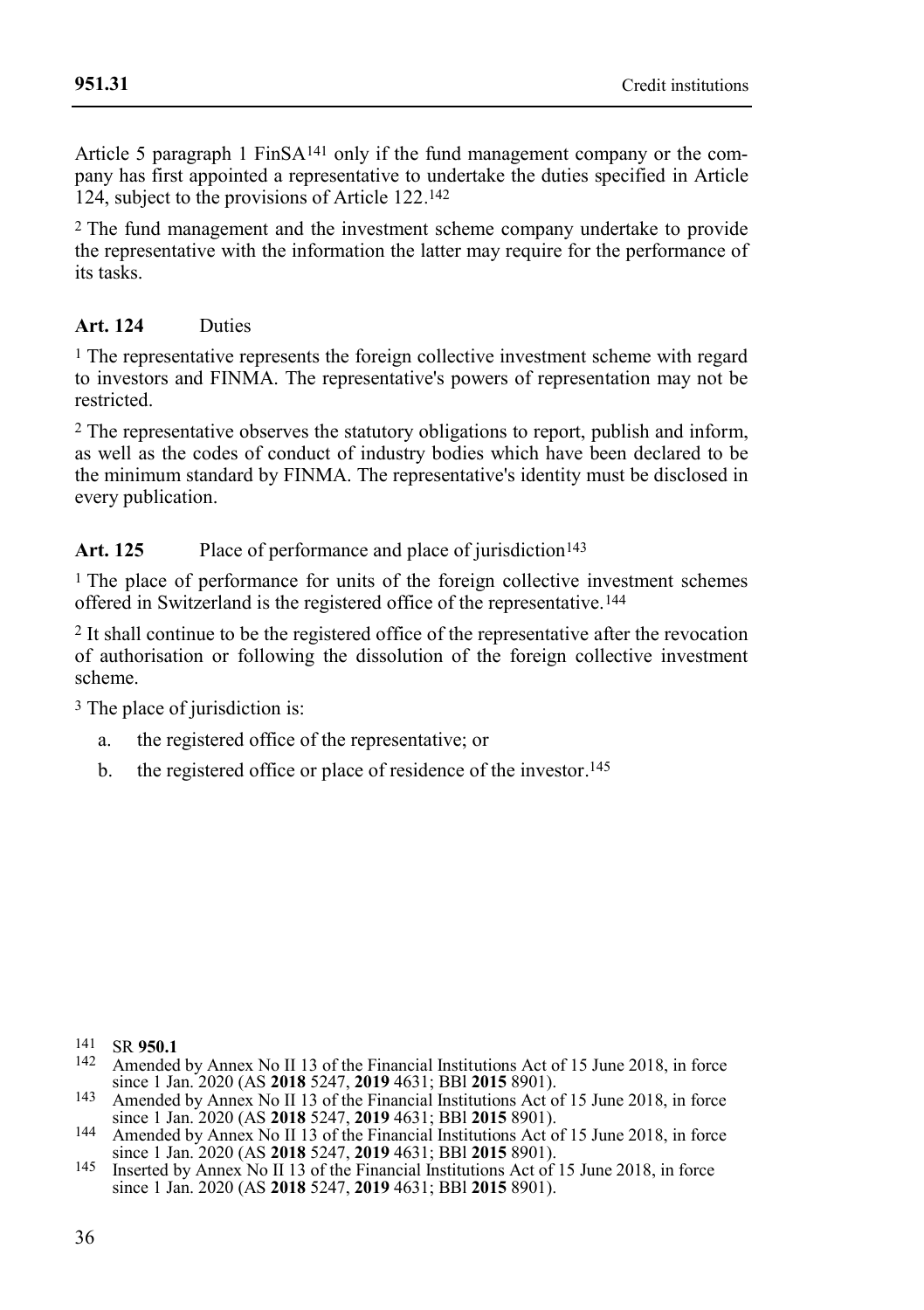# **Title 5 Audit<sup>146</sup> and Supervision**

## **Chapter 1 Audit**

#### **Art. 126** Appointment

1 The following persons must appoint an audit company licensed by Federal Audit Oversight Authority under Article 9*a* paragraph 1 of the Auditor Oversight Act of 16 December 2005147 to carry out an audit under Article 24 of the FINMASA148: 149

a.150. fund management companies for the investment funds they manage;

- b. SICAVs:
- c. limited partnerships for collective investment;
- d. SICAFs;

e. 151

f. representatives of foreign collective investment schemes.

2 ... 152

3 The same audit company must audit the SICAV and any fund management company that it appoints pursuant to Article 51 Paragraph 5. FINMA may grant exemptions.<sup>153</sup>

 $4 \dots 154$ 

5 The persons named in paragraph 1, managed investment funds and any real estate companies belonging to real estate funds or real estate investment companies must have their annual accounts and if applicable their consolidated accounts audited by a state supervised audit firm in accordance with the principles of the Code of Obligations<sup>155</sup> on the ordinary audit.<sup>156</sup>

- Amended by Annex No 4 of the FA of 20 June 2014 (Consolidation of Oversight through Audit Companies), in force since 1 Jan. 2015 (AS **2014** 4073; BBl **2013** 6857).
- 150 Amended by Annex No II 13 of the Financial Institutions Act of 15 June 2018, in force since 1 Jan. 2020 (AS **2018** 5247, **2019** 4631; BBl **2015** 8901).
- 151 Repealed by Annex No II 13 of the Financial Institutions Act of 15 June 2018, with effect from 1 Jan. 2020 (AS **2018** 5247, **2019** 4631; BBl **2015** 8901).
- 152 Repealed by Annex No 14 of the Financial Market Supervision Act of 22 June 2007, with effect from 1 Jan. 2009 (AS **2008** 5207 5205; BBl **2006** 2829).
- 153 Amended by Annex No II 13 of the Financial Institutions Act of 15 June 2018, in force since 1 Jan. 2020 (AS **2018** 5247, **2019** 4631; BBl **2015** 8901).
- 154 Repealed by Annex No II 13 of the Financial Institutions Act of 15 June 2018, with effect from 1 Jan. 2020 (AS **2018** 5247, **2019** 4631; BBl **2015** 8901).
- 155 SR **220**
- 156 Inserted by Annex No 4 of the FA of 20 June 2014 (Consolidation of Oversight through Audit Companies), in force since 1 Jan. 2015 (AS **2014** 4073; BBl **2013** 6857).

<sup>146</sup> Term in accordance with Annex No 14 of the Financial Market Supervision Act of 22 June 2007, in force since 1 Jan. 2009 (AS **2008** 5207 5205; BBl **2006** 2829). This change has been made throughout the text.

<sup>147</sup> SR **221.302**

<sup>148</sup> SR **956.1**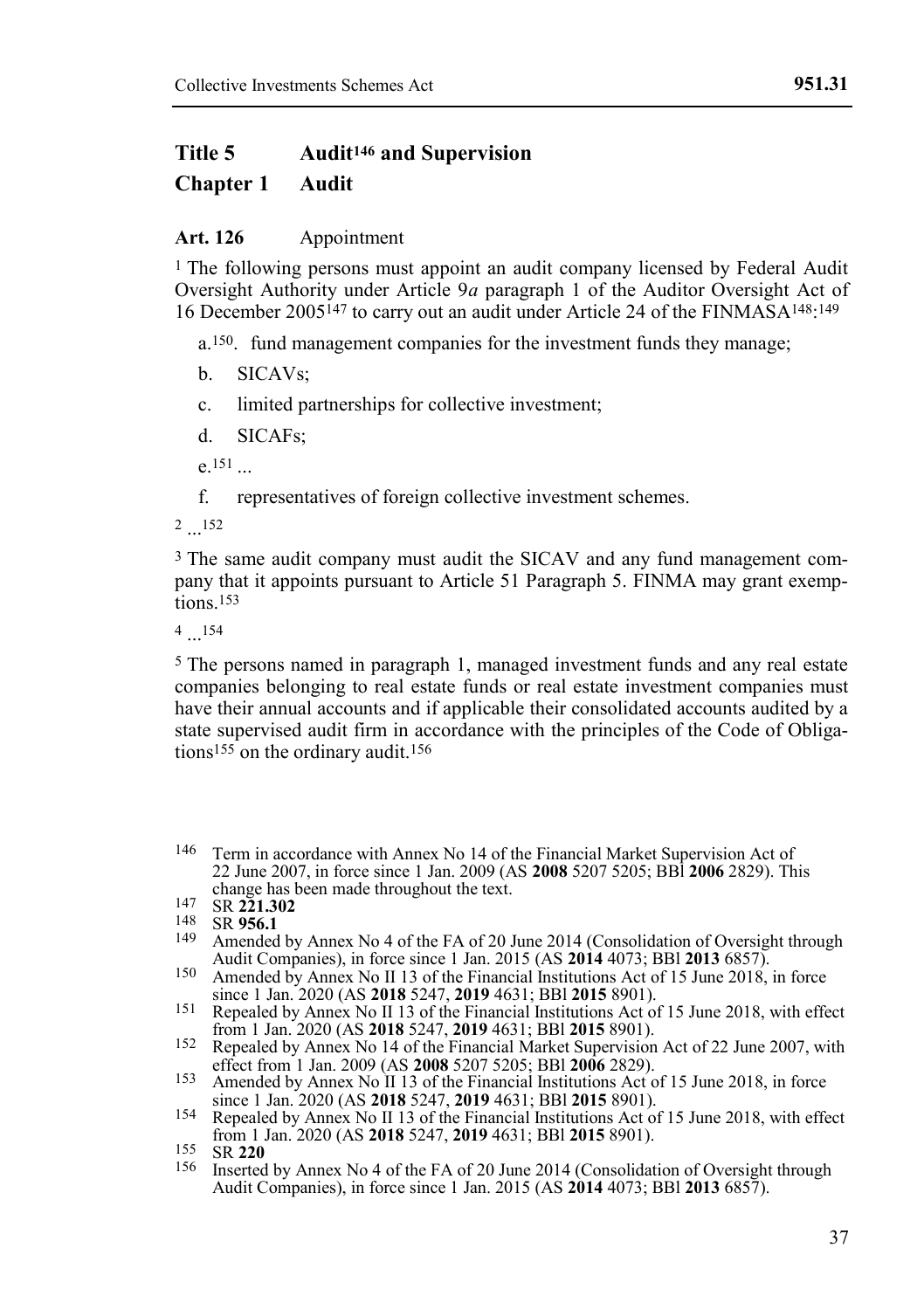6 The Federal Council shall regulate the details. It may authorise FINMA to issue implementing provisions on matters of limited scope, and in particular on largely technical matters.<sup>157</sup>

#### **Art. 127**–**129**158

#### Art. 130<sup>159</sup> Duty to provide information

1 The valuation experts and real estate companies belonging to the collective in vestment scheme shall provide the audit company with full access to the accounting records, the accounting vouchers, the records and to the reports of the valuation experts; moreover, they shall supply them with all the information needed to perform the audit function.

2 The audit company of the custodian bank and the audit company of the other licensees cooperate with each other.

**Art. 131**160

#### **Chapter 2 Supervision**

#### Art. 132<sup>161</sup> Supervision

1 FINMA issues the necessary authorisations and approvals pursuant to this Act and supervises compliance with the statutory, contractual and regulatory provisions as well as the provisions of the articles of association.

2 It does not review the expediency of the business decisions taken by the licensees.

#### Art. 133<sup>162</sup> Supervisory instruments

<sup>1</sup> In the event of infringements of the contractual or regulatory provisions or of the provisions of the articles of association, the supervisory instruments pursuant to Articles 30–35 and 37 of the FINMASA163 apply *mutatis mutandis*. 164

- 157 Inserted by Annex No 4 of the FA of 20 June 2014 (Consolidation of Oversight through Audit Companies), in force since 1 Jan. 2015 (AS **2014** 4073; BBl **2013** 6857).
- 158 Repealed by Annex No 4 of the FA of 20 June 2014 (Consolidation of Oversight through Audit Companies), with effect from 1 Jan. 2015 (AS **2014** 4073; BBl **2013** 6857).
- 159 Amended by Annex No 14 of the Financial Market Supervision Act of 22 June 2007, in force since 1 Jan. 2009 (AS **2008** 5207 5205; BBl **2006** 2829).
- 160 Repealed by Annex No 14 of the Financial Market Supervision Act of 22 June 2007, with effect from 1 Jan. 2009 (AS **2008** 5207 5205; BBl **2006** 2829).
- 161 Amended by Annex No 14 of the Financial Market Supervision Act of 22 June 2007, in force since 1 Jan. 2009 (AS **2008** 5207 5205; BBl **2006** 2829).
- 162 Amended by Annex No 14 of the Financial Market Supervision Act of 22 June 2007, in force since 1 Jan. 2009 (AS **2008** 5207 5205; BBl **2006** 2829).

Amended by No I of the FA of 28 Sept. 2012, in force since 1 March 2013 (AS **2013** 585; BBl **2012** 3639).

<sup>163</sup> SR **956.1**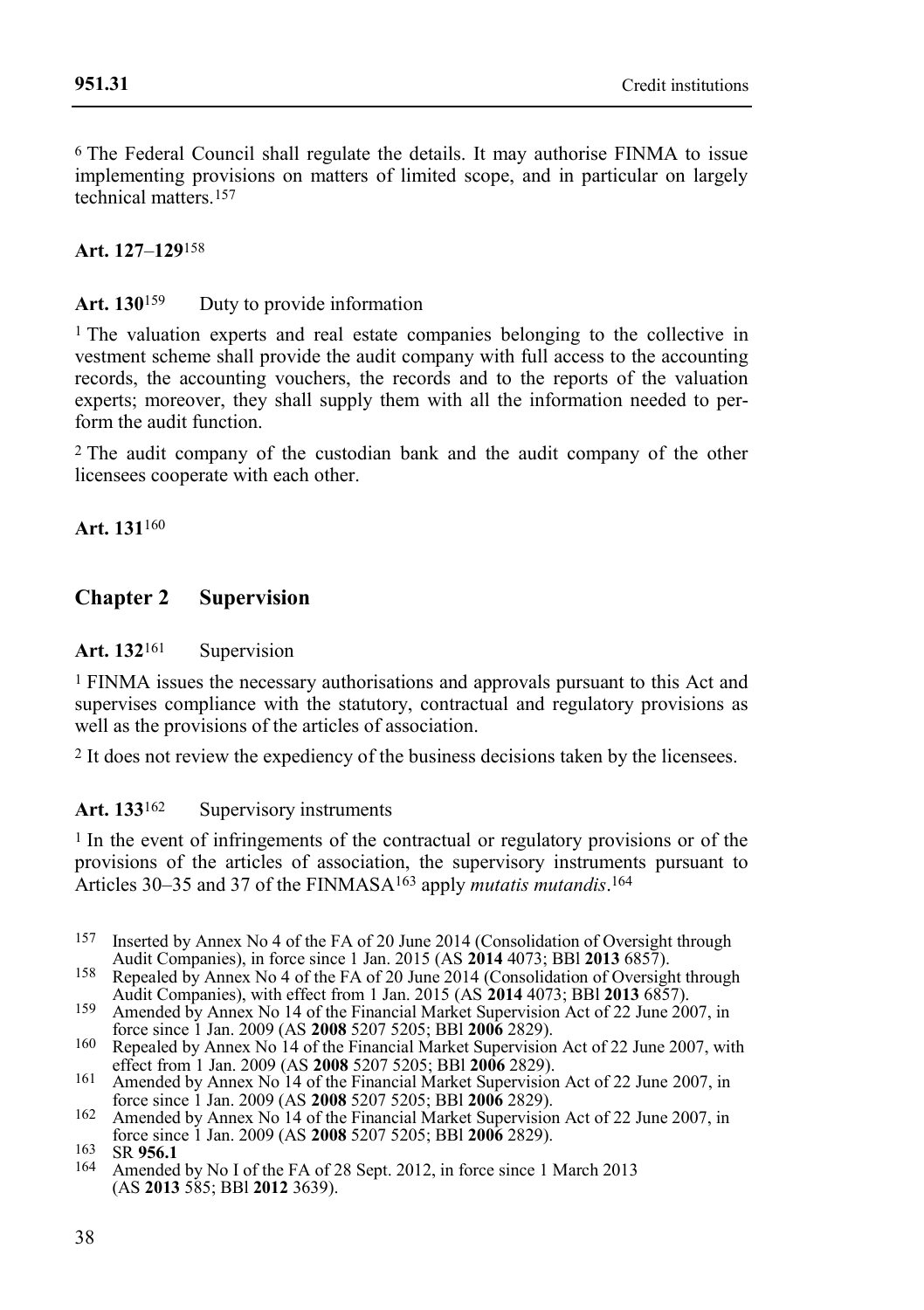2 Article 37 of FINMASA also applies *mutatis mutandis* to approval under the present Act.

3 If the investors' rights appear to be endangered, FINMA may order the licensees to provide the necessary collateral.

4 If an enforceable order issued by FINMA is not complied with after prior warning within the deadline that has been set. FINMA may itself carry out the required actions at the expense of the negligent party.

#### Art. 134<sup>165</sup> Liquidation

Licensees from which authorisation has been withdrawn or collective investment schemes from which approval has been withdrawn may be liquidated by FINMA. The Federal Council regulates the details.

#### **Art. 135** Measures in the case of non-authorised or non-approved activity

1 Where persons operate without any authorisation or approval, FINMA may order that the collective investment scheme be dissolved.

2 To safeguard the interests of investors, FINMA may order that the collective investment scheme be changed to another legal status.

#### **Art. 136** Other measures

1 In justified cases, FINMA may, in accordance with Article 64, appoint valuation experts to value the assets of real estate funds or real estate investment companies.

2 It may dismiss the valuation experts appointed by the real estate fund or by the real estate investment company.

#### Art. 137<sup>166</sup> Initiation of bankruptcy proceedings

1 Where there is justified concern that an authorised parties as defined in Article 13 paragraph 2 letters b–d is excessively indebted or has serious liquidity problems and there is no prospect of restructuring or restructuring has failed, FINMA shall withdraw authorisation from the financial institution, initiate bankruptcy proceedings and make this public.<sup>167</sup>

2 The provisions on composition proceedings (Art. 293–336 of the Federal Act of 11 April 1889168 on Debt Enforcement and Bankruptcy, DEBA), on a stay of proceedings for companies (Art. 725 and 725*a* of the Code of Obligations169) and on

<sup>165</sup> Amended by Annex No 14 of the Financial Market Supervision Act of 22 June 2007, in force since 1 Jan. 2009 (AS **2008** 5207 5205; BBl **2006** 2829). 166 Amended by Annex No 3 of the FA of 18 March 2011 (Securing Investments), in force

since 1 Sept. 2011 (AS **2011** 3919; BBl **2010** 3993).

<sup>167</sup> Amended by Annex No II 13 of the Financial Institutions Act of 15 June 2018, in force since 1 Jan. 2020 (AS **2018** 5247, **2019** 4631; BBl **2015** 8901).

<sup>168</sup> SR **281.1**

<sup>169</sup> SR **220**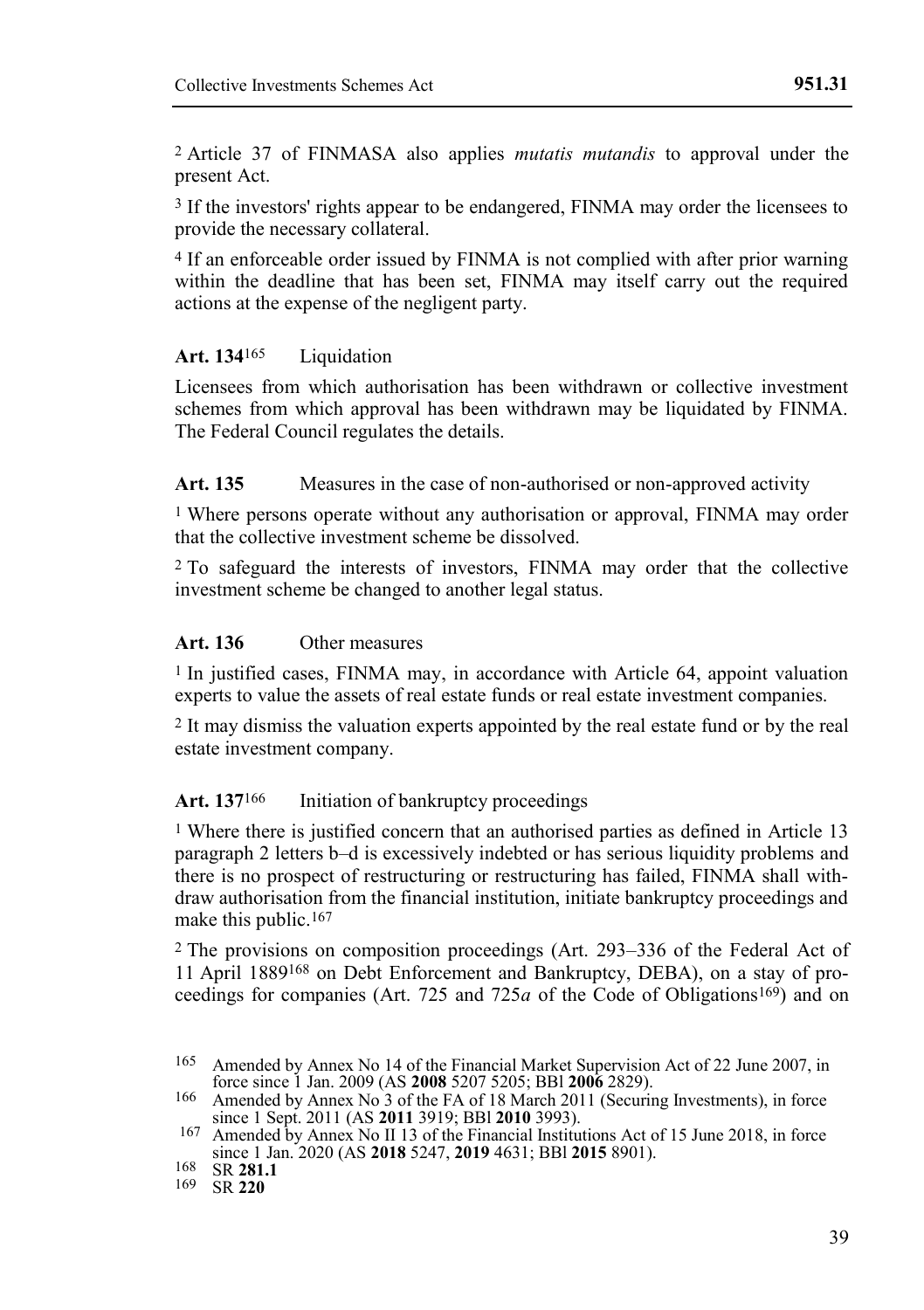notification of the court (Art. 728*c* para. 3 of the Code of Obligations) do not apply to the licensee referred to in paragraph 1.

3 FINMA appoints one or more bankruptcy liquidators. These are subject to supervisory control by FINMA and shall provide FINMA with a report if requested.<sup>170</sup>

Art. 138<sup>171</sup> Conduct of bankruptcy proceedings

1 The bankruptcy order has the effect of a commencement of bankruptcy proceedings pursuant to Articles 197–220 DEBA172.

2 The bankruptcy proceedings are conducted in accordance with Articles 221–270 DEBA. Articles 138*a*–138*c* remain subject to reservation.

3 FINMA may issue different rulings and orders.

Art. 138*a*<sup>173</sup> Creditors' meetings and creditors' committees

1 The bankruptcy liquidator may apply to FINMA for the following:

- a. to constitute a creditors' meeting and determine its powers as well as the necessary attendance and voting quorums necessary to pass resolutions;
- b. to designate a creditors' committee and determine its composition and powers.

2 In the case of a SICAV with subfunds as defined in Article 94, a creditors' meeting or creditors' committee may be established for each subfund.

3 FINMA is under no obligation to follow the proposals of the bankruptcy liquidator.

Art. 138*b*<sup>174</sup> Distribution and closure of the proceedings

1 If all assets have been realised and all processes relating to the calculation of assets and liabilities have been completed, the bankruptcy liquidators shall draw up the final distribution list as well as the final accounts and forward these to FINMA for approval. Processes arising from the assignment of legal claims under Article 260 DEBA<sup>175</sup> shall be disregarded.<sup>176</sup>

2 The approval decision, together with the distribution list and final accounts, shall be made available for inspection for 30 days. Notice of this availability for inspection shall be published in the Swiss Official Gazette of Commerce and on FINMA's

- 170 Amended by No I of the FA of 28 Sept. 2012, in force since 1 March 2013 (AS **2013** 585; BBl **2012** 3639).
- 171 Amended by No I of the FA of 28 Sept. 2012, in force since 1 March 2013 (AS **2013** 585; BBl **2012** 3639).

<sup>172</sup> SR **281.1**

Inserted by No I of the FA of 28 Sept. 2012, in force since 1 March 2013 (AS **2013** 585; BBl **2012** 3639).

<sup>174</sup> Inserted by No I of the FA of 28 Sept. 2012, in force since 1 March 2013 (AS **2013** 585; BBl **2012** 3639).

<sup>175</sup> SR **281.1**

Amended by Annex No II 13 of the Financial Institutions Act of 15 June 2018, in force since 1 Jan. 2020 (AS **2018** 5247, **2019** 4631; BBl **2015** 8901).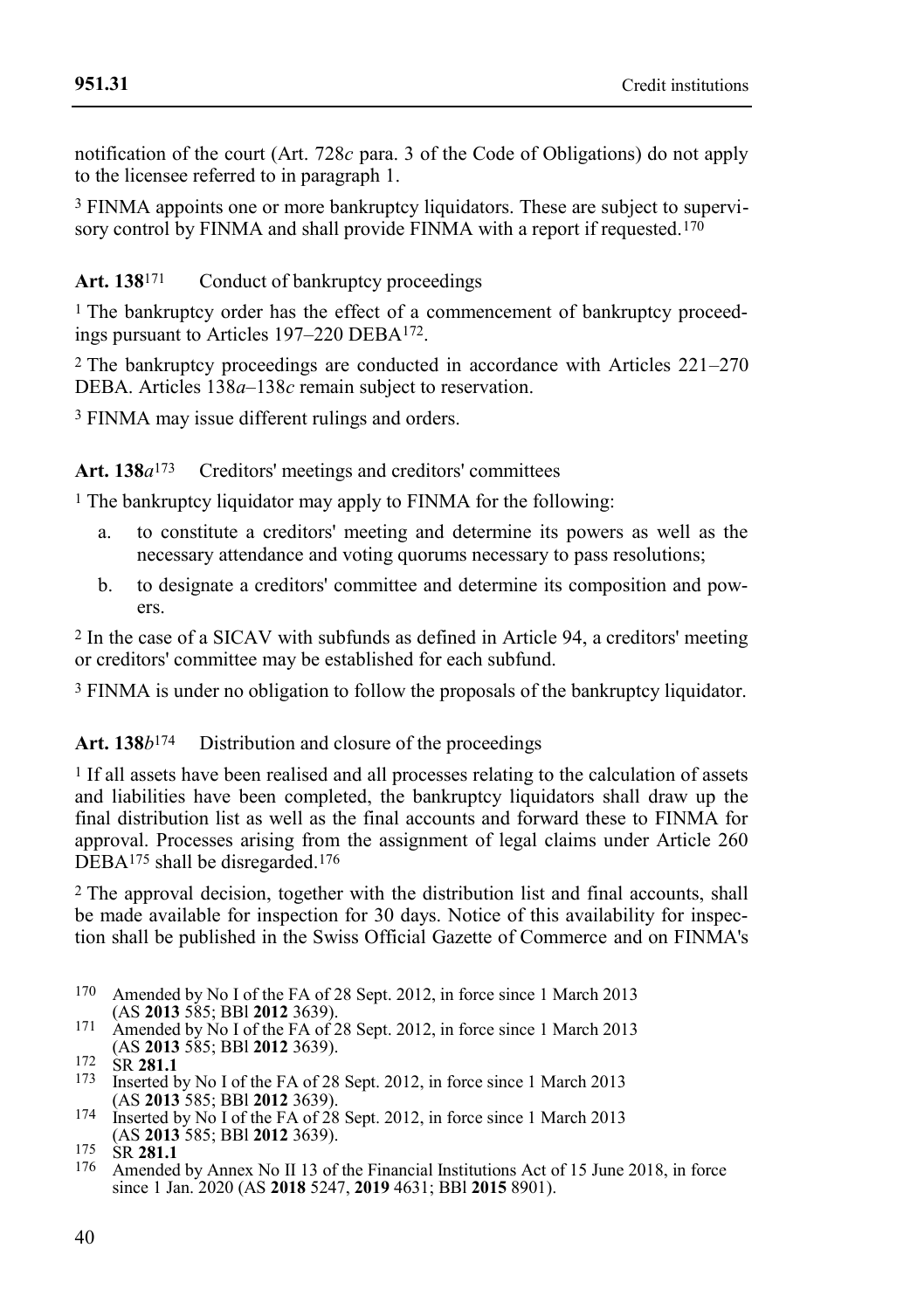website; advance notification shall be given to each of the creditors, stating their share, as well as to the owners if need be.<sup>177</sup>

3 FINMA issues the necessary orders for the closure of the proceedings. It announces the closure publicly.

#### Art. 138 $c^{178}$  Foreign insolvency proceedings

Articles 37*f* and 37*g* of the Federal Act on Banks and Savings Banks of 8 November 1934179 apply to recognising foreign bankruptcy decrees and insolvency measures, as well as for coordination with foreign insolvency proceedings.

#### **Art. 138***d*180 Appeals

1 In bankruptcy proceedings, creditors and owners of an authorised party covered by Article 137 paragraph 1 may appeal only against realisation actions and against approval of the distribution list and the final accounts. Appeals pursuant to Article 17 DEBA181 shall be excluded.

2 The timeframe for filing an appeal against approval of the distribution list and the final accounts commences the day after they have been made available for inspection.

3 Appeals in bankruptcy proceedings have no suspensive effect. The instructing judge can restore the suspensive effect on request.

#### Art. 139<sup>182</sup> Duty to provide information

1 Persons who perform a role in the context of this Act must provide FINMA with all the information and documents that it requires to carry out its duties.

2 FINMA may order licensees to provide it with the information it requires to carry out its duties.183

#### **Art. 140**184

- 177 Amended by Annex No II 13 of the Financial Institutions Act of 15 June 2018, in force since 1 Jan. 2020 (AS **2018** 5247, **2019** 4631; BBl **2015** 8901).
- <sup>178</sup> Inserted by No I of the FA of 28 Sept. 2012, in force since 1 March 2013 (AS **2013** 585; BBl **2012** 3639).
- 179 SR **952.0**
- 180 Inserted by Annex No 9 of the Financial Market Infrastructure Act of 19 June 2015 (AS **2015** 5339; BBl **2014** 7483). Amended by Annex No II 13 of the Financial Institutions Act of 15 June 2018, in force since 1 Jan. 2020 (AS **2018** 5247, **2019** 4631; BBl **2015** 8901).

- <sup>182</sup> Amended by Annex No 14 of the Financial Market Supervision Act of 22 June 2007, in force since 1 Jan. 2009 (AS **2008** 5207 5205; BBl **2006** 2829).
- 183 Inserted by No I of the FA of 28 Sept. 2012, in force since 1 March 2013 (AS **2013** 585; BBl **2012** 3639).
- 184 Repealed by Annex No II 13 of the Financial Institutions Act of 15 June 2018, with effect from 1 Jan. 2020 (AS **2018** 5247, **2019** 4631; BBl **2015** 8901).

<sup>181</sup> SR **281.1**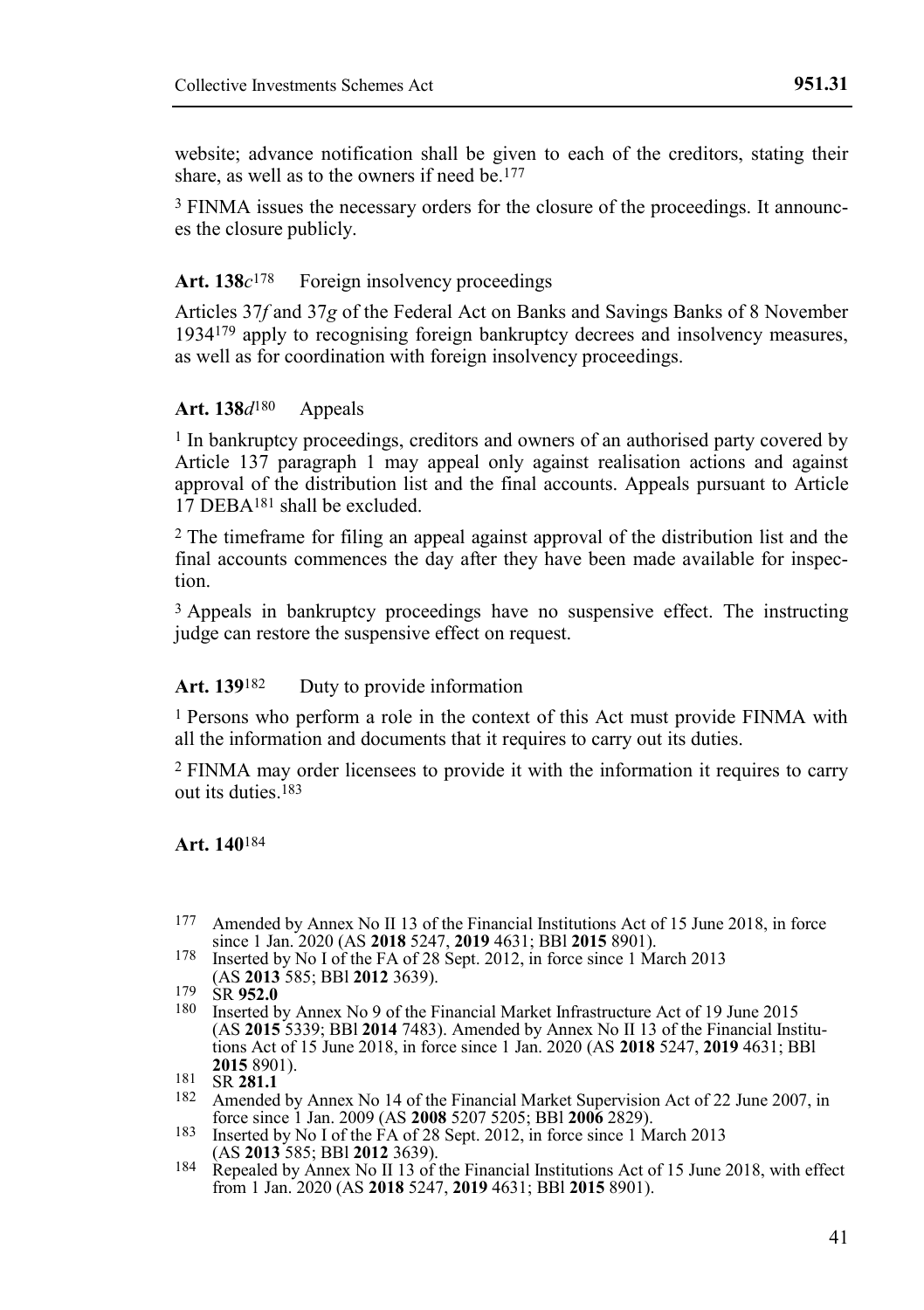**Art. 141**185

**Art. 142**186

**Art. 143**187

Art. 144 Collection and reporting of data<sup>188</sup>

1 FINMA is authorised to collect data concerning licensees' business activities and the trend of collective investment schemes in order to maintain market transparency or to execute its supervisory function. It may appoint third parties to collect this information or order licensees to submit this data themselves.189

2 Third parties appointed to collect data must treat such data as confidential.

3 The statistical reporting duties vis-à-vis the Swiss National Bank, as specified in the Swiss National Bank Act of 3 October 2003190, together with the right of FINMA and the Swiss National Bank to exchange data are reserved.

# **Title 6 Liability and Criminal Provisions**

# **Chapter 1 Liability**

# **Art. 145** Principle

1 Any person who breaches their duties is liable to the company, the individual investors and the company's creditors for the losses resulting therefrom, unless they prove that they are not at fault. Any person involved in the establishment, management, portfolio management, auditing or liquidation of any of the following financial institutions may be held liable: 191

- a. the fund management company;
- b. the SICAV;
- c. the limited partnership for collective investment;
- d. the SICAF;
- 185 Repealed by Annex No 9 of the Financial Market Infrastructure Act of 19 June 2015, with effect from 1 Jan. 2016 (AS **2015** 5339; BBl **2014** 7483).
- 186 Repealed by Annex No 14 of the Financial Market Supervision Act of 22 June 2007, with effect from 1 Jan. 2009 (AS **2008** 5207 5205; BBl **2006** 2829).
- <sup>187</sup> Repealed by Annex No 9 of the Financial Market Infrastructure Act of 19 June 2015, with effect from 1 Jan. 2016 (AS **2015** 5339; BBl **2014** 7483).
- 188 Amended by No I of the FA of 28 Sept. 2012, in force since 1 March 2013 (AS **2013** 585; BBl **2012** 3639).
- 189 Amended by No I of the FA of 28 Sept. 2012, in force since 1 March 2013 (AS **2013** 585; BBl **2012** 3639).

Second sentence amended by Annex No II 13 of the Financial Institutions Act of 15 June 2018, in force since 1 Jan. 2020 (AS **2018** 5247, **2019** 4631; BBl **2015** 8901).

<sup>190</sup> SR **951.11**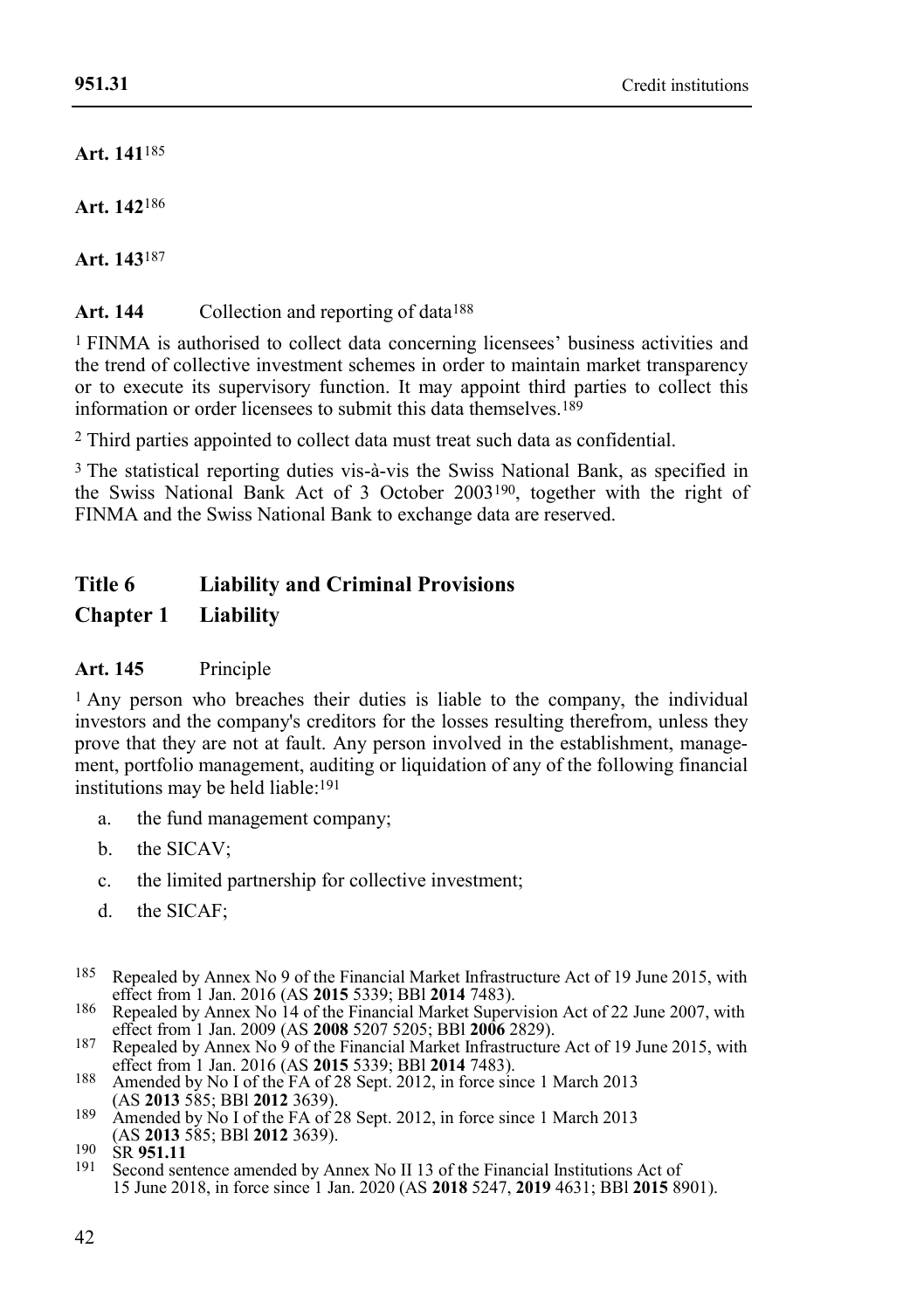e. the custodian bank;

f.192 the manager of collective assets;

- g. the representative of foreign collective investment schemes;
- h. the audit company;
- i. the liquidator.

2 Liability as defined in paragraph 1 also applies to the valuation expert and the representative of the investors.193

3 Any person who assigns the fulfilment of a task to a third party is liable for the losses caused by that third party unless they prove that they applied the degree of due diligence with regard to the selection, instruction and monitoring required in the given circumstances. The Federal Council may regulate the requirements for monitoring, subject to Article 68 paragraph 3 FinIA194. 195 196

4 The liability of the executive and governing bodies of the fund management company, SICAV and SICAF is based on the provisions of the Code of Obligations197 governing companies limited by shares.

5 The liability of a limited partnership for collective investment is based on the provisions of the Code of Obligations governing limited partnerships.

#### Art. 146 **Joint and several liability and recourse**

1 If more than one person is liable to pay compensation, each of them is liable jointly and severally to the extent that the loss is attributable directly to them by reason of their fault and the circumstances.

2 The claimant may file a claim for the overall loss against more than one party jointly, and may request that in the same proceedings the court determine each individual defendant's liability to pay compensation.

3 The court, taking all circumstances into consideration, determines recourse among the parties.

#### **Art. 147**198 Prescription

1 The right to claim damages prescribes five years from the date on which the person suffering damage became aware of the damage and of the identity of the person

Amended by Annex No 28 of the FA of 15 June 2018 (Revision of the Law on Prescription), in force since 1 Jan. 2020 (AS **2018** 5343; BBl **2014** 235).

<sup>192</sup> Amended by Annex No II 13 of the Financial Institutions Act of 15 June 2018, in force since 1 Jan. 2020 (AS **2018** 5247, **2019** 4631; BBl **2015** 8901).

<sup>193</sup> Amended by Annex No 14 of the Financial Market Supervision Act of 22 June 2007, with effect from 1 Jan. 2009 (AS **2008** 5207 5205; BBl **2006** 2829).

<sup>194</sup> SR **954.1**

<sup>195</sup> Third sentence amended by Annex No II 13 of the Financial Institutions Act of 15 June 2018, in force since 1 Jan. 2020 (AS **2018** 5247, **2019** 4631; BBl **2015** 8901).

<sup>196</sup> Amended by No I of the FA of 28 Sept. 2012, in force since 1 March 2013 (AS **2013** 585; BBl **2012** 3639).

<sup>197</sup> SR **220**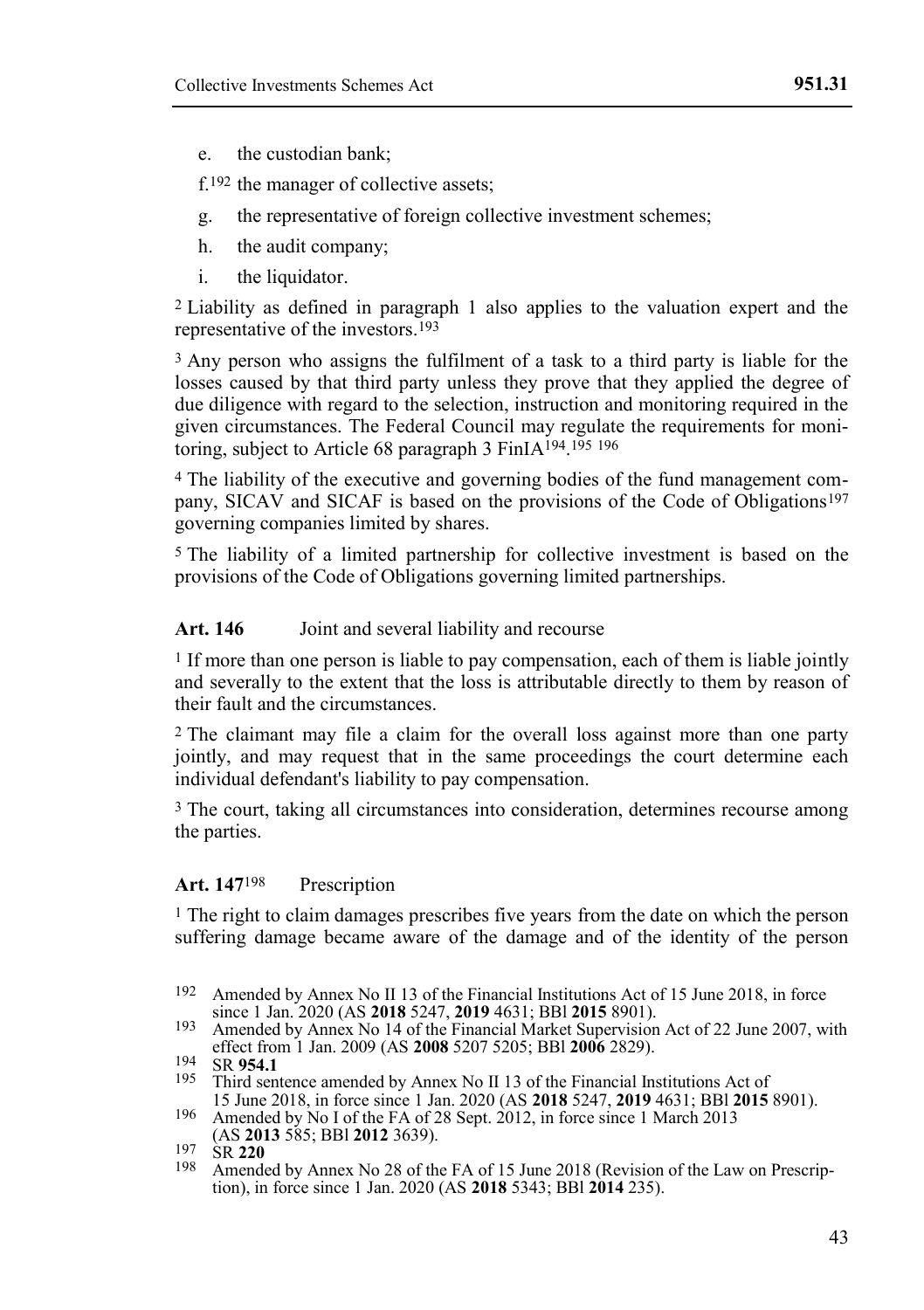liable for it, but not later than three years after the redemption of a unit and in any event not later than ten years after the date on which the harmful conduct took place or ceased.

2 If the person liable has committed a criminal offence through his or her harmful conduct, then notwithstanding the foregoing paragraphs the right to damages or satisfaction prescribes at the earliest when the right to prosecute the offence becomes time-barred. If the right to prosecute is no longer liable to become timebarred because a first instance criminal judgment has been issued, the right to claim damages or satisfaction prescribes at the earliest three years after notice of the judgment is given.

# **Chapter 2 Criminal Provisions**

#### Art. 148 Felonies and misdemeanours<sup>199</sup>

1 Any person who wilfully does any of the following is liable to a custodial sentence not exceeding three years or to a monetary penalty:  $200$ 

 $a.201$  ...

b. establishes a collective investment scheme without approval or authorisation;

 $c.202$ 

- d.203 offers domestic and foreign collective investment schemes that have not been approved to non-qualified investors;
- e. fails to maintain the books of account in an orderly manner or does not archive company books of account, records and documents as prescribed;

f.204 in annual report or semi-annual report:

- 1. provides false information or withholds material facts,
- 2. does not provide all the mandatory information;
- 199 Amended by No I 1 of the FA of 12 Dec. 2014 on Expanding the Offence of Breach of Professional Confidentiality, in force since 1 July 2015 (AS **2015** 1535; BBl **2014** 6231 6241).
- 200 Amended by No I 1 of the FA of 12 Dec. 2014 on Expanding the Offence of Breach of Professional Confidentiality, in force since 1 July 2015 (AS **2015** 1535; BBl **2014** 6231 6241).
- <sup>201</sup> Repealed by Annex No 14 of the Financial Market Supervision Act of 22 June 2007, with effect from 1 Jan. 2009 (AS **2008** 5207 5205; BBl **2006** 2829).
- 202 Repealed by Annex No 14 of the Financial Market Supervision Act of 22 June 2007, with effect from 1 Jan. 2009 (AS **2008** 5207 5205; BBl **2006** 2829).
- 203 Amended by Annex No 3 of the Financial Services Act of 15 June 2018, in force since 1 Jan. 2020 (AS **2019** 4417; BBl **2015** 8901).
- 204 Amended by Annex No 3 of the Financial Services Act of 15 June 2018, in force since 1 Jan. 2020 (AS **2019** 4417; BBl **2015** 8901).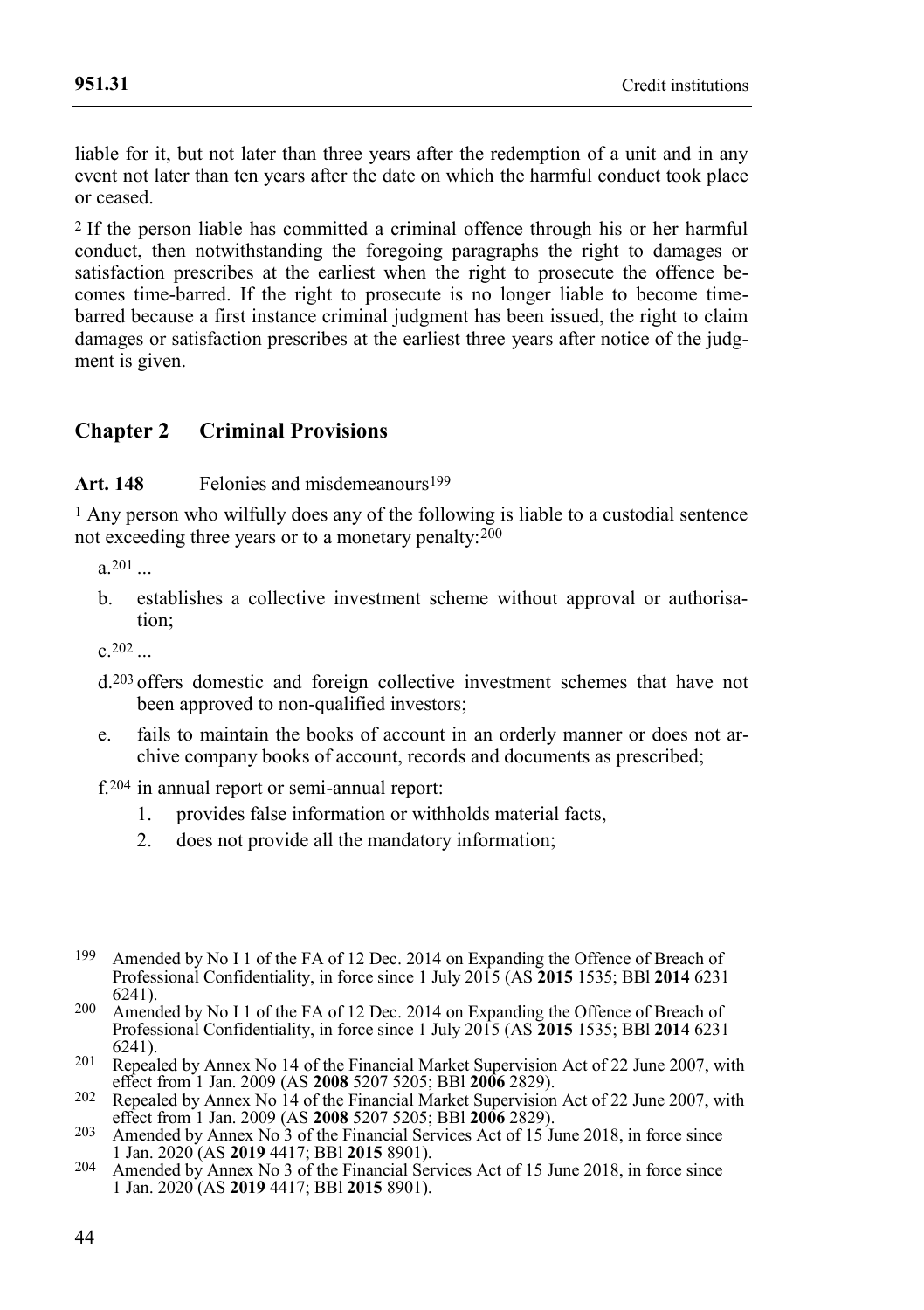g.205 with respect to the annual report or semi-annual report:

- 1. fails to produce them or fails to produce them in an orderly manner,
- 2. fails to publish it or fails to publish it by the specified deadline;
- h. provides false information to the audit company, the investigating officer, the administrative receiver, the liquidator or FINMA or refuses to provide the requested information;

 $i.206$ 

j. as valuation experts, commit a gross breach of the duties assigned to them;

 $k.207$ 

l.208 ...

1bis ... 209

2 Where the offender acts through negligence, the penalty is a fine not exceeding CHF 250,000.

 $3 \dots 210$ 

#### Art. 149 Contraventions

1 Any person who wilfully does any of the following is liable to a fine not exceeding CHF 500,000:

- a. commits a breach of the provision concerning the protection against confusion or deception (Art. 12);
- b. provides non-permissible, false or misleading information in advertising material for a collective investment scheme;

 $c.211$ 

- d. fails to file the required notification with FINMA, the Swiss National Bank or investors, or provides false information therein;
- 205 Amended by Annex No 3 of the Financial Services Act of 15 June 2018, in force since 1 Jan. 2020 (AS **2019** 4417; BBl **2015** 8901).
- 206 Repealed by Annex No 14 of the Financial Market Supervision Act of 22 June 2007, with effect from 1 Jan. 2009 (AS **2008** 5207 5205; BBl **2006** 2829).
- 207 Repealed by Annex No II 13 of the Financial Institutions Act of 15 June 2018, with effect
- from 1 Jan. 2020 (AS **2018** 5247, **2019** 4631; BBl **2015** 8901). 208 Inserted by No I 1 of the FA of 12 Dec. 2014 on Expanding the Offence of Breach of Professional Confidentiality (AS **2015** 1535; BBl **2014** 6231 6241). Repealed by Annex No II 13 of the Financial Institutions Act of 15 June 2018, with effect from 1 Jan. 2020 (AS **2018** 5247, **2019** 4631; BBl **2015** 8901).
- 209 Inserted by No I 1 of the FA of 12 Dec. 2014 on Expanding the Offence of Breach of Professional Confidentiality (AS **2015** 1535; BBl **2014** 6231 6241). Repealed by Annex No II 13 of the Financial Institutions Act of 15 June 2018, with effect from 1 Jan. 2020 (AS **2018** 5247, **2019** 4631; BBl **2015** 8901).
- 210 Repealed by Annex No 9 of the Financial Market Infrastructure Act of 19 June 2015, with effect from 1 Jan. 2016 (AS **2015** 5339; BBl **2014** 7483).
- 211 Repealed by Annex No 3 of the Financial Services Act of 15 June 2018, with effect from 1 Jan. 2020 (AS **2019** 4417; BBl **2015** 8901).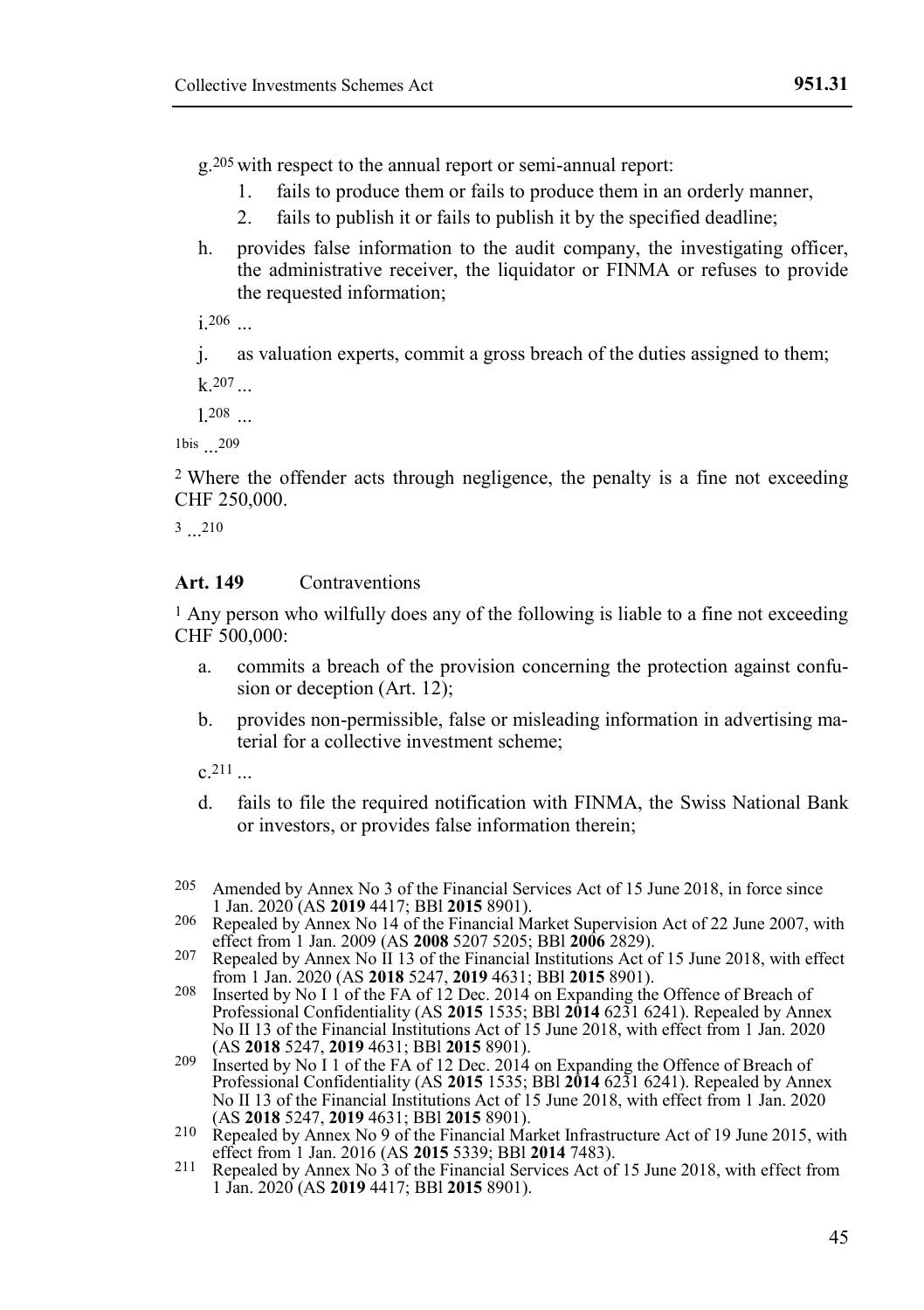e.212 ...

f.213 fails to keep the share register in terms of Article 46 paragraph 3 correctly.

 $2...^{214}$ 

3 ... 215

 $^{4}$  ...<sup>216</sup>

**Art. 150**217

**Art. 151**218

# **Title 7 Final Provisions<sup>219</sup>**

#### **Chapter 1 Implementation; Repeal and Amendment of Existing Legislation<sup>220</sup>**

**Art. 152**221 Implementation

1 The Federal Council issues the implementing provisions.

2 When issuing subordinate legislation, the Federal Council and FINMA shall observe the key requirements of the law of the European Communities.

# Art. 153 Repeal and amendment of existing legislation

The repeal and amendment of the existing legislation are set out in the Annex.

- 212 Repealed by Annex No 3 of the Financial Services Act of 15 June 2018, with effect from 1 Jan. 2020 (AS **2019** 4417; BBl **2015** 8901).
- <sup>213</sup> Inserted by No I 6 of the FA of 12 Dec. 2014 on the Implementation of the revised recommendations 2012 of the Financial Action Task Force, in force since 1 July 2015 (AS **2015** 1389; BBl **2014** 605).
- 214 Repealed by Annex No 3 of the Financial Services Act of 15 June 2018, with effect from 1 Jan. 2020 (AS **2019** 4417; BBl **2015** 8901).
- 215 Repealed by Annex No 9 of the Financial Market Infrastructure Act of 19 June 2015, with effect from 1 Jan. 2016 (AS **2015** 5339; BBl **2014** 7483).
- 216 Repealed by Annex No 14 of the Financial Market Supervision Act of 22 June 2007, with effect from 1 Jan. 2009 (AS **2008** 5207 5205; BBl **2006** 2829).
- 217 Repealed by Annex No II 13 of the Financial Institutions Act of 15 June 2018, with effect from 1 Jan. 2020 (AS **2018** 5247, **2019** 4631; BBl **2015** 8901).
- 218 Repealed by Annex No 14 of the Financial Market Supervision Act of 22 June 2007, with effect from 1 Jan. 2009 (AS **2008** 5207 5205; BBl **2006** 2829). 219 Amended by No I of the FA of 28 Sept. 2012, in force since 1 March 2013
- (AS **2013** 585; BBl **2012** 3639).
- 220 Inserted by No I of the FA of 28 Sept. 2012, in force since 1 March 2013 (AS **2013** 585; BBl **2012** 3639).
- 221 Amended by Annex No 14 of the Financial Market Supervision Act of 22 June 2007, in force since 1 Jan. 2009 (AS **2008** 5207 5205; BBl **2006** 2829).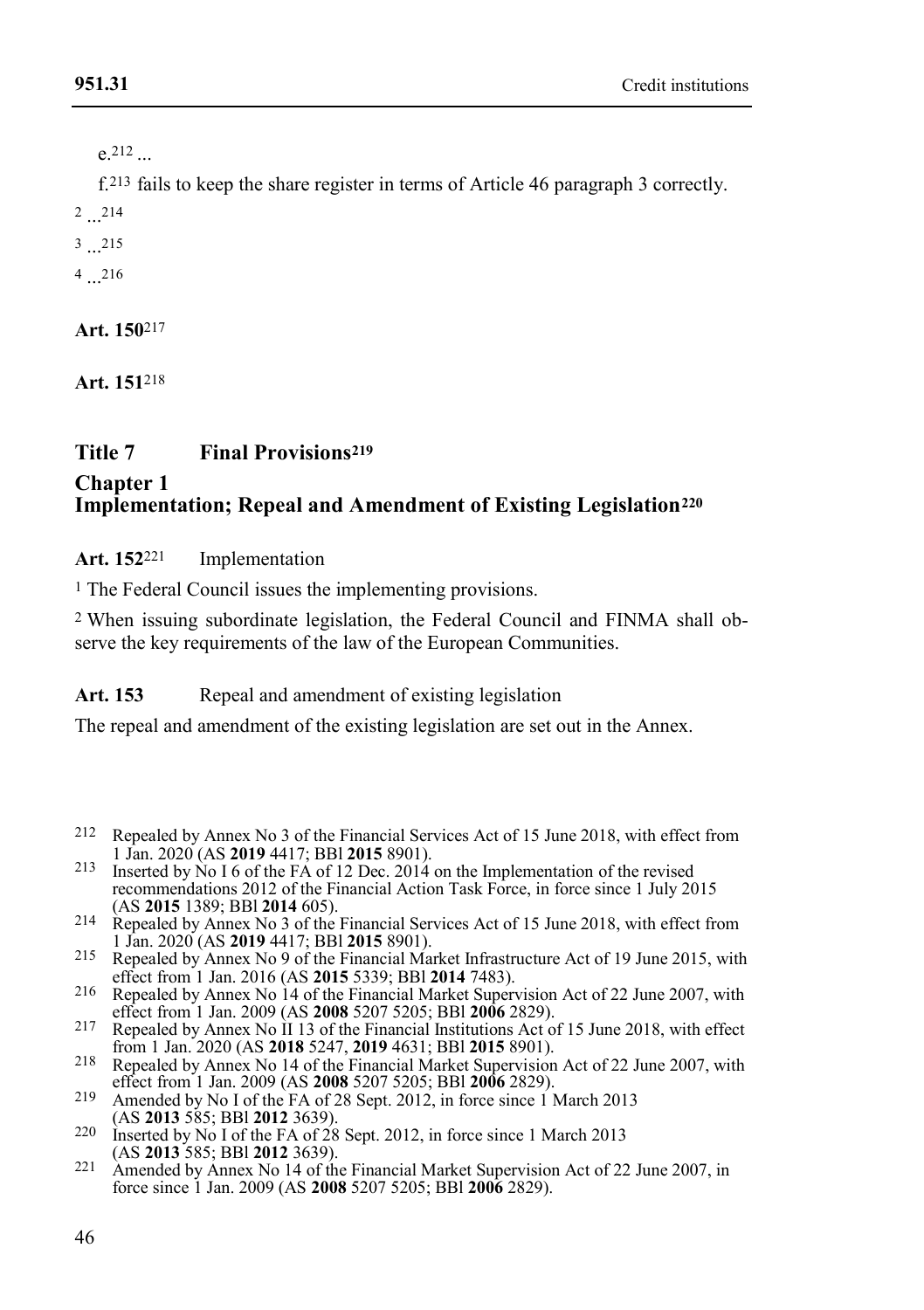#### **Chapter 2 ...**

**Art. 154***–***158**222

**Chapter 3 ...**

**Art. 158***a*–**158***e* 223

#### **Chapter 4 Referendum and Commencement<sup>224</sup>**

**Art. 159** ... 225

<sup>1</sup> This Act is subject to an optional referendum.

2 The Federal Council determines its commencement date.

Commencement date: 1 January 2007226

<sup>222</sup> Repealed by Annex No II 13 of the Financial Institutions Act of 15 June 2018, with effect

from 1 Jan. 2020 (AS 2018 5247, 2019 4631; BBI 2015 8901).<br>
Inserted by No I of the FA of 28 Sept. 2012 (AS 2013 585; BBI 2012 3639). Repealed by<br>
Annex No II 13 of the Financial Institutions Act of 15 June 2018, with effe 2020 (AS **2018** 5247, **2019** 4631; BBl **2015** 8901) 224 Inserted by No I of the FA of 28 Sept. 2012, in force since 1 March 2013

<sup>(</sup>AS **2013** 585; BBl **2012** 3639).

<sup>225</sup> Repealed by No I of the FA of 28 Sept. 2012, with effect from 1 March 2013 (AS **2013** 585; BBl **2012** 3639).

<sup>226</sup> FCD of 22 Nov. 2006.